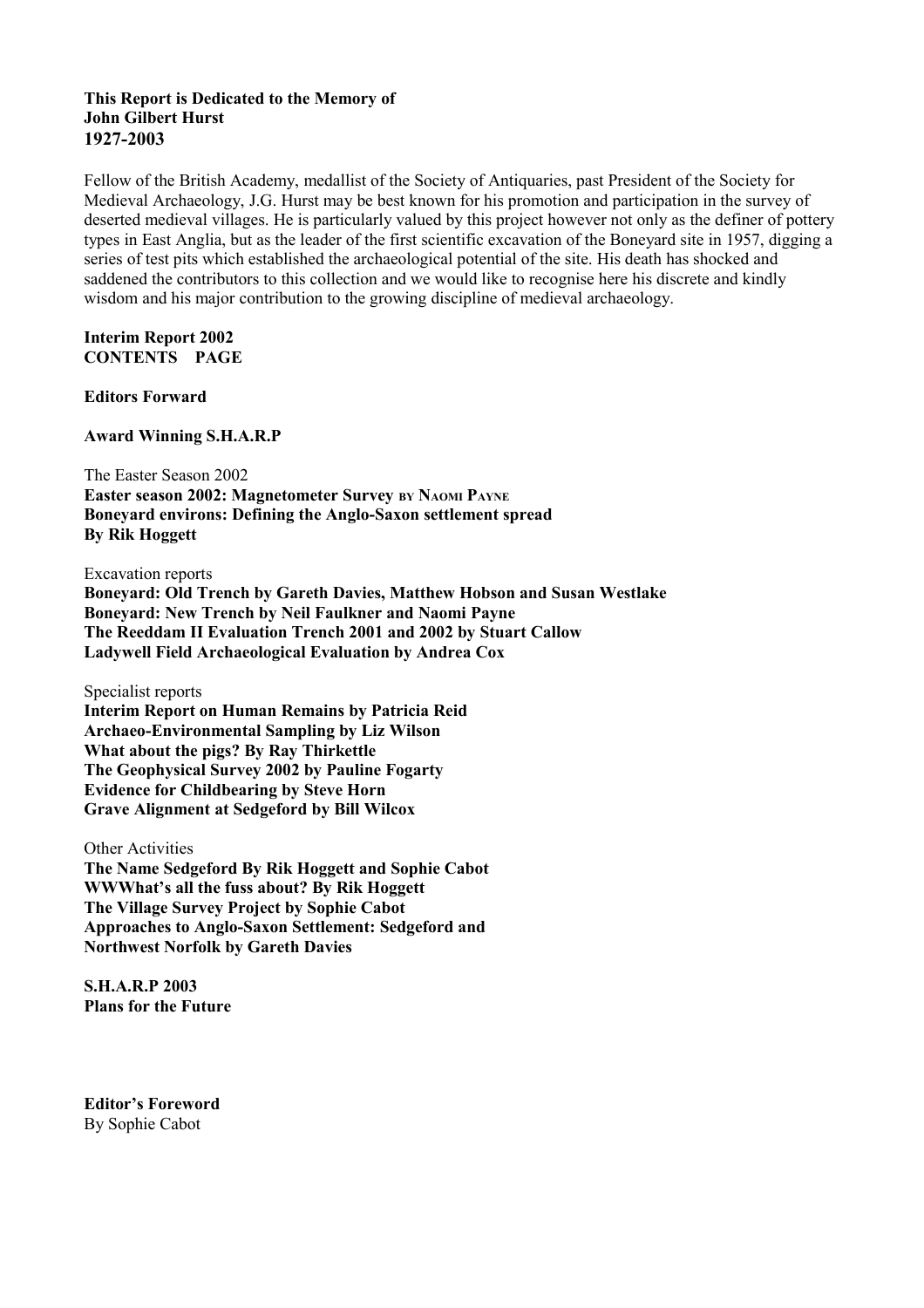2002 started with the most successful Easter season S.H.A.R.P has ever achieved, in five weeks of fieldwalking we covered a massive amount of ground. Then, very soon, we were back for the main excavation season. Teaching and research ran in successful tandem once again. Old Trench drew closer to its long awaited conclusion, New Trench produced features at a pace no-one was expecting and many more are promised for the future. A survey of households in the village produced copious feedback, showing just how many people want to be involved, and this led to a number of new areas being identified for future investigation. The specialist teams have gone from strength to strength, as is evidenced by the articles here. Human Remains, especially, has produced a wide spectrum of semi-independent research on burial and osteoarchaeology. New courses, new projects, new team members and new facilities have combined to make it an exciting time. Finally, one of the most exciting achievements of the year was the recognition, which we gained for our educational work, from the British Archaeological Awards – of which more below!

# **AWARD WINNING S.H.A.R.P**

By Andrea Cox

On Thursday 7<sup>th</sup> November 2002 the British Archaeological Awards took place in the beautiful Liverpool Town Hall. Many well-known faces took part, including Francis Pryor of Flag Fen, TV Chef Hugh Fearnley-Whittingstall and Ian Potts of 'Meet the Ancestors'. The less well known, however, were the real stars, for instance JCB driver George Caton who discovered the Lopen Mosaic and saved it from certain destruction.

S.H.A.R.P was one of four finalists in the Pitt Rivers Award, but we were up against some tough competition. Bath and Camerton Archaeological Society (BCAS) runs an ongoing research and training project in Somerset, along similar lines to S.H.A.R.P. Botel Bailey Excavations near Castle Douglas, Scotland are in their eleventh season, and Edinburgh Archaeological Field Society had compiled a report on their 1971- 1986 excavations at Fast Castle. Could S.H.A.R.P compete?

Sir Neil Cossons OBE, Chairman of English Heritage, presented the awards in the presence of the Lord Montagu of Beaulieu. BCAS and Botel Bailey were presented with 'Highly Commended' certificates, award plates and cheques, from sponsors the Robert Kiln Trust. The late Robert Kiln placed a keen emphasis on publication and the judges considered that the Edinburgh

Archaeological Field Society had produced an 'academically valuable' report for which they took the Pitt Rivers Award.

Roy Sawyer, Anj Cox & Pete Taylor on The Big Day!

S.H.A.R.P was singled out by the judges as 'in a class of its own for organisation and concept' and was praised for both research and inclusivity. Our range of education activities and the digging experience we offer made us 'worthy winners' of The Graham Webster Laurels for the best contribution to education in archaeology. We collected our certificate and plate, and a £1500 grant towards improving our facilities at the Old Village Hall.

We want to thank the Robert Kiln Trust for its generous grant and all volunteers, past and present, for their hard work and support in making the Project an award winner!

# **Easter Season 2002: Magnetometer Surveys**

By Naomi Payne Introduction and aims

As part of the Easter Season 2002, more of the environs of the Boneyard excavations were examined, using fieldwalking, resistivity, and magnetometer survey. A magnetometer was available to the project for only a few days and two areas were surveyed. The first was the field known as Ladywell Piece, part of Hill Farm, situated to the south of the garden at the Old Vicarage and east of the Ladywell (see Figure 1 for location).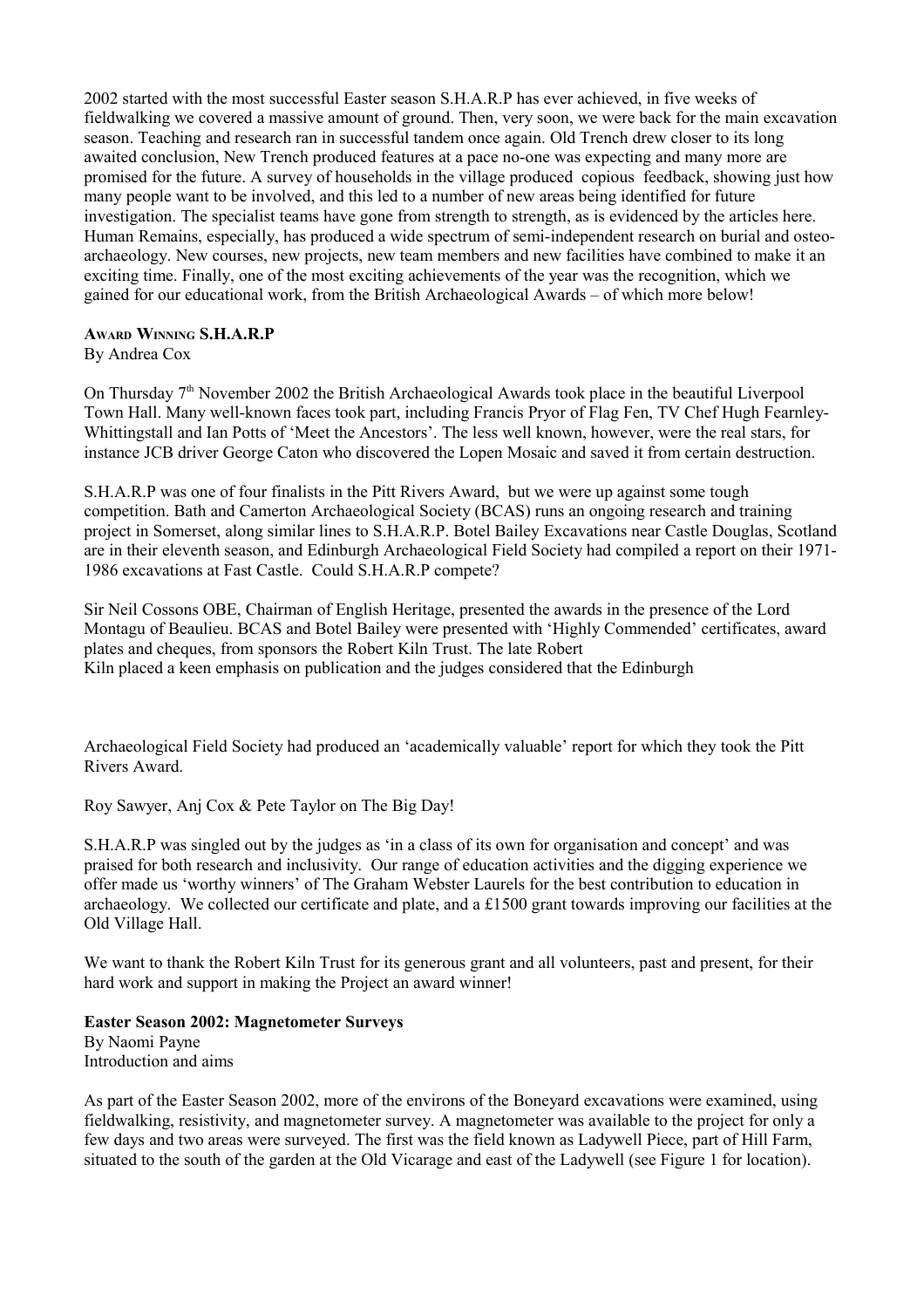This was in advance of trial excavation in Ladywell Field, to assess the nature of any archaeological features within the field (See report below). There is a large earthwork, probably a building platform, situated in the field and the proximity of the site to the medieval parish church makes it of great interest. The molehills on the earthwork yield quantities of medieval pottery. Resistivity survey has confirmed the presence of anomalies in the vicinity of the platform, and, in preparation for the summer's evaluation it was decided to carry out a magnetometer survey for comparison with the resistivity results. The second area examined was part of Chalkpit Field, which is located immediately to the south of the Boneyard excavations, across the track way that leads to the site (see Figure 1). This area was studied because of its proximity to the known Saxon cemetery, forming part of the ongoing aim to establish the likely extent of the Saxon site and any associated features.

Fig. 1 Location Map.

# Method

A Geoscan fluxgate gradiometer FM36 with built-in data logger was employed to carry out the geophysics. At Ladywell Field, four twenty metre square grids were laid out using tapes and triangulation. Readings were taken every 50 centimetres along traverses 50cm wide. Because of time constraints, the automatic sample trigger and zigzagged traverses were used. The fairly compact size of the field allowed the position of the grids to be established using tapes. In Chalkpit Field, an area 100 metres by 60 metres to the south of the excavation trenches in Boneyard Field was surveyed. Again, tapes and triangulation were used to lay out the fifteen twenty metre square grids, but here samples were taken every 50 centimetres along traverses spaced at metre intervals. The automatic sample trigger and zigzagged traverses were used to maximise the area that could be covered. The location of the geophysics grids was surveyed using a Total Station theodolite and the data from both surveys were downloaded into Geoplot Version 3 for Windows.

# Results

# Fig. 2 Ladywell Field grid.

The geophysical plot from Ladywell Field did not reveal any clear patterns of anomalies (see Figure 2). However, on the earthwork platform there was a concentration of patchy negative anomalies, possibly suggesting that any building on the site was demolished or collapsed with only a partial subsequent removal of the building materials, thereby leaving a confused magnetic response. There were many small positive anomalies over the whole area, probably due to the fact that the field has often been used for horses and is likely to contain many iron nails from horseshoes. The shade plot presented in Figure 2 has been processed ("despiked") to filter out many of these small positive anomalies. The slightly larger positive anomaly at the eastern end of the area surveyed, which is more significant than just an iron-spike, probably reflects a test pit excavated within Ladywell Piece in the summer of 1999.

# Fig. 3 Chalkpit Field Grid.

The survey in Chalkpit Field is presented in Figure 3. The shade plot, which has been processed to correct the effects of the zigzagged traverse method ("destaggered"), reveals a number of anomalies, including several positive linear features, probably ditches and gullies. Some of these appear to cross each other, indicating that they are probably not all contemporary. One ditch runs east-west across the full length of the survey, near the southern extremity of the area surveyed. Because of its length, it seems likely that this is a boundary feature, although at the moment it is only possible to speculate as to whether it relates to the Saxon site being excavated in Boneyard Field to the north. Another sizeable ditch appears to curve round from the north-west corner of the survey heading towards the south-east. An identification of the potentially archaeological features visible on the geophysical plot is presented in Figure 4.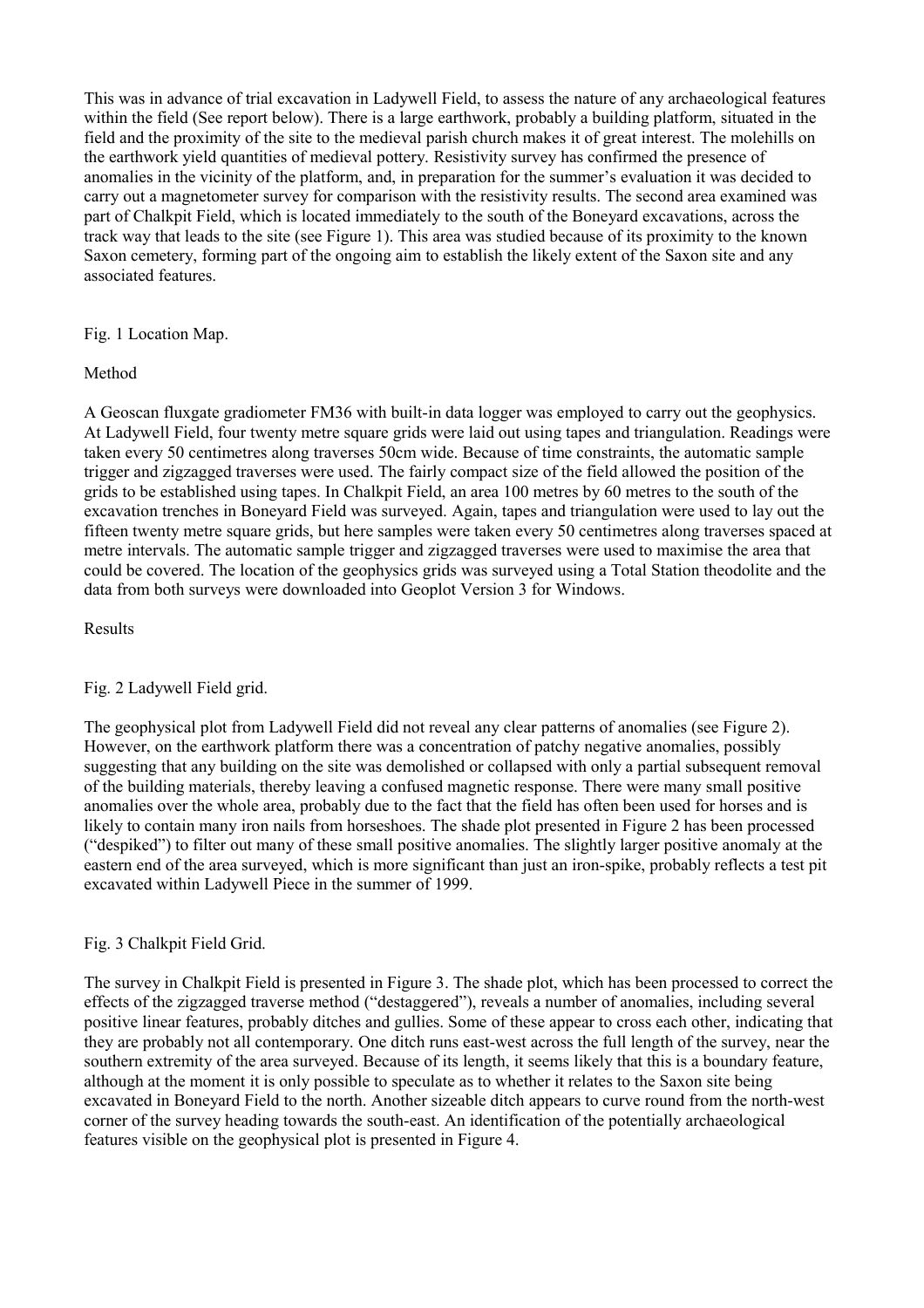# Fig. 4 Potential features in Chalkpit Field.

The distinct negative feature in the centre of the northern edge of the survey has been caused by the concrete drain cover nearby.

# Conclusion

The topography and geophysical surveys at Ladywell Field demonstrate the likely potential of archaeological evaluation of the site. The recent magnetometer survey indicates that the archaeological remains may well reflect the demolition or collapse of the structure.

The survey in Chalk Pit Field has revealed many archaeological features, some or all of which are probably associated with the Saxon settlement and cemetery being uncovered to the north in Boneyard Field. The limited trial of the fluxgate gradiometer in this area has shown the potential for this method, and a more extensive survey of the field using smaller sample intervals must be considered a priority for the 2002 Summer Season, providing that the appropriate equipment is available.

# Acknowledgements

I am grateful to Janet Hammond of Hill Farm for her permission to carry out the geophysics and to Sophie Cabot for her help with the fieldwork.

**Boneyard Environs: Defining the Anglo-Saxon Settlement Spread** By Rik Hoggett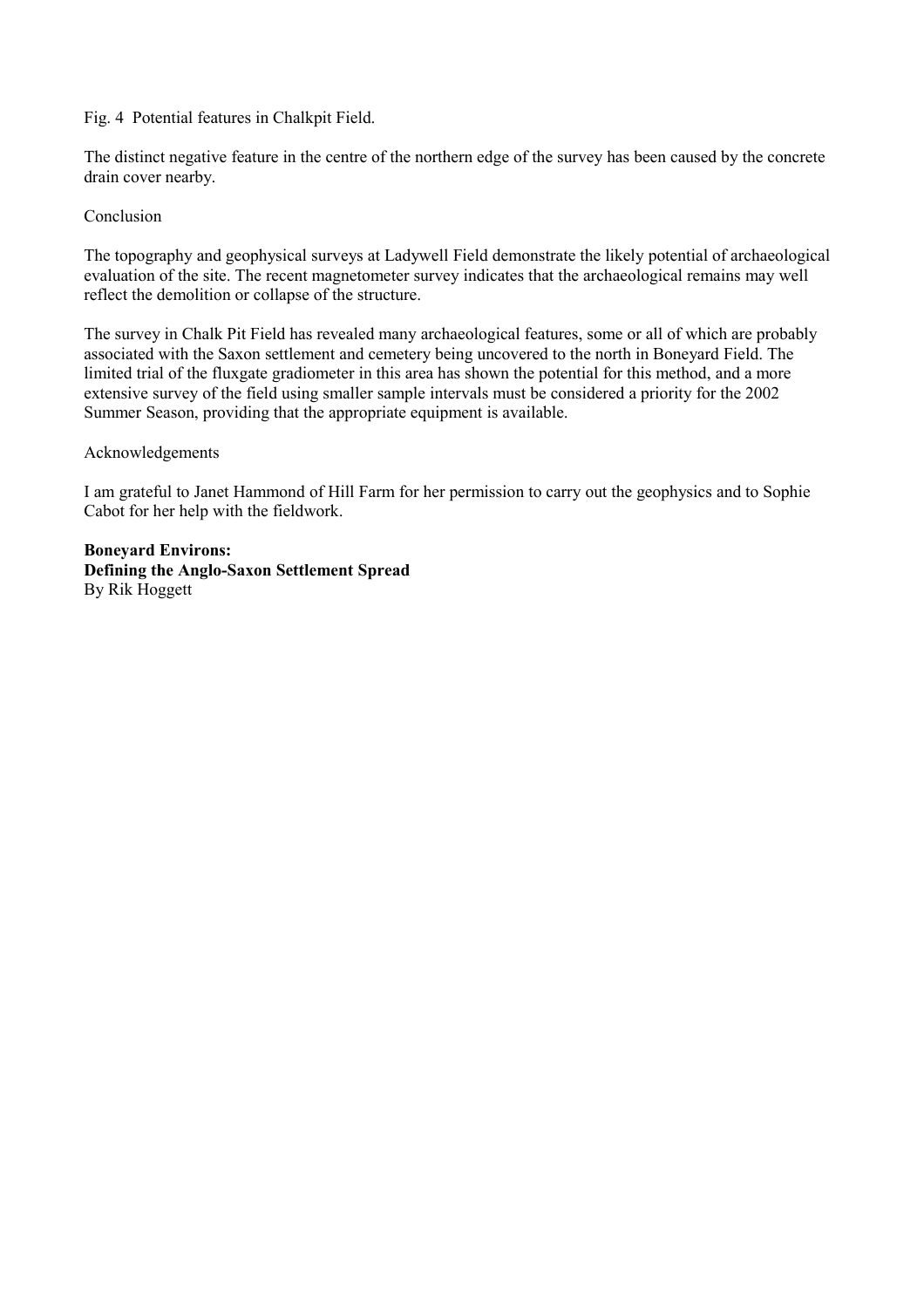# Introduction

Mapping the extent of the Anglo-Saxon settlement spread contemporary with the features being excavated on the Boneyard has been one of the Project's main research aims for some years. Extensive non-invasive work conducted during the 2002 Easter Season, combined with the results of the numerous excavations in and around the Boneyard area, mean that it is now possible to define this settlement spread with some certainty.

In discussions of such developments, it is often forgotten that the Anglo-Saxon period spanned approximately 600 years. Factor in the immense social, political and economic changes experienced by the Saxons during this period and one is presented with an alarmingly complex and lengthy sequence. Unfortunately archaeology is not capable of detecting the finer subtleties of this sequence, not least because so many aspects of it leave no material signature and, when excavated evidence is limited it becomes even more difficult to reconstruct. For the purposes of this discussion, the available settlement evidence has been divided into two main categories - Middle Saxon (c.700-850) and Late Saxon (850-c.1066). Though this is to simple a distinction, these divisions are broadly in line with the dates of production of Ipswich Ware and Thetford Type Wares, the two main settlement indicators used in this discussion.

# Excavated evidence

The parish of Sedgeford, and in particular the area surrounding the Boneyard, has been a subject of extensive archaeological study for the last one hundred and fifty years. This work has produced an enormous quantity of data of varying quality, but fortunately the Norfolk Sites and Monuments Record (NSMR) has been very thoroughly compiled. We can confidently state that we are aware of the vast majority of archaeological activities that have occurred in Sedgeford and can trace their results. In addition, Norfolk Museums Service has always taken a positive view towards metal detecting and we can be confident that most of the finds resulting from legal metal detecting in

Sedgeford are also included in the Norfolk SMR. Of course, it is impossible to estimate the quantity of illegal metal detecting finds that are irretrievably lost.

In addition to S.H.A.R.P's own findings, there are a series of other excavations that have taken place during the last fifty years, which are of direct relevance to the question of the extent of the settlement spread. Their locations (where known) are shown on Figure 1. and their findings are summarised below.

# Fig. 1 Location of past excavations.

In 1953 local archaeologist C.H. Lewton Brain conducted the limited excavation of a site in the Reeddam area, interpreting it as an Anglo-Saxon hut (NSMR 1605, not shown). Whilst it is true that pottery and a bronze pin of Middle Saxon date were recovered during the course of this excavation, a re-examination of the site in 1996 suggested that the supposed hut platform was actually derived from more modern changes in the topography of the Reeddam and that any Middle Saxon finds must have come from layers sealed beneath the marl layer discovered elsewhere in the Reeddam (Cooke et al 1997, 33. Andrews and Calow 2002).

In 1954 ploughing disturbed human remains on the Boneyard site and the Norfolk Research Committee was called upon to evaluate the site. The work identified the existence of a Middle to Late Anglo-Saxon inhumation cemetery (National Monuments Record MONARCH Database 641022). The location of their trench has not been identified but it was probably along the southern edge of the Boneyard as there the archaeology is shallow enough to have been disturbed by ploughing. It has not yet been possible to examine the archive of this excavation, but the lack of an NSMR record for this event does not bode well.

The Boneyard site was further evaluated by transects of test pits in 1957 under the direction of J.G Hurst. These pits identified areas of settlement and cemetery and were followed up in 1958 by larger scale excavations directed by Dr. P. Jewell. These excavations were never published, bar a note in Medieval Archaeology 3 (Wilson and Hurst 1959, 298) but S.H.A.R.P was fortunate enough to procure Jewell's notes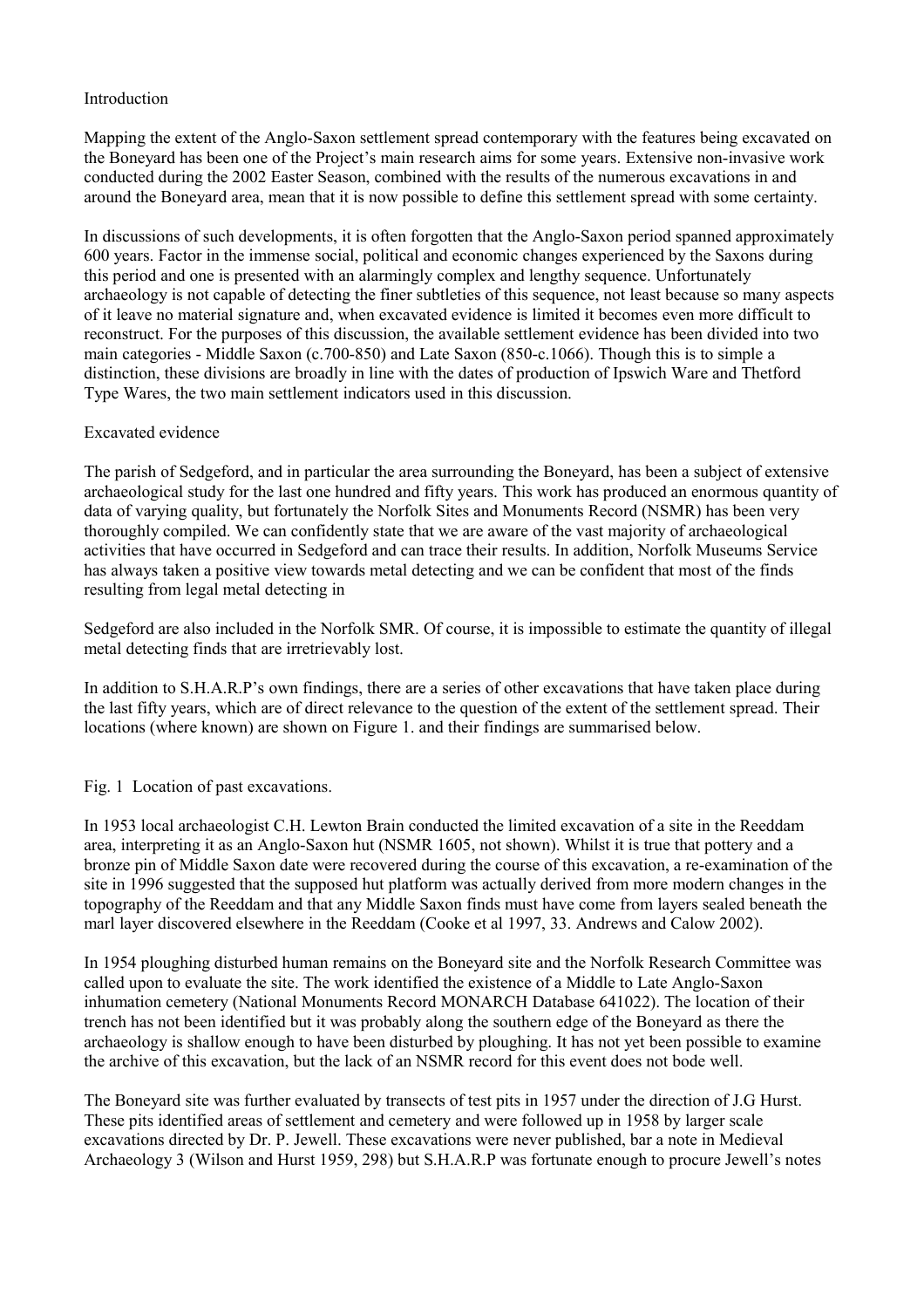and draft excavation report before his death in 1998. Jewell excavated areas of both cemetery and settlement and, although he was unable to link the two areas stratigraphically, he was able to identify several discernable phases of Middle and Late Saxon features within each area. S.H.A.R.P's investigation into Jewell's work was discussed in the 2000 Interim Report (Andrews and Van Twest 2001) and will continue to be presented as work on the Boneyard New Trench continues.

Further settlement evidence from the Boneyard area was excavated by the Norfolk Archaeological Unit ahead of the laying of a pipeline in 1991. In areas along the trench's length, which broadly followed the track around the southern and eastern edges of Boneyard, many traces of Middle Saxon settlement debris were found and in the area of the Chalk Pit the remains of a Middle Saxon oven / kiln were also uncovered (Bates 1991).

Further evidence has been provided by S.H.A.R.P's own work. In addition to the excavated evidence of the Boneyard and Reeddam trenches, a series of test pits were excavated in the area of the Reeddam during the 1996 season (Cooke et al 1997); an evaluation trench was excavated in the eastern half of the Boneyard in 2000 (Davies 2001) and the western extent of the area has been evaluated by the Reeddam II trench during the 2001-2002 seasons (Calow, this volume). From a less invasive perspective, there is an ongoing programme of fieldwalking throughout the parish that has investigated the Boneyard area twice - once in 1996 and again in 2002 (Ames 1997). The area has also been subjected to extensive geophysical survey: resistivity within the Boneyard field itself and magnetometry in Chalkpit Field to the south (Payne, this volume).

# The Middle Saxon Settlement

We can be certain that the evidence so far recovered is only a flavour of the full extent of the Middle Saxon phases of the settlement and in all probability some of the evidence has been lost to later phases of the settlement's development. With regard to defining a settlement area, it is quite clear that the settlement is contained within the area immediately surrounding the Boneyard site. To the south the settlement spread extends into Chalkpit field where sherds of Ipswich Ware were found during the winter fieldwalking of 1996/97 (Ames 1997) and this edge was again identified and mapped during the Easter Season 2002 (Fig. 2).

Fig. 2 Ipswich Ware found Easter 2001.

To the east, the Middle Saxon spread was encountered in both the 2000 evaluation trench and also in the 1991 pipe trench. Preliminary collection of surface finds from the woods to the east of Boneyard field suggest that the spread continues into the trees and finishes within them. Whilst some of these surface finds are undisturbed, there is a significant risk of contamination from material redeposited during the digging of a series of ponds and drainage ditches in the mid-nineties. This area remains to be more fully investigated when the undergrowth and pheasant rearing allow.

 To the west, the Middle Saxon spread extends to the Reeddam II trench and was encountered in the Chalk Pit by the 1991 pipe trench. Excavations at West Hall failed to produce much quantity of Ipswich ware and so it is reasonable to assume that the spread stops somewhere in the area to the west of the causeway. It is hoped that excavations to be conducted in 2003 will allow this hypothesis to be tested.

We also know that the Middle Saxon settlement spread continues to the north of Boneyard into the Reeddam. Both the 1953 excavation and S.H.A.R.P's 1996 test pits demonstrated that there is a large quantity of material to be discovered, sealed by later adaptations to the structure of the Reeddam. Interestingly, of all the test pits only Test Pit 3 (Fig.3)

Fig. 3 Location of Test Pit 3.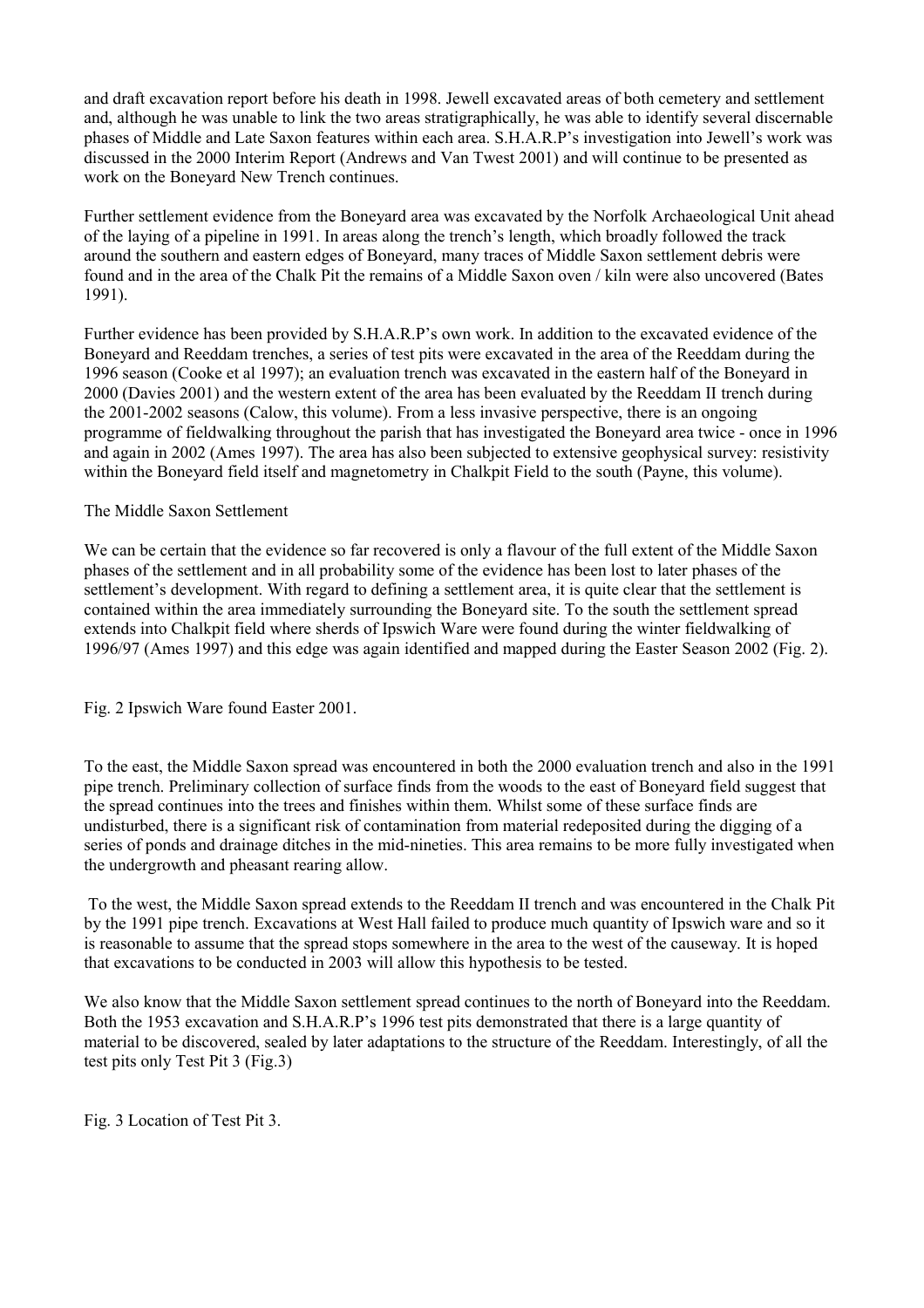found no trace of Middle Saxon material, suggesting that the spread ends under the Reeddam: perhaps even at the Saxon water's edge. This raises the question of whether the settlement continued on the opposite bank of the river, now obscured by the modern village. I would argue that it must have, but the evidence is much more difficult to come by.

We can also be broadly certain of the limits of the cemetery within the settlement spread. We know from the 1958 excavations that there are burials to the east of our main trench, but the 2000 evaluation demonstrated that the eastern side of the Boneyard field is free of burials. Likewise the 1991 pipe trench showed the area to the south of the field to also be free of burials and fieldwalking has produced no trace of human bone. It is also highly probable that Jewell's excavations and the Boneyard New Trench contain the western extent of the cemetery. Again it is only the extent of the site to the north, into the Reeddam, that needs to be ascertained.

# The Late Saxon Settlement

Both Jewell's and S.H.A.R.P's work have identified Late Saxon phases of occupation on the main Boneyard site, although they are different in character to the Middle Saxon phases (Faulkner, this volume). The features appear to be much less structural than those of the Middle Saxon period, suggestive of the settlement element of Late Saxon Sedgeford having moved away from the area of the trench.

Interestingly, the trenches and test pits to the north in the Reeddam record no trace of Late Saxon material, suggesting that the settlement had retreated to the south. To the east, Late Saxon material was found in the 2000 evaluation and the 1991 pipe trench. It is again likely that the spread continues into and finishes in the woods. To the west, traces of the spread were picked up in the Reeddam II trench and Late Saxon material was discovered in quantity during the West Hall Paddock excavation, suggesting that the settlement had extended downstream to encompass the chalk outcrop upon which the West Hall complex sits.

# Fig. 4 Thetford Ware found Easter 2001.

To the south, fieldwalking has picked up a definite concentration of Late Saxon material much larger and more defined than the Middle Saxon one (See Fig 4.) It is also interesting to note the quantity of Late Saxon pottery and domestic material that was recovered from the topsoil during the initial excavation phases on Boneyard - the majority of which is derived from further up the slope. This is strongly suggestive of at least a part of the settlement having moved to higher ground, away from the river. This area has also produced some very promising geophysics results (Payne, this volume) and should clearly be considered as a focus for further work.

# Conclusions

From this very superficial analysis of the available evidence it would appear that the Middle Saxon settlement spread is quite discreet by comparison to the larger Late Saxon spread that we have detected. Hopefully further excavation within the area of the spreads will allow us to better understand the subtle changes to settlement function and morphology that occurred during the Middle and Late Saxon periods. Work in the eastern woods should pin down that edge of the settlement more certainly, and work to the west will bridge the knowledge gap between the Boneyard area and West Hall. Further geophysics and excavation to the south are expected to produce excellent results, for the archaeological potential is clearly very high. We must hope for an exceptionally dry summer to allow further investigation of the Reeddam, or substantial quantities of money to buy a coffer dam. The work of the Village Survey, begun this year, will trace the settlement spreads on the northern bank of the river.

# Acknowledgements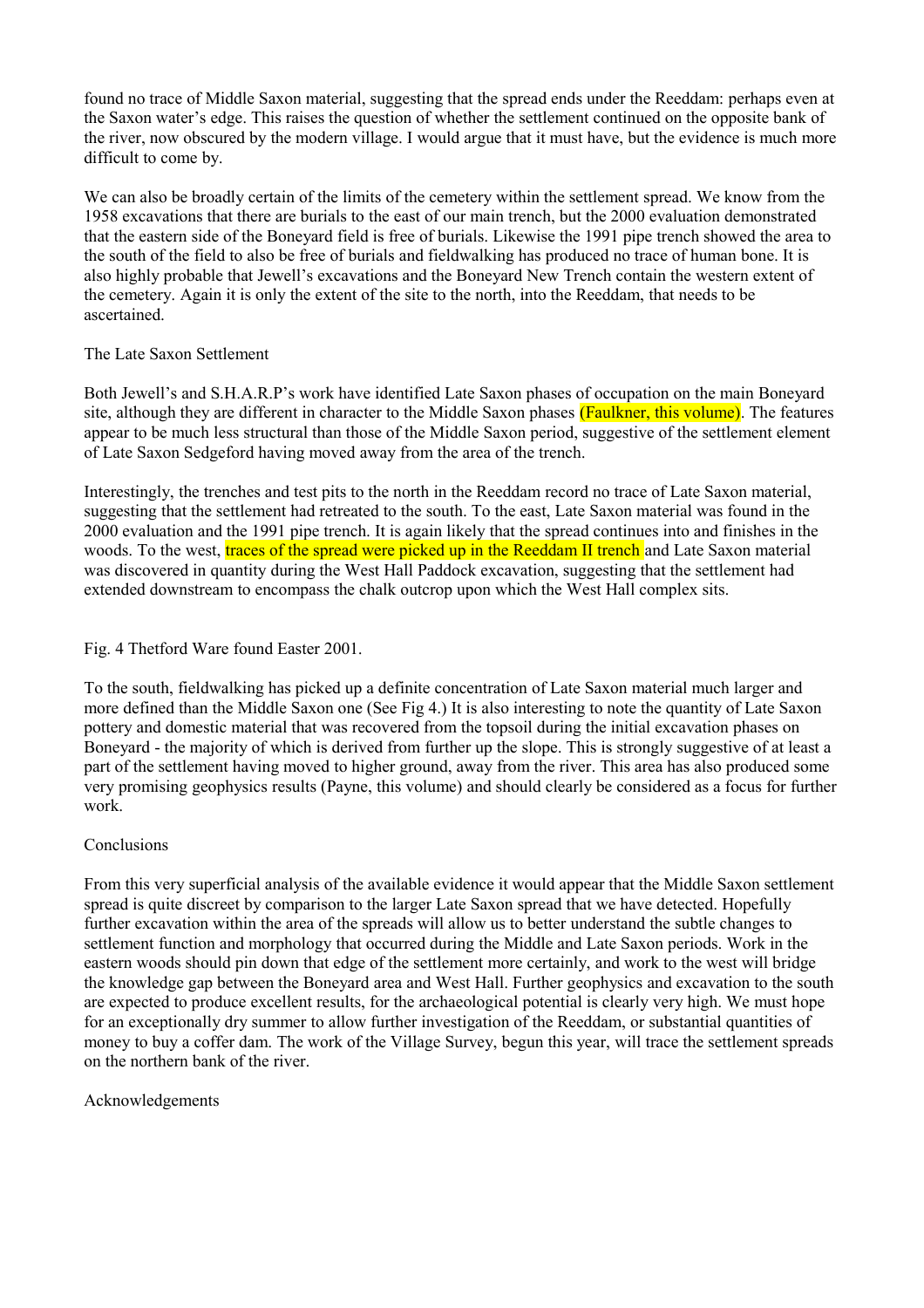This work could not have been completed without the work of the students of the Easter Surveying and Geophysics courses; all those who have fieldwalked with S.H.A.R.P; Naomi Payne, Sophie Cabot and their magnetometer; and Graham Perry, whose composite excavation plan is invaluable for so many reasons.

# References

Ames, J. 1997. 'A report on the fieldwalking and metal detecting survey - 1996/7', S.H.A.R.P Interim Report 1.

Andrews, D. and Van Twest, M. 2001. 'The Archaeology of Archaeology', S.H.A.R.P Interim Report 2000.

Andrews, D. and Calow, S. 2002. 'Local Geology and the Reeddam II Trench', S.H.A.R.P Interim Report 2001.

Cooke, N.M., Gardiner, A.N. and Thomas, G. 1997. 'Report on Excavations at Sedgeford, Norfolk 1996', Papers from the Institute of Archaeology 8, 17-36.

Davies, G. 2001. 'Boneyard and Reeddam', S.H.A.R.P Interim Report 2000.

Wilson, D.M. and Hurst, J.G. 1959. 'Medieval Britain in 1958', Medieval Archaeology 3.

#### **Boneyard Old Trench Norfolk SMR:1609**

By Gareth Davies, Matt Hobson, Kelvin Smith, Laurence Storey and Susan Westlake.

The seventh year of excavations on what is now affectionately known as Boneyard Old Trench was certainly one of the most successful in terms of information gained. It is hoped that the eighth season, in 2003, will see the conclusion of this excavation and although our final interpretation remains in archaeological limbo until the site is fully dug and phased we can begin to speculate on some conclusions.

Areas excavated this year can be broken down into three key parts of the lower slope of the site. These are the structural and boundary sequence at the west of the excavation area, burial excavation and associated features to the east of the excavation area, and deposits, burials and settlement features excavated immediately south of the Reeddam excavation area that was completed in 2001 (see Pack 2001).

Structural and boundary sequence

At the western extent of the trench's lower slope, the surface that has archaeological features cut into it is relatively flat, and possibly terraced. Excavations between 1999 and 2001 had suggested that a structure was situated in this portion of the site, now presumptuously known as Structure 2. This was interpreted as a leanto, or outhouse, on the evidence of post-holes and a sunken feature containing charred grain and burnt clay and interpreted as a 'working' hollow. In 2002 favourable conditions of water retention within the archaeological deposits allowed Matt Hobson and Susan Westlake to gain a lot more information from this structure. Perhaps most importantly an area of beaten earth measuring roughly 8.5 metres East-West and 5 metres North-South was identified and interpreted as a floor surface within the structure.

To the south and west of Structure 2, a number of boundary/drainage ditches and gullies were identified and interpreted as two sides of the building-plot boundary. This plot boundary appears to have been maintained over time, and future phasing work will show which features are contemporary. To the west of Structure 2 two north-south running charcoal filled gullies were located and excavated. Within the eastern gully fill there was a considerable quantity of animal bone. These features had previously been identified further to the south of the excavation area in 1998 and 2001. In 2002 these north-south gullies were found to be later recuts lying within two larger ditches. These two ditches were dated to the Middle-Late Saxon period. These two Saxon ditches truncated two further portions of parallel north-south running ditches that may have been the original north-south plot boundary ditches of structure 2. The charcoal filled gullies were overlain by a charcoal rich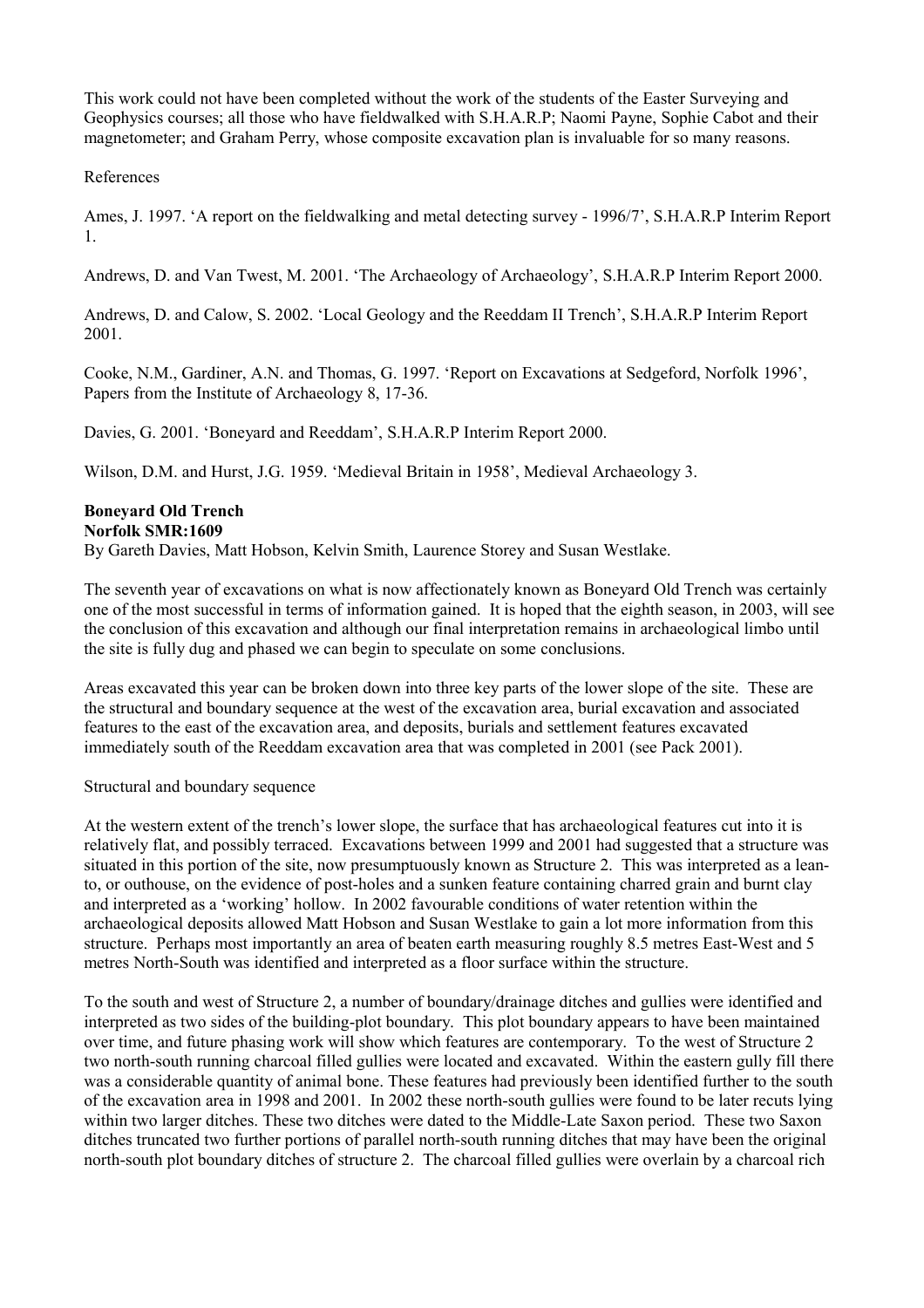occupation layer at the northern extent of the excavation area. This layer may be associated with the abandonment of structure 2.

At right angles to these north-south gullies, two intercutting east-west gullies identified as gaps between flinty areas in 2001, were identified and excavated. These gullies, although not contemporary with the earlier north-south plot boundary ditches may represent the southern side of the plot for Structure 2. The fact that this structure was inside a plot indicates some planned land-use within the area of the Middle-Late Saxon cemetery.

One of the most important aspects of excavating the north-south ditches is that we were given an opportunity to observe the remaining sequence of deposits. The slots cut through the north-south sequence of ditches to the west of structure 2 reveal the natural sand around 40 centimetres below the ground surface. Above this deposit we identified three layers, a post Iron Age hill wash, a grey deposit of hill wash and Saxon occupation debris which elsewhere on the site has burials cut into it, and an overlying brown deposit associated with Structure 2. This sequence means two things. Firstly, there appear to be no burials in the are reserved for Structure 2. Secondly, the structure continues in use after the deposits associated with burial are laid down. The significance of this sequence will become more fully apparent when the excavation is fully phased in post-excavation analysis.

Burial Excavation and associated features.

To the east of Structure 2, excavations supervised by Susan Westlake, Matt Hobson and the Human Remains Team added a great deal to our existing knowledge of the Middle-Late Saxon cemetery. In 2001 priority had been given to understanding the sequence of north-south gullies that truncate burials on the upper slope. This year with this sequence better understood, we could excavate these later gully features in conjunction with burials. In total 32 burials were excavated this season.

The features excavated in this portion of the site fall into five main phases which this interim report can only begin to do justice to. The latest phase consists of a possible north-south fence line at the west of the lower slope and two shallow hollows associated with occupation. These features are probably Middle-Late Saxon, but are disturbed by overlying colluvial deposits. One of the shallow hollows produced a decorated sherd of Middle Saxon vessel glass decorated with a red trail. This latest phase of cut features truncates the northsouth drainage gullies mentioned above. These intercutting north-south gullies have not yet been exposed at the northern extent of the excavation area and will be further excavated in 2003.

The north-south drainage gullies cut through east-west orientated burials. Within this portion of the site we have excavated at least three phases of intercutting burials. In some cases grave cuts were observed. Both shroud and coffin burials were excavated, with neither style of burial exclusive to any one phase of burial. The density of burials in this lower slope portion of the Boneyard seems to be a satisfying compromise between the densely packed burials of the Reeddam (up to seven phases of burial) and the more spaced-out burials of Boneyard field upper slope (up to two phases of burials). This sequence of burials may not yet be completely excavated and a fourth phase of burials may be located in 2003.

One of the most interesting aspects of this portion of the excavated cemetery is the high proportion of juvenile and infant burials in comparison to other portions of the site (see Human Remains article). In addition, it would seem that this quite densely utilised portion of cemetery is bounded by the western extent of Structure 2. As we complete the excavation of this part of the cemetery in 2003 it will be interesting to see if the cemetery always respects this plot boundary.

Interspersed amongst the burial sequence were a number of highly truncated east-west ditches and cut features. In some instances these features were truncated beyond the point of meaningful interpretation, but they all add to our existing impression of this phase of the site as an extensively utilised portion of land for both burial and settlement. Further phasing work may show that some of these cut features link up and predate the Middle-Late Saxon burials. This is to be resolved in 2003.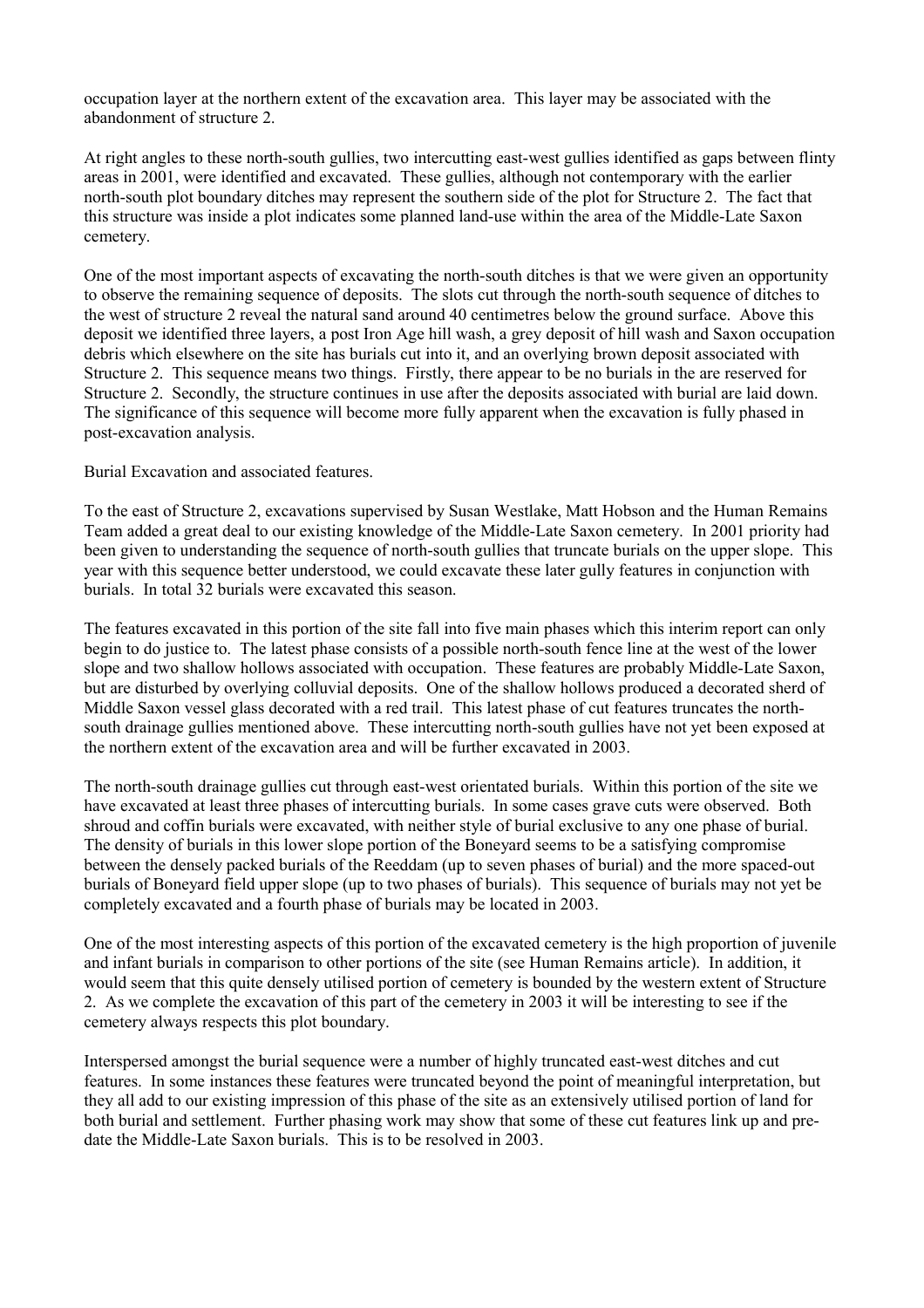Below the level of the burials and truncated east-west features, excavations at the bottom of a test pit initially dug in 1997 showed that the natural sand is only about 40cm below the ground surface. In this natural sand, five sub circular cut features were identified and one was excavated. These features appear at the same level as the Iron Age features located in the Reeddam to the north, and give an indication of where we can expect the base of the archaeological sequence to appear.

Deposits, burials and settlement features south of the Reeddam.

The 10 by 5 metre Reeddam excavation to the north of Boneyard excavation trench was finally completed in the summer of 2001. This year, excavations immediately south of the Reeddam excavation were supervised by Laurence Storey and Kelvin Smith. These excavations aimed to stratigraphically link the Reeddam with the northern extent of the Boneyard Old Trench by removing the baulk between the two areas. After initial disturbance and topsoil had been removed, the large post-medieval east-west ditch that represents the southern extent of the Reeddam was excavated in plan and recorded in section. The large Reeddam ditch cut through a post-cemetery layer containing Middle-Late Saxon material including a bone stylus. This layer is the same as the Saxon 'midden' layer observed by S.H.A.R.P as early as 1996.

As the post-cemetery layers were recorded and removed, an east-west orientated burial was uncovered and recorded. This burial represented the top layer of Saxon inhumations. This area of the excavation site will be of great interest as this intact portion of cemetery is matched to the phases of burials on the Boneyard lower slope. It is our intention to excavate the remaining layers of burials within the baulk in 2003.

To the immediate south of the Reeddam baulk, waterlogged conditions meant that initial cleaning exposed a number of features within a 'triangle' of the site north of the truncation caused by the post-medieval Reeddam ditch, but south of the Reeddam excavations southern baulk. At the west of the excavation area east-west burials were excavated. These burials represented the very base of the burial sequence; if they had been any higher in the sequence they would have been truncated by post medieval ditch cutting. As these burials were at the base of the cemetery sequence, the base of the graves cut into natural sand and the outline of the cuts could be partially observed.

To the east of these burials, initial cleaning showed that post-medieval ditch digging had truncated away almost all the Saxon layers leaving only some heavily truncated Saxon features. These took the form of parallel post-holes possibly relating to an early structure and some smaller post-holes akin to those associated with a Saxon fence line found in the Reeddam excavation area. At this level, the heavily truncated ?Saxon features cut through an earlier phase of settlement features, including a north-south curvilinear gully, a number of small irregular cut features and an east-west curvilinear ditch terminal. The discovery of these features caused some excitement, because they are quite probably Iron Age, linking-up with similar features located beneath the Saxon burials in the Reeddam in 2001. Although there was little dating evidence from the features excavated in 2002, it now seems certain that before the Saxon occupation of the valley bottom there was some kind of Iron Age settlement. In this small excavation area we have chanced upon ditches and gullies that are more than likely directly associated with an Iron Age roundhouse. As yet we can only guess at the nature of this Iron Age settlement.

# Conclusion

The excavations on Boneyard Old Trench this year have clearly provided us with some excellent new information. We have added substance to the structural sequence at the west of excavation area, and started to reconcile the Boneyard and Reeddam areas of the Middle-Late Saxon cemetery by excavating a very interesting burial sequence. We have also further observed Iron Age settlement features at the base of our archaeological sequence. It is hoped that excavations in 2003 can provide us with some highly satisfactory conclusions to the Boneyard Old Trench excavations.

**New Trench Excavations 2002 Norfolk SMR: 1609**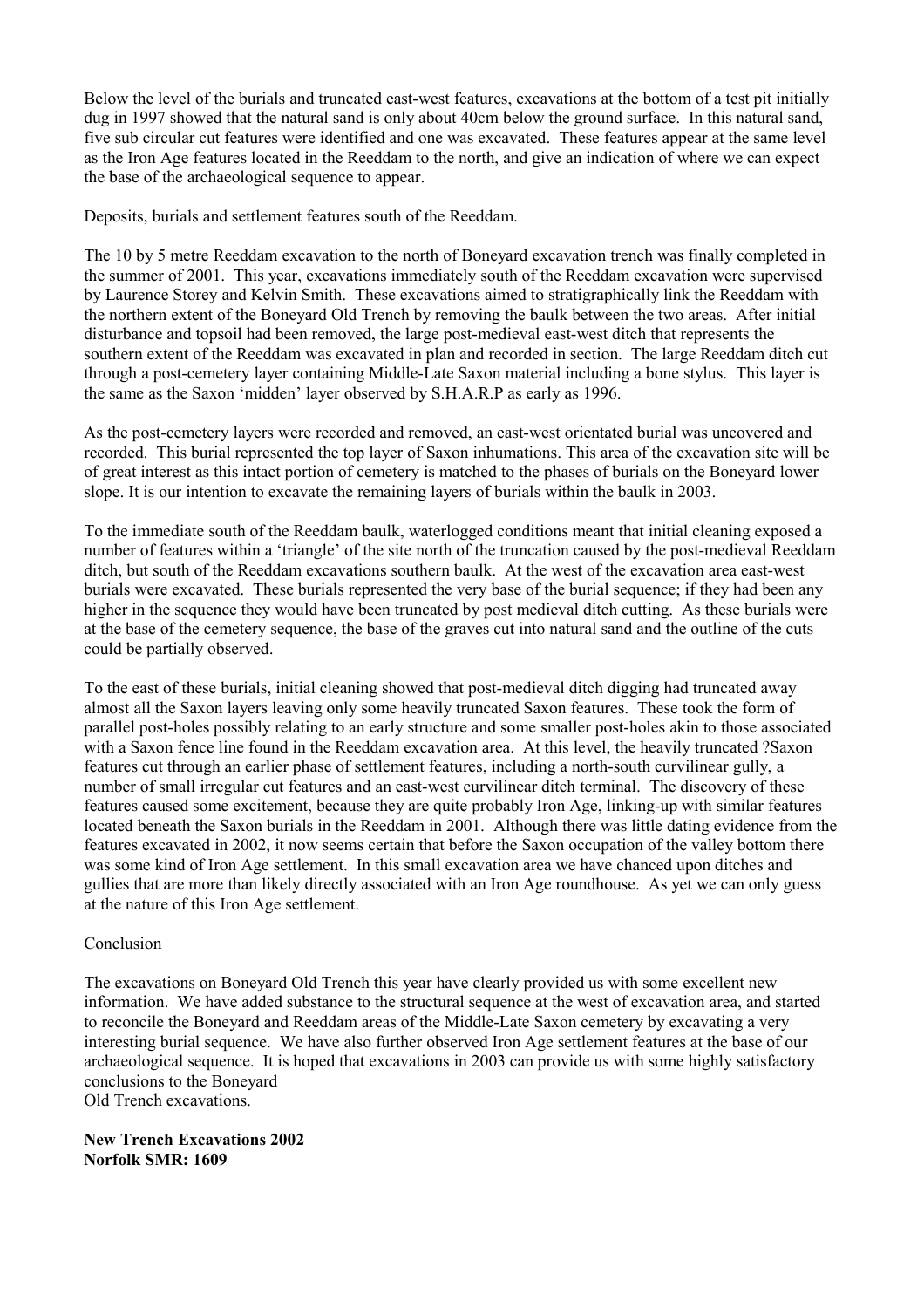By Naomi Payne, Dom Andrews, Neil Faulkner, Claire Malleson, and Liz Wilson

# Introduction

S.H.A.R.P's "New Trench" in Boneyard Field was opened by machine excavation at the start of the 2001 season. The Ministry of Works had previously investigated the area to the west of Old Trench. J.G Hurst dug two transects of test pits across the field during December 1957, and Dr P. A Jewell returned the following year in advance of deep ploughing to investigate in more detail an area of occupation and a sample of the cemetery (see Figure 1, Jewell 1977). A central north-south "long trench" and a number of box grid trenches were opened. The baulks between these grids were eventually removed, creating the arrangement of trenches shown in Figure 1. Jewell discovered a number of burials east of the settlement features, which included flint spreads and ditches. The deposits were found to be of much greater depth further down the slope. Jewell recognised five main layers. Most recent in the sequence was the topsoil, layer 1. Layer 2 was a light-textured brown soil between 7 and 14 inches thick, with occasional flints and little occupation debris. Layer 3 was found to contain evidence of occupation in the form of finds (bone, shell and pottery) and accumulations of flints. Overlying the natural glacial gravel, layer 5, was a light-textured tan-coloured sandy soil, layer 4, through which Middle Saxon settlement features were cut (Jewell 1977: 4).

Two trenches, Link Trench 1 (LT1) and Link Trench 2 (LT2), were opened as part of the 2000 S.H.A.R.P summer season in order to locate precisely Jewell's trenches and evaluate the findings of the 1950s excavations. (Andrews 2002) LT2 was situated further to the north and therefore lower down the slope. This trench was not excavated as far as Jewell's layer 3 and was completely removed when the New Trench was machined. Jewell's trenches B and D (S.H.A.R.P's lettering system) were identified within LT1, and a skeleton (S0091) was discovered unexpectedly. This burial was just outside Jewell's excavations, and was situated fairly high up on the slope, hence the limited depth of material covering it. The decision was made to open a new open area of a similar size to S.H.A.R.P's original trench in Boneyard field. This new area would encompass Jewell's main trenches in order to investigate more of the settlement associated with the Middle Saxon cemetery and to apply to a new area the stratigraphic method learnt from the excavation of the Old Trench.

# The 2002 Season

During the 2001 season, the depth of the deposits in the upper (southern) part of New Trench was found to be very shallow (Jewell's layers 1 and 2 only). A build up of ploughsoil and colluvium was observed on the lower slopes, and this was not entirely removed during the 2001 season. The southern portion of our excavation trench on the upper slope was left under backfill during the 2002 season, whilst we worked down to a comparable stratigraphic level. The open area worked during the 2002 season was approximately 30m by 12m and can be seen in Figure 2.

# Field observations, stratigraphic sequence and interpretations

After the removal of the backfill and Terram from the lower part of the site, general cleaning (8000 and 8001) revealed some of the edges of the 1957-8 trenches, although not every line was apparent. This was probably because the trenches were not manually backfilled to the top following excavation, but collapsed in at different levels when the field was deep-ploughed in 1960 (Bill Armitage, Pers.Comm.) Further trench edges were identified after subsequent trowelling, although the exact position of parts of Jewell trenches D and E, and the western part of F remained unclear. Although the 1957-8 trenches represent the latest events in the sequence, it was decided that they would not be excavated out unless necessary for practical reasons. This was because of anticipated difficulties with backfilling. Instead, the Jewell trenches were marked out clearly to differentiate the contexts.

In the eastern half of New Trench, the deposits likely to be recent (post-Jewell) ploughsoil (7015 and 7091) and late colluvium (7058) were removed to reveal a general poorly stratified context (8006) which probably includes elements of both medieval and post-medieval ploughsoil and colluvia. In the north-eastern area, a mottled brown grey deposit was designated as 8002; the precise boundary between this and 8006 was unclear.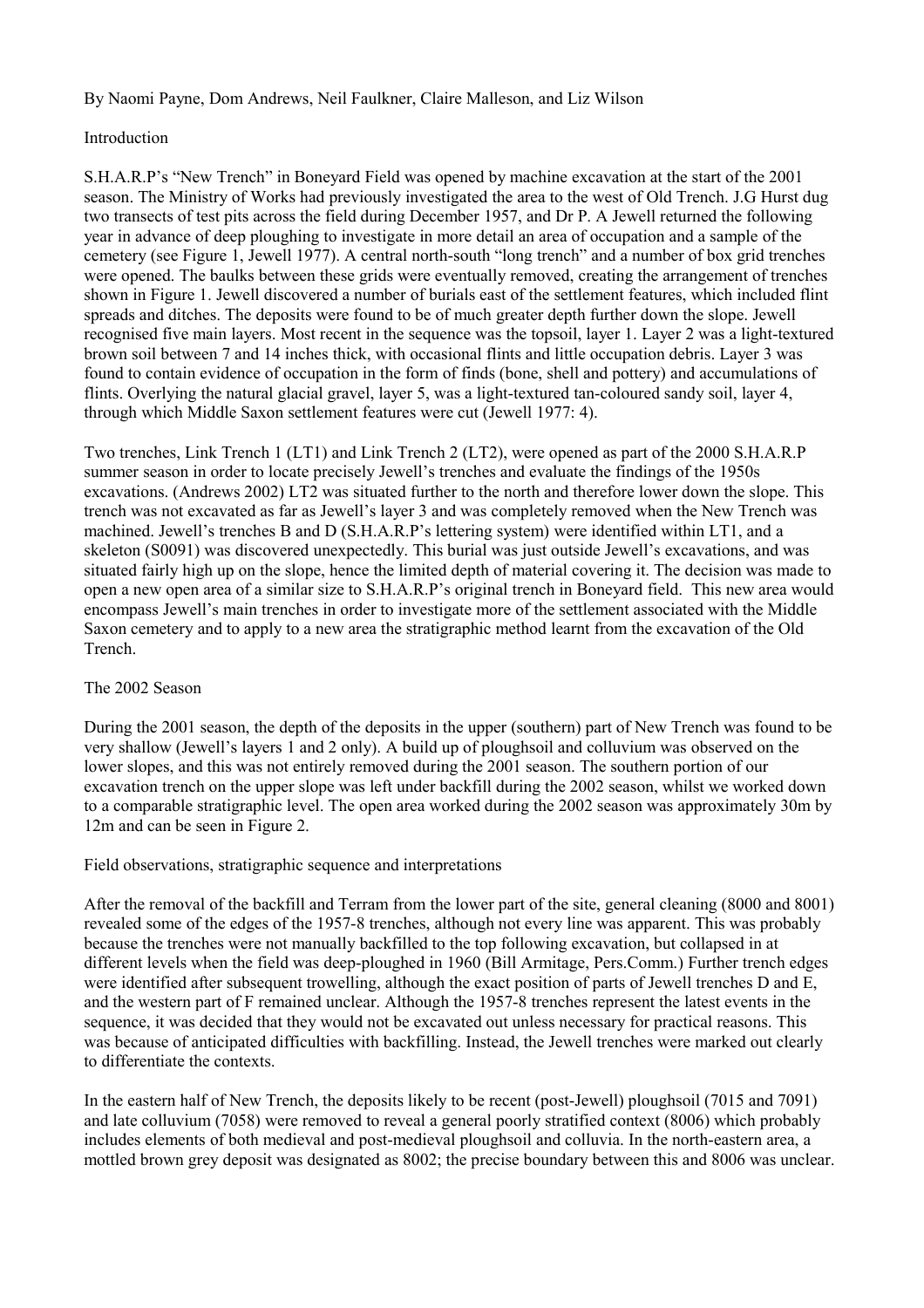Into 8002 there were two small sub-circular features cut (cut 8003/fill 8004, cut 8008/fill 8009), the yellow brown fills of which showed up clearly against the darker mottled deposit (8002). These features were interpreted as small (possibly truncated) tree boles. Beneath 8002, further to the north close to the baulk was a dark grey gravely layer of moisture-rich silty sand, 8063 (with cut 8162 being the natural cut/truncation event at the edge of the Reeddam). This appears to represent the southern-most extent of the flooding of the medieval Reeddam, perhaps with 8002 reflecting occasional alluvial/colluvial interaction. Jewell's trench at L 100 (not assigned a letter in our 2001 coding) was located cut clearly through the dark grey layer 8063. Jewell said this had "a very dark profile, probably due to periodic water-logging" and he had to abandon this pit at a depth of four feet due to the standing water (Jewell 1977: 5). The cuts and fills of twelve small circular stake holes, all approximately 5-6 centimetres in diameter and 8-10 centimetres deep were identified in this area. The majority of these had pointed bases, supporting their interpretation as stake holes. Two (cut 8096/fill 8097, cut 8098/fill 8099) were cut through 8002 and the others through 8063 and six of those cut into 8063 (cut 8082/fill 8083, cut 8076/fill 8077, cut 8074/fill 8075, cut 8072 /fill 8073, cut 8094/fill 8095, cut 8066/fill 8067) appear to have been in a linear alignment, possibly representing a fence associated with the edge of the marsh. The stakes must date from a time at which the flooding of the Reeddam had ceased ever to reach this far up the slope, perhaps during the post-medieval period. The alluvial deposits 8002 and 8063 would have presumably periodically interleaved with the colluvial material from upslope, depending on the water levels in the Reeddam.

Several areas of 8006 remain on the eastern side of New Trench, the removal of which will be the initial priority for the 2003 season. In certain areas we seem to have entirely removed this deposit and found another deposit, 8158, into which a number of features have been cut. Up to now, these have only been seen in plan and their exact dimensions and nature are not yet clear. The position (near Jewell's long trench B) and orientation of cut 8131/fill 8130 are consistent with its identification as a burial. If this is the case, it would be very near to the furthest known western limit of the cemetery, with only Derek, S0091, further west. A northsouth section of a small ditch (cut 8132/fill 8133) is visible in plan north of S0091, and a larger ditch, as yet quite ephemeral (and uncontexted) runs north-south through the centre of the eastern half of the trench. Also beneath 8006, possibly sitting directly on 8158, is 8100, an irregular light yellow grey clay feature, which appears to reflect a single episode of dumping. This feature, which measures approximately one metre by 0.9 metres at its greatest extent, was not excavated, so its depth and precise character are unclear. However, the presence of occasional patches of orange red clay, apparently burnt, could indicate further potentially larger burnt areas beneath that are not yet visible. A possible parallel is a smaller patch of rammed and burnt clay found in a sunken feature on Old Trench in 2000 (Davies 2001: 6). This was interpreted as a dump of oven lining.

In the western portion of the trench, the overlying deposits interpreted as ploughsoil (7015 and 7091), late colluvium (7058) and earlier colluvium (8006), were quickly removed to reveal an apparent interface with archaeological features. A large spread of flints (8163) set into 8007, a probable early colluvial layer, covered much of the area outside Jewell trenches F, H and I. In three areas, concentrations of circular and sub-circular postholes were discerned. These were excavated and backfilled with dark spoil so that they could be properly recorded before any weathering could occur through the season. The postholes ranged in size and depth and at least two appeared to have been recut. A concentration of postholes was discovered in the north-western corner of New Trench, cut into 8007, in which the flint scatter 8163 is sitting. Again, these features were ephemeral and shallow, suggesting truncation. Four postholes were in a linear alignment, cut 8032/fill8033, cut 8106/fill 8107, cut 8119/fill 8120 and cut 8113/fill 8114. The latter appeared to have been recut (cut 8123/fill 8124). Two other postholes, cut 8112/fill 8111 and cut 8121/fill 8122 were also cut through 8163, slightly further to the south, but these were not in an interpretable pattern. About one metre to the east of the aligned postholes was a concentration of oyster shells, 8029, which appear to have been deliberately dumped, possibly into a cut feature although this is still uncertain as the feature was not excavated this season. Regularities in the distribution of flint and postholes may indicate the presence of one or more buildings.

Another concentration of possible postholes was identified to the north-west of Jewell trench I. Here, four postholes (cut 8012/fill 8013, cut 8010/fill 8011 with recuts 8050, 8052 and fills 8051 and 8053, cut 8014/fill 8015, cut 8016/fill8017) and four stake holes (cut 8028/fill 8027, cut 8058/fill 8059, cut 8054/fill 8055, cut 8020/fill 8019) appear to have been cut into a possible late Anglo-Saxon colluvial layer below 8006 which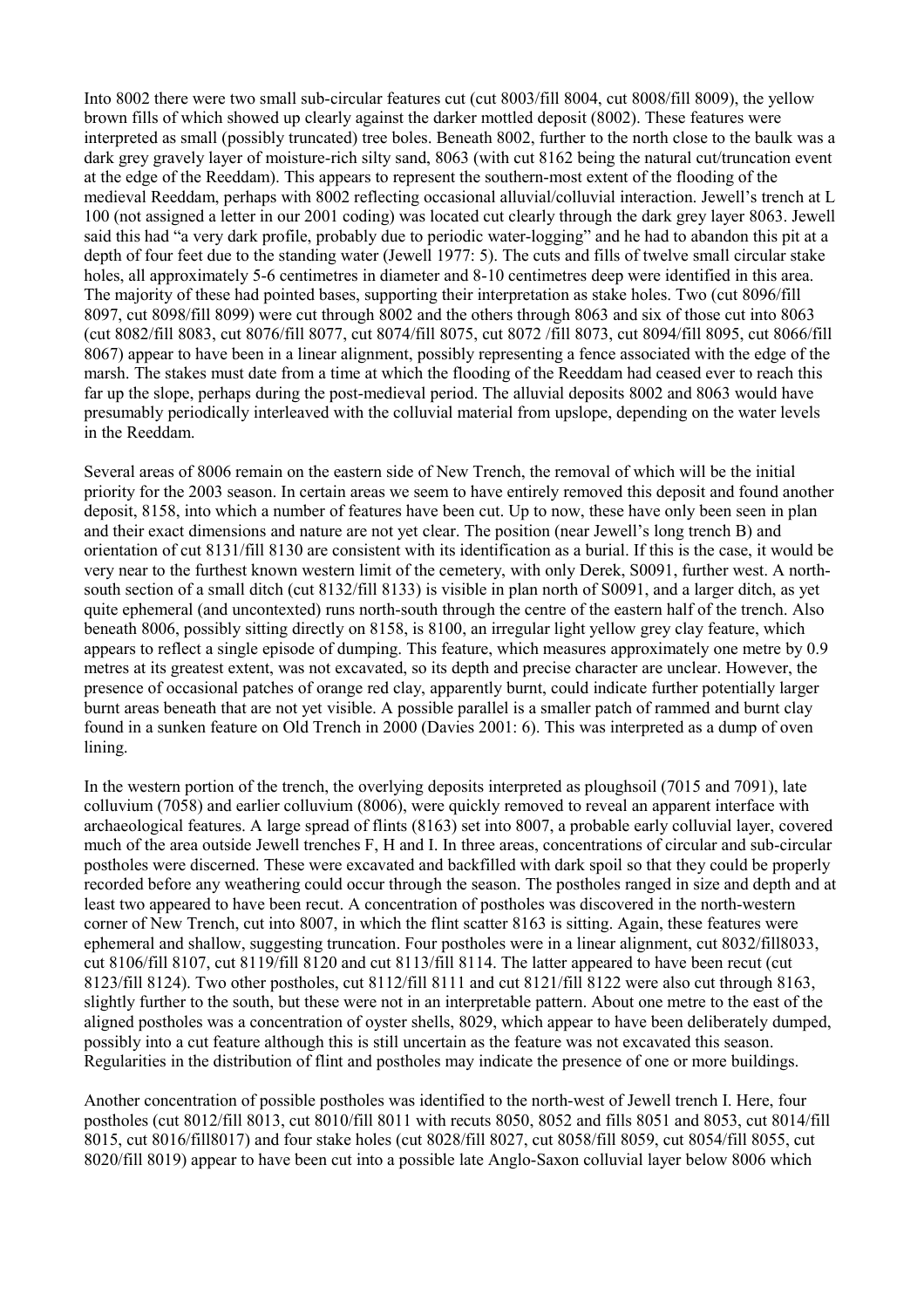has been designated 8060. This may be the same as 8007, but it lacks the embedded flint scatter seen further west in the trench (8163). Three of the postholes may be aligned north-south, but there is no clear pattern in this area. We are expecting to find the continuation of a north-south ditch in this area, which Jewell located in the north west corner of Jewell Trench H. The fill of this ditch has been designated as 8018, although it has not yet been identified with certainty on the ground. It is possible that the postholes and stake holes discussed above are cut into the upper part of the fill of this ditch.

Between Jewell trenches H and I, nine postholes cut into 8007 were identified, seven of which appeared to be in a significant alignment. Cut 8048/fill 8049, cut 8046/fill 8047, cut 8044/fill 8045, cut 8040/fill 8041, cut 8034/fill 8035, cut 8026/fill 8025 and cut 8024/fill 8023 were set on two lines around a right angle, and 8085, a concentrated scatter of rounded flints, was present north and east of the lines of postholes. This concentration of flints was interpreted as the base of the floor of a post-built structure, Building 3. Some patches of clay (8084) found sitting on top of the flint concentration may represent a former rammed clay floor surface. The floor of Building 3 was not excavated so the nature of the relationship between the postholes and the flints and rammed clay is not yet properly understood; we are not sure whether the posts were erected before the floor was laid or vice versa. Two other postholes, cut 8086/fill 8037 and cut 8038/fill 8039 were identified nearby to the west, but it was not clear if these were directly associated with Building 3. All the postholes were fairly shallow when excavated (between 10 and 25 cm deep, compared with 12-20cm in diameter), indicating that they must be truncated if they were to have effectively held structural posts. The excavated remains (approximately 3 by 1.5m) may suggests an ancillary structure; however Jewell's trenches F, H and I may have removed evidence of this structure, in which case it may have been significantly larger.

Near the southern edge of the limit of this year's excavations, next to the area left covered by Terram and backfill, the edge of a terrace consisting of frequent large and medium flint and chalk cobbles set into light orange-brown silty sand has been located (8116). During the season, this was referred to as (the northern edge of) the Upper Terrace, as it probably links up with that feature in Old Trench. Derek, S0091, appears to have been cut through the edge of the terrace, suggesting that this burial falls fairly late in the sequence, post-dating the creation of the Upper Terrace and perhaps also the boundary features excavated in the south western part of Old Trench. These too have late burials cut into them. At this stage in the excavation, the terrace and area to the south east (currently under Terram) appears to be the only area where the orange-brown post-Iron Age colluvium (as seen in Old Trench and equating to Jewell's layer 4) has been exposed. Upslope from the terrace edge, the orange-brown layer (Jewell's layer 4) is very thin and quickly merges into the sub-glacial sand and gravel (Jewell's layer 5). Although not yet exposed, these layers are expected to be thicker to the north (down slope) of the Upper Terrace cut.

Two of the Jewell trenches have been entirely emptied (D and I) and two have had a slot removed for practical reasons (F and H). In these locations we therefore have a number of sections through the archaeology. Contexts evident in the sections have been given numbers but have not yet been tied into the sequence in plan. Firstly, we have the north facing section of Jewell Trench D. Whilst cleaning this section, we noted what appeared to be the cut of a north-south gully with one or two fills, which does not appear on Jewell's plan. The plan of Jewell Trench D (see Figure 1) appears to depict a north-south slot through the centre of the trench, with a number of linear features that run from east to west. It is possible that we have not excavated Trench D fully, and the "cut" may be an artefact of the backfilling. It was allocated the number 8159 (fills 8160 and 8161) in the register, and will require further attention to clarify the sequence in this area.

In Slot 3, cut east-west across the north of Jewell trench H, we have excavated out Jewell's backfill to reveal the "footing trench" and the large gully identified during the 1958 excavation, which is visible in plan and in the south-facing section of the slot (see Figure 3). Jewell found that the "footing trench" was cut through the fill of the large gully. Cut 8153/fill 8152 appears to correspond to Jewell's "footing trench" and cuts [8136], [8139], [8156] and fill (8155) correspond with his large gully. Several other recuts and fills [8141]/(8134),  $[8144]/[8134]$ ,  $[8148]/[8147]$ ,  $[8151]/[8150]$  of north-south gullies were observed in this section and it is possible that there was a deeper gully [8136]/(8138) below that which Jewell observed, which seems to have been cut into the natural glacial till (Jewell's layer 5). Interpretation was complicated by a horizontal slot cut by Jewell through the ditch sequence [8157]. Other layers (8125, 8128, 8129 and 8145) were seen in section east and west of the observed cuts. 8125 and 8128 may be colluvial soils underlying 8007. All of these layers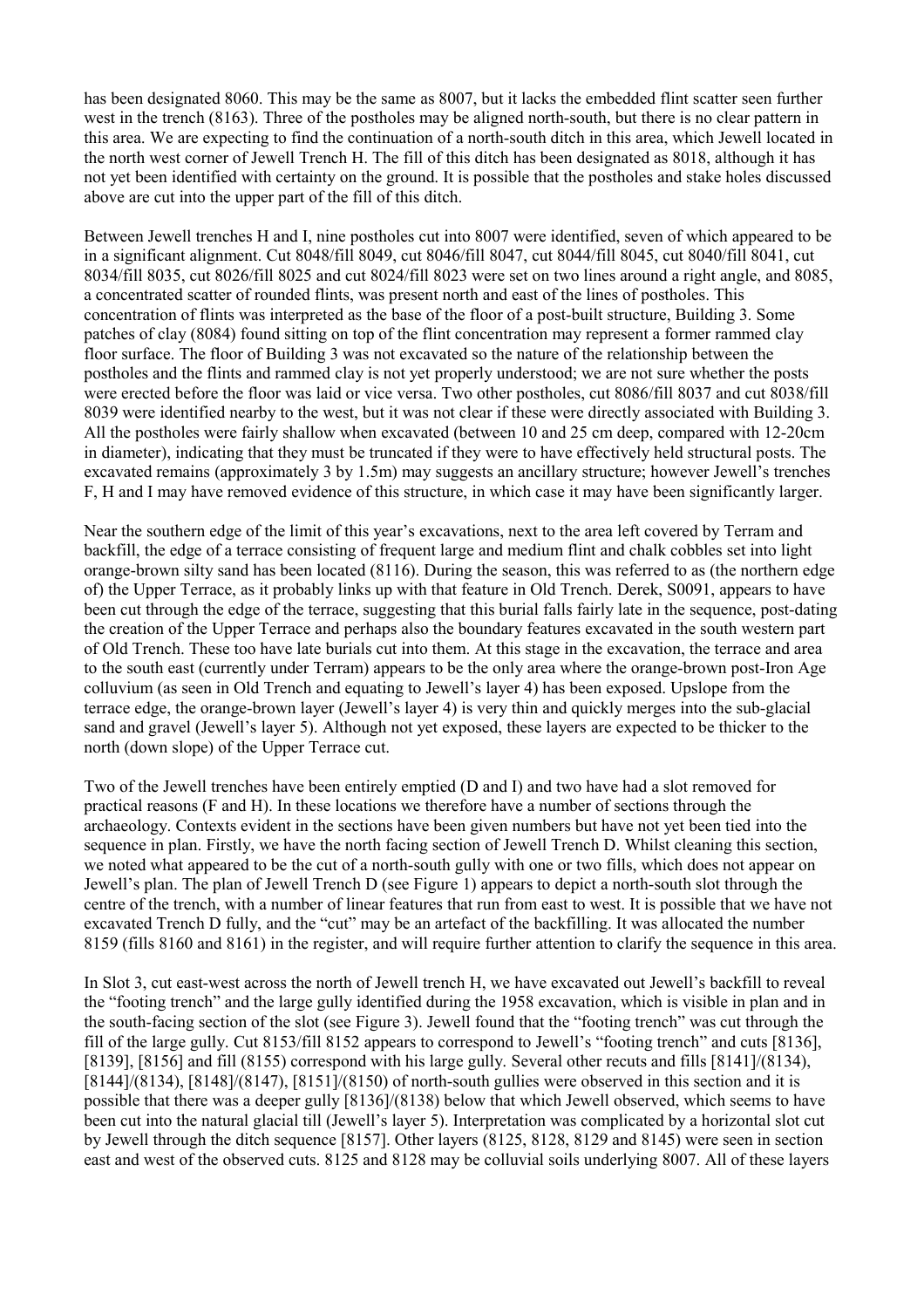may equate to Jewell's layer 3, but they have not yet been exposed in plan. A possible stake hole [8127]/ (8126) was noted cutting into (8128).

In the north-facing section of Jewell Trench I, a section of a large north-south ditch can be seen. Cut 8091 (fill 8090) appears to have been the original ditch cut, but there is also a recut, 8093, with two fills, a primary fill (8092) and secondary fill (8089). The east-facing section in Jewell Trench I relates to the north-facing section discussed above. A possible interpretation is that this is where the ditch terminated because the fill 8089 rises up and disappears. Other layers (8102, 8103) can be seen below the gully in the section, but these are known only from the section so no further comments can be made. Examination of this section allowed us to see that a possible posthole, cut 8056/fill 8057, was in fact created by bioturbation. This activity can also be seen lower down the section and was described as 8101 in the register.

# Conclusion

The 2002 excavations on New Trench have identified past activity on the site which can be divided into four main phases, within each of which we can recognise a number of sub-phases. Jewell's excavations represent the most recent significant event on the site, Phase 1. Phase 2 relates to the period after Anglo-Saxon occupation of the site had ceased, the pre-Jewell agricultural use of the site. The archaeological deposits relating to this represent ploughing and pasture, the hillwash, the cutting and flooding events associated with the Reeddam and the possible stake fence near the edge of the extent of the flooding of the Reeddam. Phase 3 is interpreted as the latest Saxon use of the site as a settlement and cemetery, and appears to include the cut features and dump of clay on the eastern side of the Trench, as well as many flint scatters and postholes on the western side. The flint concentration and possible postholes relating to Building 3 has tentatively been assigned to an earlier phase, Phase 4. However, this has not been demonstrated stratigraphically. The only feature that can be assigned with more confidence to this earliest observed phase is the Upper Terrace (although the lower layers observed in Slot 3 may also fit into this category). At the moment, all of the features can be interpreted only as broadly contemporary.

# References

Andrews 2002 D. A. Andrews, Link Trench Evaluation 2000. Unpublished report, Sedgeford Historical & Archaeological Research Project Interim Report 2000. Sedgeford: S.H.A.R.P, 2001. Davies 2001 G. Davies, 'Boneyard and Reeddam' in R. Hoggett (editor), Sedgeford Historical and Archaeological Research Project, 2002. Jewell 1977 P. A. Jewell, The Excavation of a Middle Saxon Occupation Site and Burial Ground at Sedgeford, Norfolk. Unpublished report, 1977.

# NOTE

The contexts of the stake holes not listed in the main body of the text are cut 8068/fill 8069, cut 8070/fill 8071, cut 8078/fill 8079 and cut 8080/fill 8081

**Reeddam II Evaluation Trench 2001 and 2002 Norfolk SMR: 36665** By Stuart Calow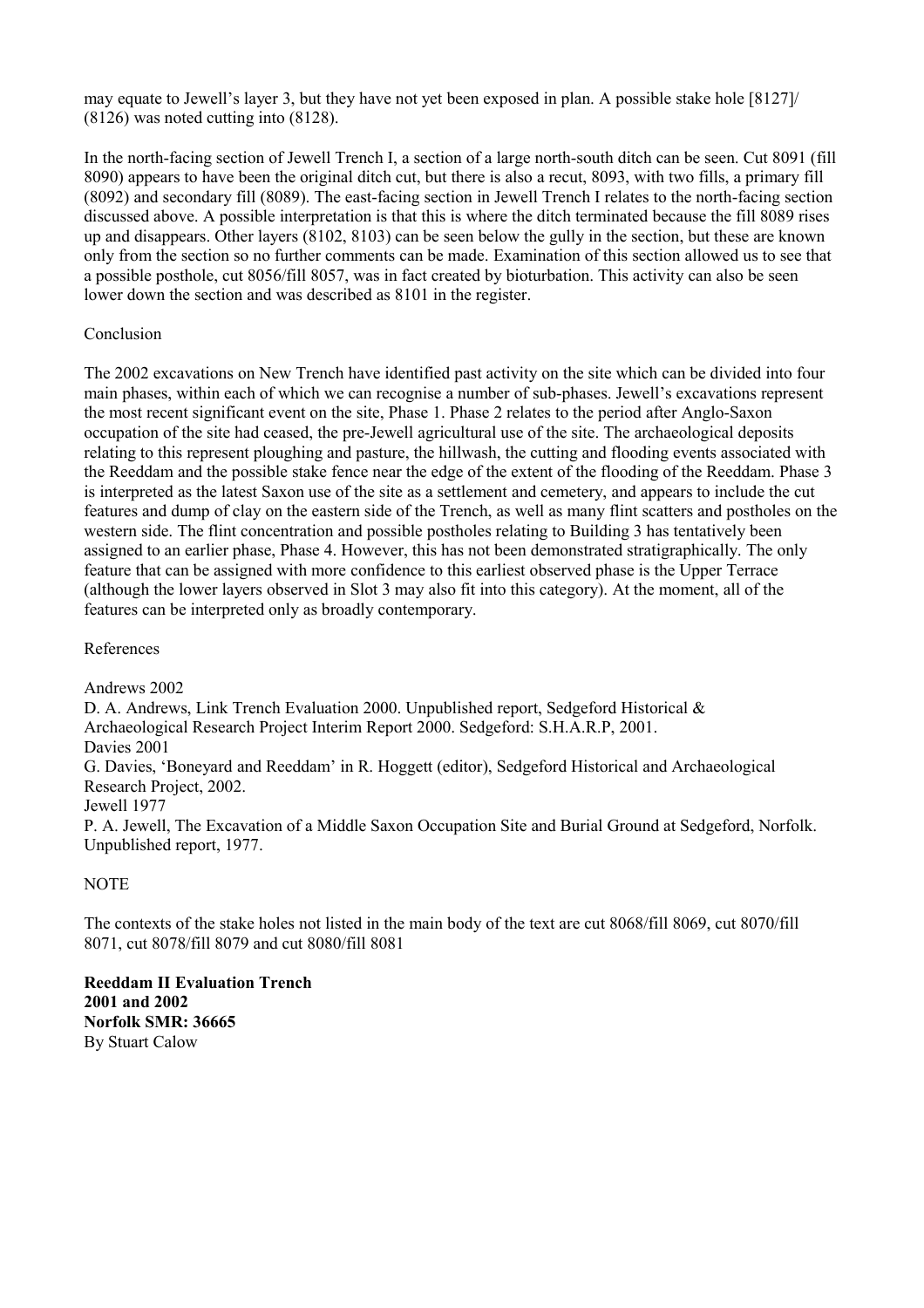The Reeddam II site was chosen after analysis of evidence from fieldwalking, previous excavations and historical documents. The hope was to find evidence of Middle Saxon occupation, contemporary with the Boneyard cemetery in this western area. Fieldwalking had revealed high concentrations of pottery, animal bone and oyster shell to the south of the cemetery in the field to the east of the Chalkpit. In 1991 excavations by Norfolk Archaeological Unit, in advance of pipe laying, disclosed a Middle Saxon clay oven just west of the Chalkpit. Signs of terracing are visible to the south of the presumed Medieval ditch which defines the southern limit of the Reeddam, and these seemed likely to be stratigraphically and geologically similar to those thought to exist to the south of the Old and New Trenches.

# The 2001 Season

Based on this, a 35m x 1.5m trench was located approximately 80m to the west of New Trench. Running South to North, downhill from the track the profile is a steep slope for 7m; a nearly horizontal 'terrace' for 13m, a 0.5m drop down a bank crosses the ditch which is 5m wide, and continues to rise for another 2m before it reaches the Reeddam 8m from the end of the trench. The total drop is 3.2 metres.

The research objectives were:

- 1. To find evidence of Middle Saxon settlement.
- 2. To discover the structure and age of the track to the south of the trench.
- 3. To section and date the ditch.
- 4. To take environmental and pollen samples from the 'terrace', ditch and Reeddam.

In 2001 a 1.5m square sondage was cut in the south end of the trench but, at 1m to the north of the road, it was not close enough to reveal its structure. The colluvium was so deep that it was considered too dangerous to continue. Because of tree root disturbance, the southernmost 7 meters of the trench was then backfilled and abandoned.

Also in 2001, mattocking and trowelling in 10cm spits reached the bottom of the colluvium on the terrace at a depth of approximately 0.8m from the surface and revealed a pattern of embedded flints which was interpreted as hard standing. Among these flints dozens of potsherds were found, all Saxon and predominantly Ipswich ware, as well as much animal bone and oyster shell. Half the ball joint from the top of a human femur, an incisor, and a small section of a jet ring were also found.

Little more was done to this surface in 2002. Three possible post-holes proved ephemeral, and further trowelling and sieving revealed only small fragments of bone, and some more Ipswich ware. A sondage was cut half way down the east side of the terrace baulk, to retrieve samples for pollen analysis at and below the level of the hard standing. More animal bone and several large sherds of Ipswich ware were found, which lay above a 2cm layer of hard black burnt material revealed in the section.

# The 2002 Season

Towards the end of the 2002 season, it was decided to reveal the whole west facing section down to the natural. The 11m length of the terrace revealed a dramatic series of 'terracing' and ditch cuts into the natural yellow sand and pebbly chalk, sealed beneath the hard standing. There are two possible terraces to the south, then a ditch, then a cut sloping down to the north one metre south of the Reeddam ditch which contained one sherd of Iron Age pottery.

A revetment feature was uncovered on the south bank of the ditch, at the north end of the terrace. This comprised large flints, some cut at right angles and worn on one side, possibly re-used Roman cobbles. It was one metre wide and shallowly sloping. Although several sherds of Saxon pottery were found among the flints they were not sufficient to provide a secure date for this feature.

Attempts to excavate the large west-east ditch to the north of the terrace in the 2001 season had failed because of flooding and collapsing sections. However a rammed chalk 'path' running west-east along the ditches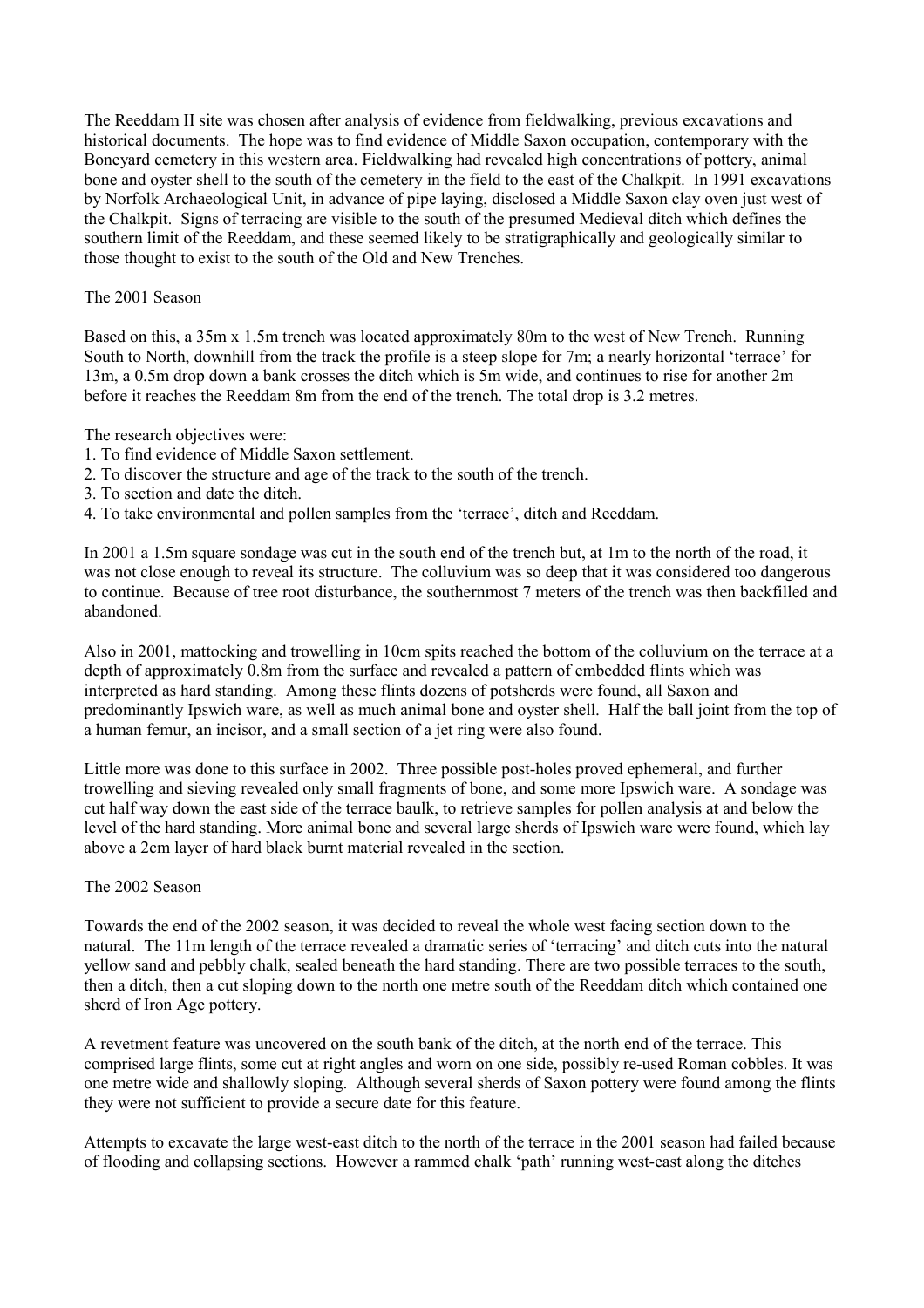northern bank had been revealed, 0.3-0.5m below the surface, one metre to the north of the northern ditch cut. This feature was proved to be relatively modern by  $17<sup>th</sup> - 19<sup>th</sup>$  century pottery and tile, glass and clay pipe and in 2002 one metre extensions of the trench to the west and east uncovered more of it. How far this 'path' extends is unknown without investigation, although it does not appear to the north of the same ditch in the Old Trench, 100 metres plus to the east.

Backfill from 2001 was re-excavated from the ditch, revealing the west facing section where two recuts could be seen. The central recut, 2 metres wide, was sub-rounded and 0.5m deep with a plastic bag at the bottom! The fills of the southern cut beneath this, however, contained Saxon and  $13<sup>th</sup>$  century pottery in the top layer, and Iron Age in the bottom. Unfortunately, the fills in the northern recut contained no datable material. However, when a section was cut through the rammed chalk feature ('path') to the north of the ditch, not only was the cut in which it was laid clearly revealed as steeply sub-rounded down from the south and more gradually up to the north, but the bottom of one or possibly two more cuts were seen beneath it, and seemed to be truncated by it. These were cut into the natural at 45º sloping down to the south. The fill of one of these cuts contained one sherd of late Iron Age pottery.

Immediately to the north of the chalk 'path', 25 metres from the south end of the trench, two rounded pits appeared in plan, 0.3m below the surface. The smaller one, to the west, was about 0.3 x 0.3m. The fill of this pit was environmentally sampled, and several tiny beads which were found during the sieving have been preliminarily identified as amber. A copper pinhead and a small piece of gold leaf were also recovered. The larger, eastern, pit contained many oyster shells, animal bones, and some large and unabraded pieces of Ipswich ware. These included one rim with a 'lug-hole'. This pit was cut into the natural pebbly chalk at approximately 1m in depth. It truncated a small ditch cut into the same natural, running north-south, and veering into the east baulk. The latter contained animal bone, and truncated another ditch running east-west, about 0.5m wide. Finally, at 29 metres north, a more recent ditch cut east-west across the north-south ditch described above. This was cut from 0.3m below the surface (i.e. the same level as the 'marl layer', see below) just into the natural chalk. This 0.6m wide u-shaped ditch's bottom fill was pure marl, as if it had been deliberately filled in at the same time as the marl layer was laid on the Reeddam. This may have been done in post-Medieval times in order to return the Reeddam to the pasture - which it was in the early  $20<sup>th</sup>$ century - or it may be connected to the Chalk-pit workings.

Five out of six S.H.A.R.P test pits in the Reeddam have previously found a uniform layer of marl 0.3m below the surface, from 10-15cms thick. It was revealed again, in section, in the northern 5 metres of this trench, and in the sump beyond it. It had brown sandy subsoil above it, and dark grey waterlogged deposits below. Pollen samples were taken from the latter. Because of time and flooding, these deposits were mattocked and shovelled out to reveal the section down to the natural and finds were only recovered as a second priority. However, in going down to the natural chalk and sand in two spits, the top disclosed only Ipswich ware and the bottom Ipswich ware and Iron Age wares.

# Conclusion

Although no dwellings were discovered, evidence of habitation nearby seems proven: there was unabraded Middle Saxon pottery in abundance, much animal bone and oyster shell, a pit with Ipswich ware, as well as ditches with traces of Iron Age pottery. These seem to point to habitation in the Roman, Iron Age and Saxon times. The date of the main ditch is still elusive, the working hypothesis still being Late Saxon or Medieval, though there is some evidence that it may have had a previous Iron Age incarnation. Having been excavated to the natural, the trench was closed at the end of the 2002 season.

# **Ladywell Field Archaeological Evaluation Norfolk SMR 37296**  By Andrea Cox

From 1996 to 2000, S.H.A.R.P undertook small-scale excavations at West Hall Paddock, on the western edge of what was discovered to be two moated courts or enclosures likely containing a post-Conquest (AD 1066 to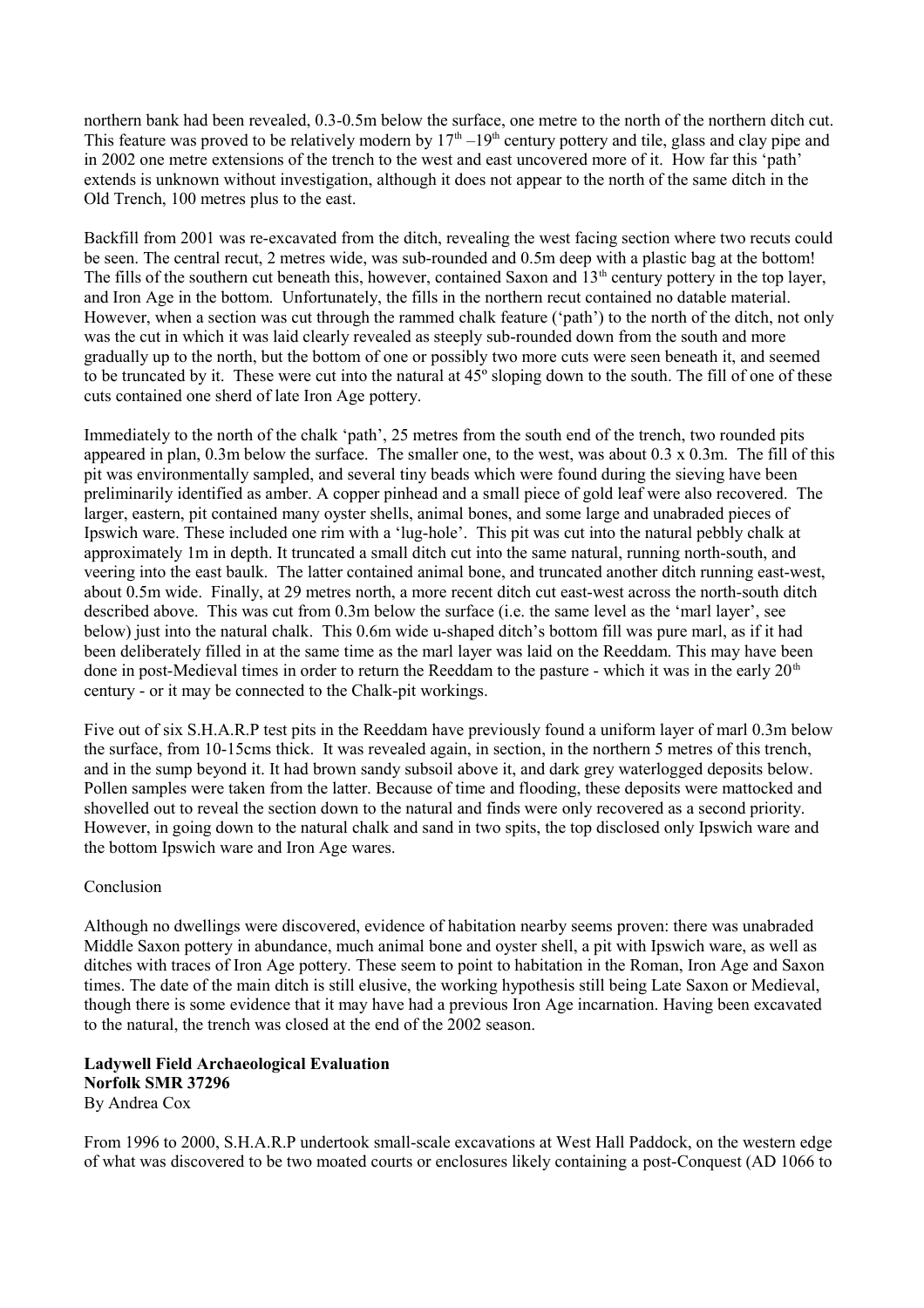AD 1500) manor house owned by Norwich Cathedral Priory. During this research, earthworks consisting of several raised rectangular platforms; a low linear area of damp land running north-south and several smaller low wet patches were discovered in the field next door and tantalising evidence began to suggest that these earthworks belonged to another two-court medieval moated manor. Research showed that the de Sedgeford family, the local gentry, had owned this land during the medieval period.

The field, Dovecote Piece or Ladywell Field, was systematically surveyed using geophysical techniques and the results backed up our theories. The 1998 survey (Carnell 1998) showed that the linear damp area appeared to split the field into two parts; this being the central arm of another two-court moated system. This would form the two courts along with the Ladywell pond to the west, the river to the south and an arm of the Priory manor's moated court to the west. The steep slope of the valley side creates the northern boundary of the system. The rectangular platforms situated directly to the east of the central arm showed clearly on the 2002 survey giving readings consistent with buildings, possibly a manor house and outbuildings; although the exact lines of walls were difficult to discern. The smaller wet patches to the west of the central arm also appeared on the initial geophysical survey results and could be interpreted as ponds in the secondary court of the

de Sedgeford manor complex

Figure 1: Map showing the Ladywell and West Hall Paddock sites in relation to St Mary the Virgin Church and the course of the River Heacham. Note the shape of the river around West Hall House and along its course to the Ladywell.

This represents the course of the river around the moated courts of the manors.

Despite these excellent results and compelling theories, our geophysical surveys and documentary research could not conclusively tell us the date and exact character of the earthworks. We did not have a layout of the buildings or proof that the cut of the moat existed. So a programme of archaeological evaluation trenching was devised to answer these questions. Initially five trenches were planned. The topsoil was to be removed, the archaeological deposits recorded and interpreted but as little as possible excavated to avoid any fragmentary destruction of important deposits. Each trench was to be dug and backfilled one at a time in case we came up against complicated and time-consuming archaeology or were unable to complete all five. This proved to be the case and only two of the trenches were excavated, on the northern and western edges of the rectangular platforms (See Figure 1).

Trench 1 was 'L' shaped and was sited to study an area of high electrical resistance, which suggested that walls or an area of rubble lay beneath. In general the topsoil was thin and two 20<sup>th</sup> century field drains were excavated to give a window through which to study a depth of archaeological remains. The earliest deposits were a compact layer of chalk rubble and two layers of sandy silt containing chalk and shell fragments. Founded directly on top of this was a nicely faced wall surviving to three or four courses. It was constructed of roughly hewn blocks of chalk and ran east to west across the trench and beyond. A thick layer of sandy silt butted the southern side of the wall and likely accumulated against it during its time in use. No datable finds were recovered from this sequence of activity but the stratigraphic relationships with activity elsewhere in the trench and the depth of the deposits suggests that this sequence represents the earliest phases of activity in Trench 1.

Later than and to the west of this sequence were the very fragmentary remains of another chalk wall. Only part of a single course remained and it was founded at a much higher level than the first and on top of a layer of cockle and mussel shell that contained a single fragment of  $13<sup>th</sup>$  to  $14<sup>th</sup>$  century green glazed Grimston type ware pottery.

Figure 4: The earliest chalk wall. Figure 5: The fragmentary chalk wall. This or the earlier chalk walls cannot be interpreted more fully. Neither bears a direct relationship to any other wall thus making it impossible to say that they form part of a room or building. The small and/or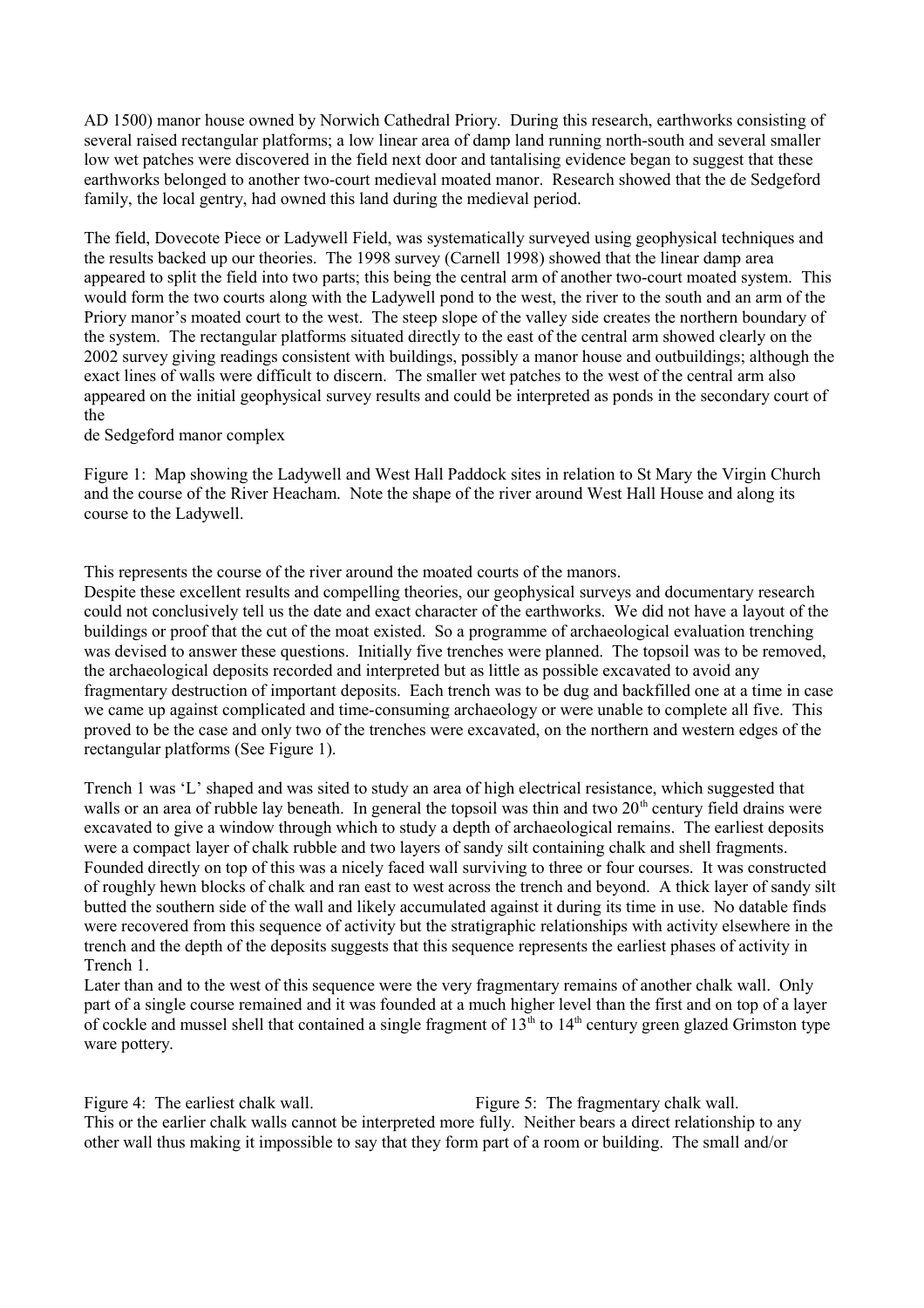fragmentary portions uncovered also makes it impossible to infer their original length, height or function. Both walls could equally have been part of a building or part of a boundary wall.

After its destruction, a surface of compacted chalk covered the later of the two walls and the surface was bounded to the north by a curb of on-edge chalk blocks. The surface material may have been demolition debris as it contained fragments of flint and carrstone, shell, animal bone, fragments of Rhineland lava quern, ceramic tile, an iron nail, a fragment of dressed limestone,  $11<sup>th</sup>$  to  $12<sup>th</sup>$  century unglazed Grimston type ware and  $13<sup>th</sup>$  to  $14<sup>th</sup>$  century glazed Grimston type ware pottery. Alternatively, these finds could represent debris from buildings and activities nearby. This curbed surface appeared also to be contemporary with the final phases of medieval activity within Trench 1.

This final phase was uncovered in the northern part of the trench. Two walls were recorded, the first running north to south along the edge of the trench so that its full width was not seen. It terminated 1.6m to the north of the curbed surface and running westwards at approximately 80°, the second chalk wall butted this end. This reversed 'L' construction of walls lay parallel with the curb suggesting that they were either in use at the same time or that the walls were at least still visible when the curb and surface were laid. Finally these walls went out of use and a layer of silty sand sealed them.

Trench 2 was sited to explore the western edge of the rectangular platform, near to the corner of a possible building. It was also designed to find the eastern edge of the moat's central arm. The thick topsoil was removed and, again, a 20<sup>th</sup> century field drain allowed us to view a depth of stratification without disturbing the deposits themselves. The earliest deposit recorded was a layer of grey sandy silt that had been cut into by a foundation trench for a wall. The wall ran north to south across the centre of the trench and was faced with roughly hewn chalk and occasionally flint or conglomerate blocks. The interior was made up of weakly cemented sand and lime mortar, and chalk rubble. The depth of the foundations was not determined but, above the foundation cut, the wall survived to a height of 0.5m in eight courses. The eastern face of this preserved section of wall had later been refaced with chalk blocks, widening the wall by about 13cm to 55cm wide. This may represent running repairs or the strengthening of the structure.

Again, the small portion of wall uncovered and the lack of relationship to any other structural remains means that this wall is difficult to interpret further. Its size and the need for foundations suggest that it may be a significant structure, as does the need for widening repairs. Nevertheless, an important structure could equally mean a perimeter wall running around the edge of the court, as a main wall of a building. Either way this eastern side of the wall was gradually obscured by a sequence of deposits that butted it showing that eventually its importance may have declined.

Four deposits made up this sequence; an isolated patch of grey sandy silt containing chalk fragments being the earliest. Above this was a thick deposit of shell, burnt daub and yellow sandy silt clearly representing a deposit of waste and possibly demolition debris dumped up against the wall. It appeared to be of later medieval date as it contained several fragments of adjoining  $13<sup>th</sup>$  to  $16<sup>th</sup>$  century green glazed Grimston type ware jug with applied flower motif decoration. Sister pieces of this jug were also recovered from the disturbed and mixed fill of the 20<sup>th</sup> century field drain. A small patch of yellow clay was recorded above this, and a widespread layer of compacted chalk containing flint and carrstone fragments, medieval roof tile, iron nails, shell, Grimston type glazed and unglazed pottery, bone and  $17<sup>th</sup>$ 

Figure 6: The chalk wall in Trench 2.

Century building brick. The building brick probably originated from a rectangular Ladywell that is documented to have stood near to the trench during the  $17<sup>th</sup>$  century.

An interbedded sequence of sandy silt and chalk rubble deposits also butted the western face of the wall. The chalk layers were probably formed by rubble tumbling from the wall as it decayed, while the silt layers simply represent the natural accumulation of soil against the wall. All appear, from the finds recovered, to be of modern date as they included early to late modern brick and tile fragments and a stainless steel button. The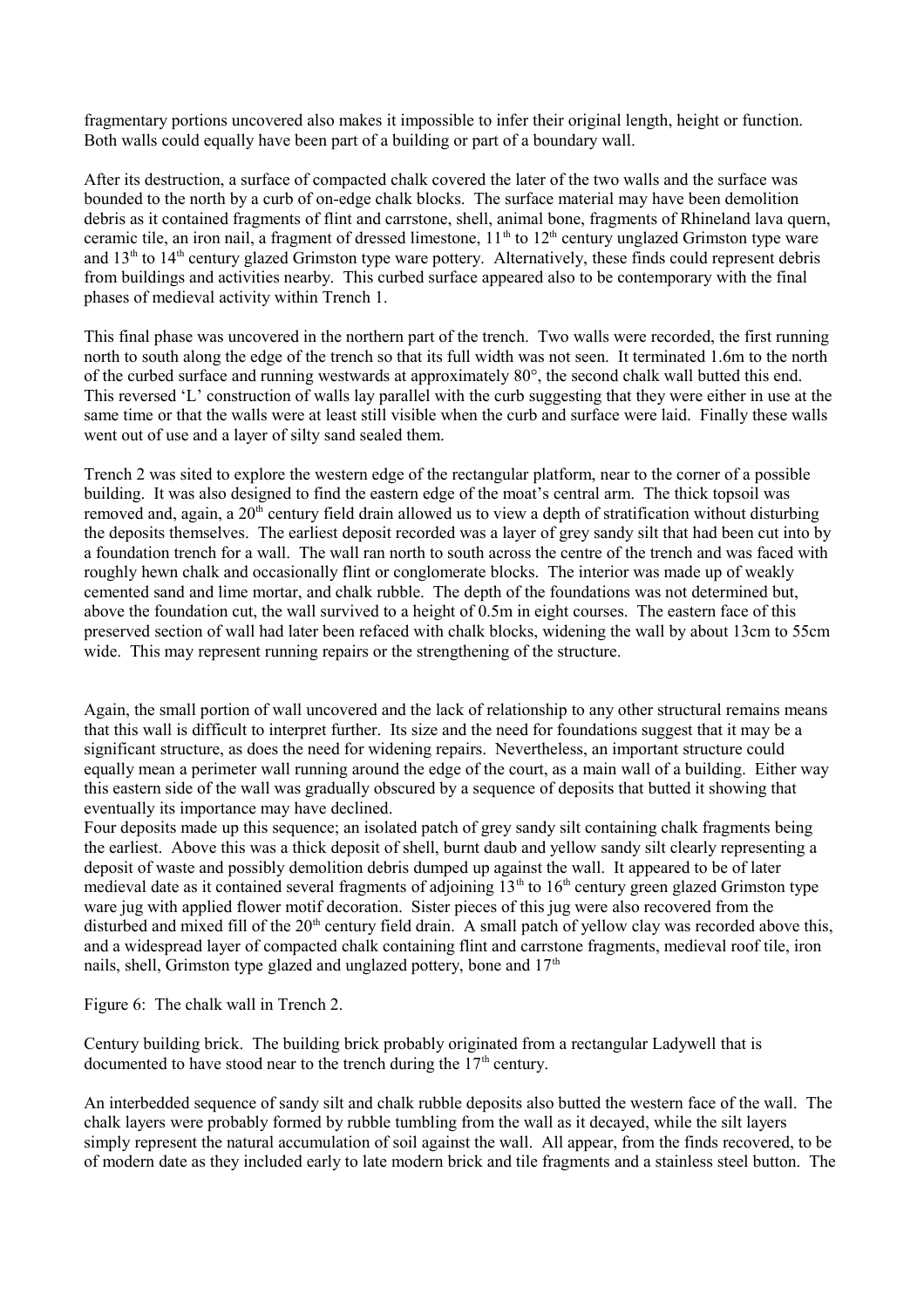edge of the probable central arm of the moat system was not uncovered here, as these modern deposits would conceal any such medieval cuts.

Nevertheless, Trenches 1 and 2 yielded enough significant archaeological features and such a depth of archaeology to prove that Ladywell Field had been settled in the past. Although the evidence recorded during the summer has not made the layout of possible manor buildings any clearer, or proved the existence of a cut moat, it has clearly dated activity on the site to the medieval period. It has shown that there were at least three phase of construction and associated surfaces and deposits in the area of Trench 1 and Trench 2 proved that the site was occupied from at least the  $13<sup>th</sup>$  century for long enough to need repairs or alterations. In fact, it seems as though the site was extensively and quite intensively occupied during the medieval period but again evidence for its exact character remains tantalising but not yet conclusive.

 P. Carnell, 'Sedgeford: 'A Non-invasive Search for a Lost Manor' Norfolk Archaeological and Historical Research Group No. 7 (1998).

# **Human Remains in the 2002 season**

By Patricia Reid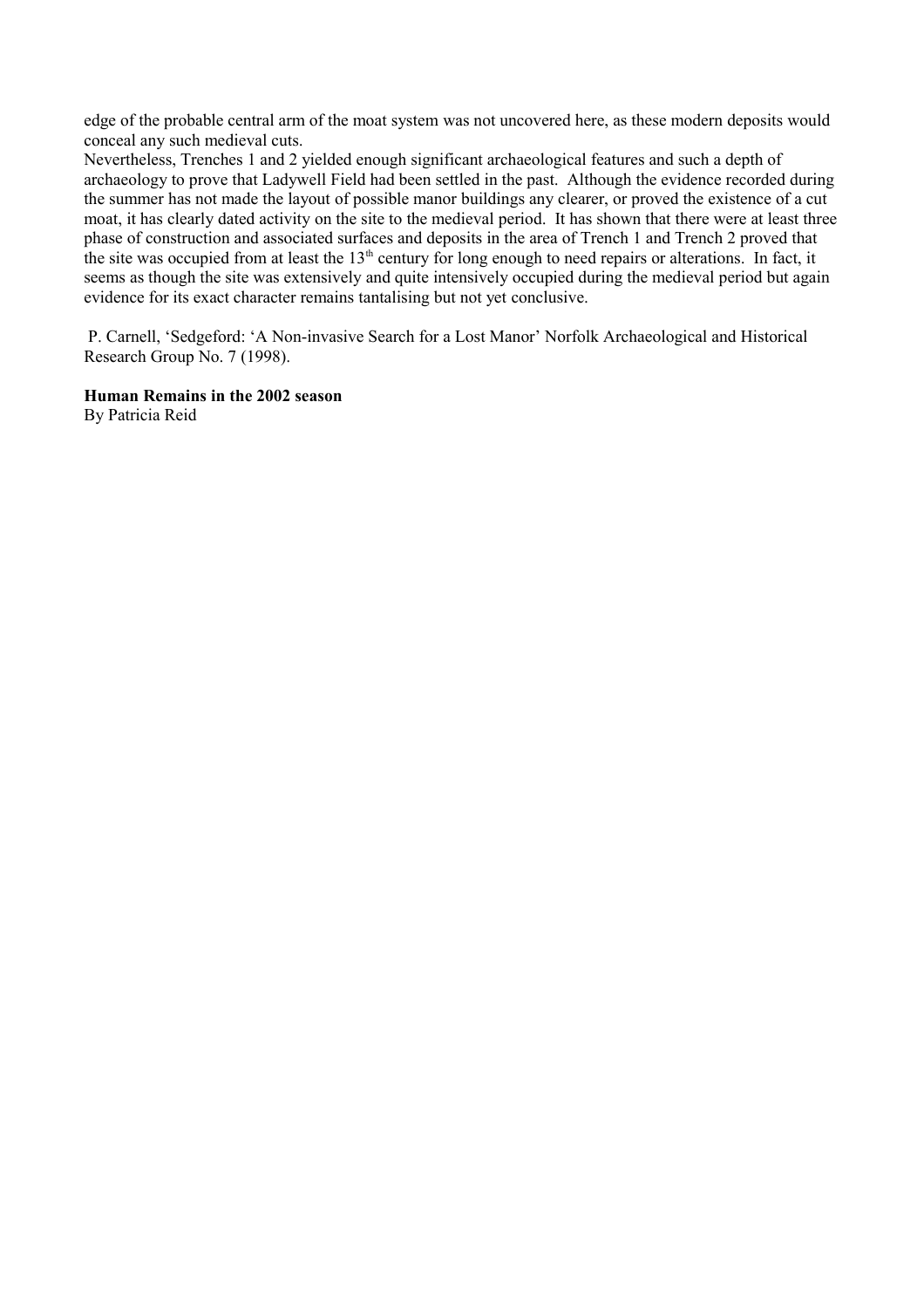#### Introduction

2002 was a season in which Human Remains went from strength to strength. Once again we were on site for the whole season, this time in excellent and sensibly located accommodation. Many volunteers participated in cleaning, labelling and preparing remains for the archive using a covered outdoor area. Courses were fully booked well in advance, and course graduates were very active in the onsite excavation of skeletons and post excavational recording. We are especially grateful to trainees from previous years who returned for to work on the trickier post-ex recording, analysis and research.

Thirty-two articulated (though not necessarily complete) skeletons were lifted this season. Twenty-nine came from a relatively small part of the central Old Trench shown on Figure 1. Two well-preserved ones came from waterlogged conditions in the north-westerly corner of the Old Trench. One, S0132, came from the baulk between Old Trench and Reeddam, and represents the topmost burial in what will certainly prove to be an interesting sequence in 2003.

# The 'Children's Graveyard'

Up until this season, we have been very concerned by the apparent absence of burials of small children. There could be a number of explanations for this. Most obviously, perhaps small children did not die. Sadly, however, the infant mortality rates in low-technology societies in the modern world do not suggest that such an explanation is plausible; it is far more likely that as many as 40% of babies died before their first birthday (Coale & Demeny 1983). Perhaps then, the fragile bones of the small children have not survived 1,200 years underground? Yet in the 1999 season, well preserved remains of a 2-4 year old, S1025, had been found in a sondage in the lower Old Trench. Perhaps taphonomy explained the absence of neonates (new-born) and infants but not, it would seem, the absence of 2-6 year olds. The presence of S1025 also counted against the argument that maybe small children were not regarded as `people` entitled to `proper burial` and were disposed of in other ways which we have not yet recognised (Lucy 1994). We also had the alarming idea that perhaps inexperienced volunteers were not recognising unfused children's remains and were consigning them to animal bone processing. Volunteer training in the recognition of the bones of young children was introduced in 2001 to counteract this, and animal bone checked carefully.

There remained one other explanation, i.e. that children were buried in a special part of the burial ground not yet excavated. At the end of the 2000 season an area of possible child burials was identified in the central Old Trench. Time did not permit excavation of the area in 2001 (see last year's report) but this year it was opened up. The initial diagnosis was right. From a relatively small area came at least 17 juvenile burials, most of them so close together that excavation was a major challenge. Estimating a reasonably reliable age using tooth eruption and stage of bone fusion is fairly straightforward (though see below) and the table below gives a breakdown by age of the juvenile remains from 2002.

| Age category | Number of |
|--------------|-----------|
|              | skeletons |
| $0 - 1$      |           |
| $2 - 3$      | 6         |
| $4 - 6$      |           |
| $7 - 11$     |           |
| $12 - 15$    |           |
| Total        |           |

# Table 1: Juvenile burials 2002

During post-excavational recording we often found infant bones intermingled with the more complete skeletons of slightly older children, implying an even greater packing-in of child burials than we had first recognised. The adjacent areas to the south and east of the child concentration contained mostly adult burials,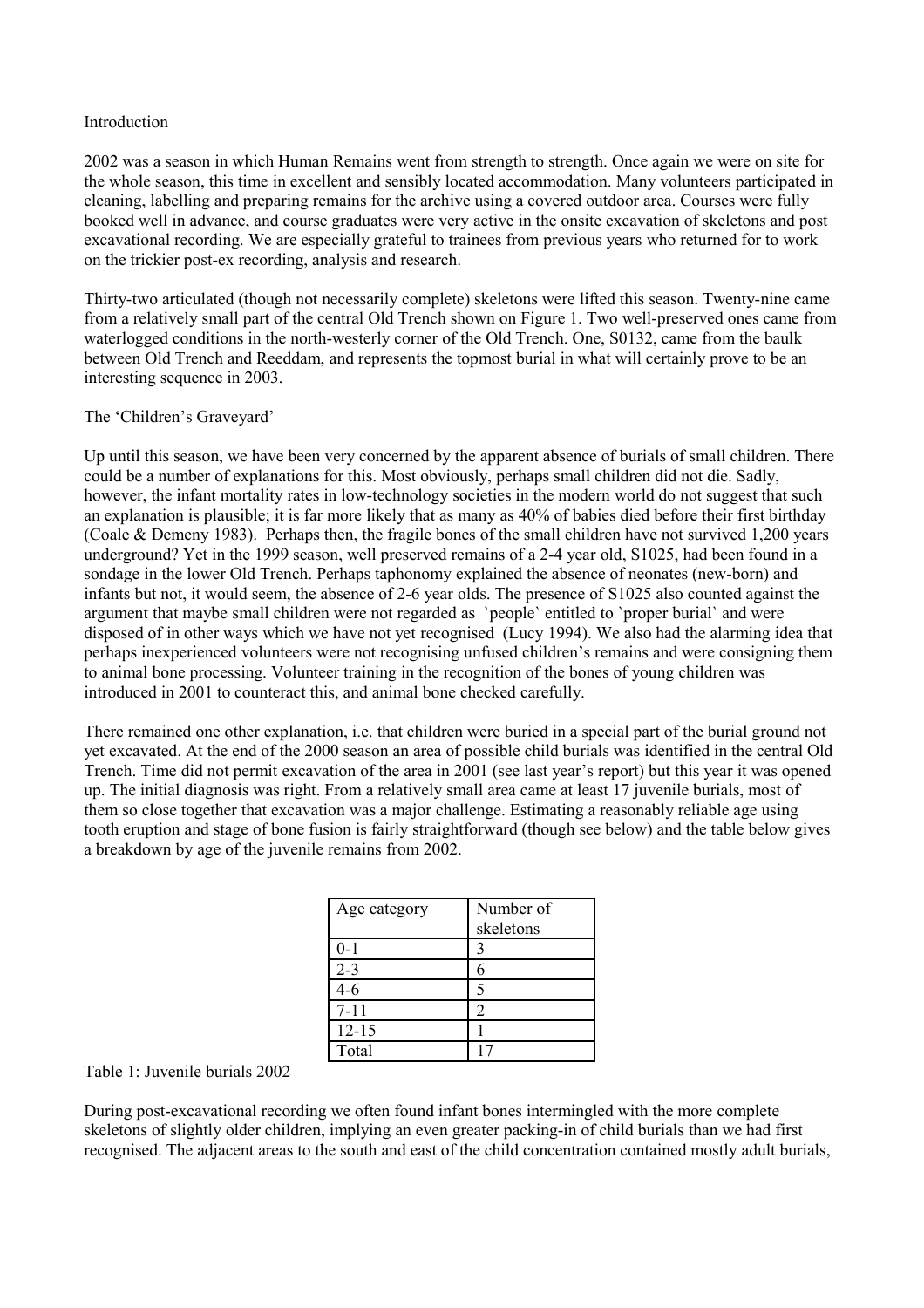though with children occasionally represented. The adjacent area to the north will, hopefully, be excavated in 2003.

Recording these small skeletons was a learning experience for many of us. The adult skeleton is made up of 206 bones: that of a child is made up of a far greater number of bones, many of them very small indeed. Meticulous excavation enabled excellent recovery (S0102 is a particular fine example, thanks to Maria Fashing - see photo 1) and the re-matching of the multitude of bones in the workroom was a real challenge. (photo 2) The thin walled crania had mostly disintegrated into many tiny pieces but the mandibles survived well. These skeletons have been fully recorded, but as yet we have found no obvious pathological signs and cause of death cannot at present be identified in any way.

So have we found the `children's graveyard` - the Lost Children of Sedgeford, as the press called them this year? What we must remember is that the under sixes still only represent 10% of the total archive of 177 articulated skeletons, a much smaller proportion than we would expect if the child mortality rate was comparable with the modern figures given above. We still have to keep an open mind, and there will be more on this at the end of this section in the plans for 2003. Meanwhile, however, a very illuminating article by Jo Buckberry of Sheffield University, called Missing, presumed buried? Bone diagenesis and the under representation of Anglo Saxon children is available as a research article on the web at

#### <http://www.shef.ac.uk/assem/5/buckberr.html>

#### Adult skeletons 2002

Fifteen adult articulated skeletons were excavated this year. All of the ones in the central Old Trench had been truncated to a greater or lesser extent by the many ditches that run through this area. Many of these burials are underlain by still more burials, and there is clearly a complex sequence emerging in this part of the cemetery. These adult skeletons have also been recorded and are of familiar types. The age and sex distributions are given in the table below.

| Age categories | Male | Female |
|----------------|------|--------|
| $15 - 24$      |      |        |
| $25 - 34$      |      |        |
| 35-44          |      |        |
| $45+$          |      |        |
| Totals         |      |        |

# Table 2: Adult burials 2002

Once again, the oldest people are female, which seems to have been the case on the rest of the site. The ageing of more mature skeletons is, however, notoriously difficult. (Molleson & Cox 1993) In the last two seasons we have been relying heavily on the tooth wear models worked out by Miles and Brothwell (outlined succinctly in S. Mays 1998: p57-66). We are, however, beginning to have our doubts about using tooth loss: could it be the case that women are losing their teeth at an earlier age than men, perhaps because of frequent pregnancies? This would mean that a toothless woman might well be the same age as a man who still possesses teeth (albeit heavily worn ones). Again, this goes on the agenda for future research.

For the most part, pathologies were familiar – two fused lumbar vertebrae for S0116 (male) and two fused cervical vertebrae for S0090 (female), dental abscesses for S0130 (male) and cribra orbitalia (anaemia?) in S0123 and S0133 (both female). 3 skeletons did, however, show abnormalities in the sacral area (base of spine) and one, S0112, had her right pelvic bone completely and seamlessly joined to her sacrum: this has been very provisionally diagnosed as our first case of Ankylosing Spondylitis.

#### Research in 2002

Much time this year has been spent familiarising ourselves with, and learning from, the juvenile skeletons. Research in other fields has, however, continued. Carrying forward from 2001, Charlotte Burrill has used her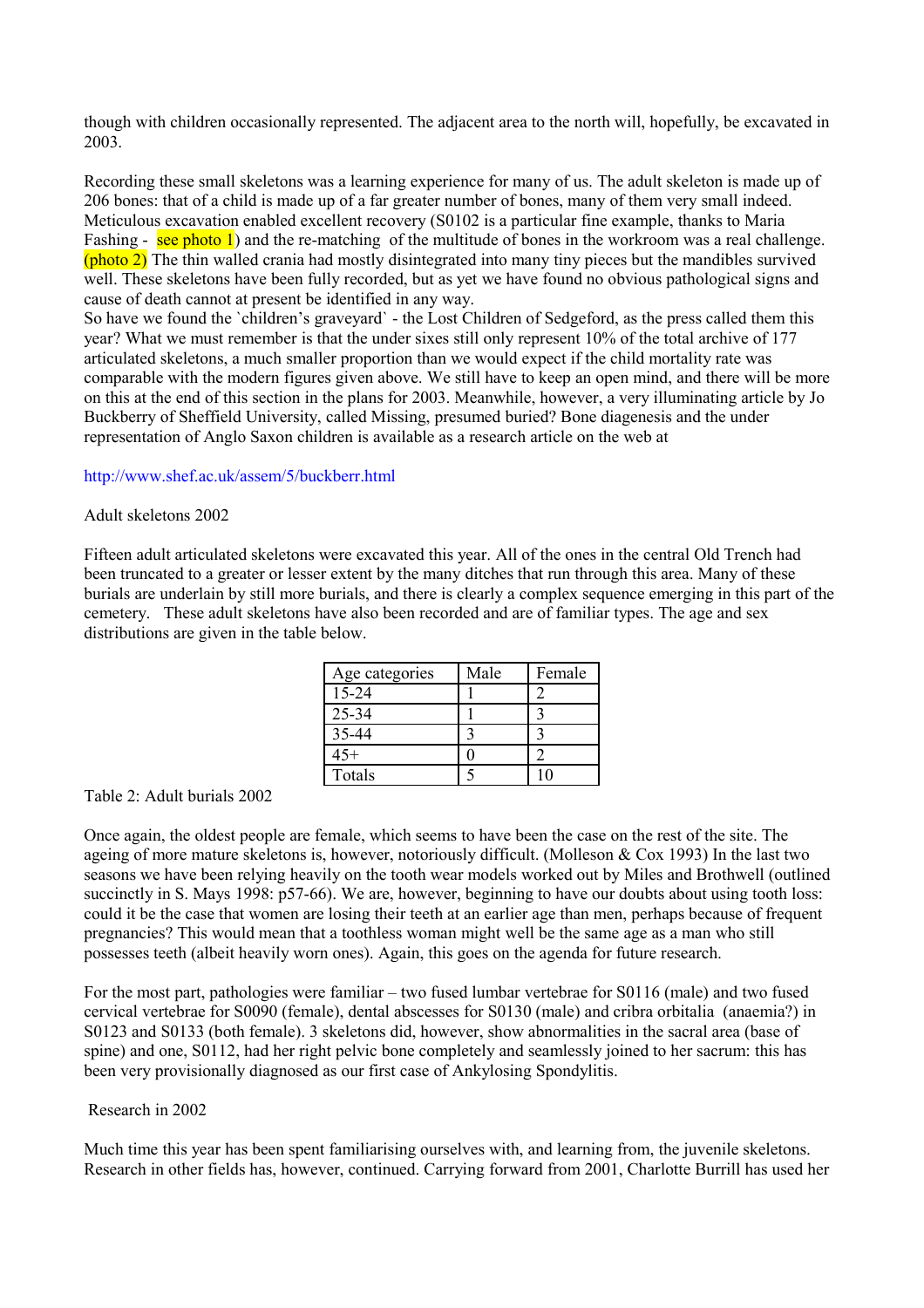MA dissertation on burial practice at Sedgeford to bring together some fascinating material on styles of burial and coffin fittings. Bill Wilcox has contributed more on the orientation variability of the burials. Ben Stillman's dissertation on cranial trauma amongst Sedgeford skeletons has been invaluable.

New projects this year are quite diverse. Steve Horn carried out an exploratory investigation of a method said to be reliable for estimating the number of pregnancies a women has had from skeletal remains. Ray Baldry and Eve Richardson carried out a detailed investigation of the leg injuries of S1043. Claire Scudder (UCL MA) visited to carry out an investigation of the reliability of methods being used to age juvenile skeletons. She is at present using laboratory techniques to check against volunteer estimates – her results are awaited with interest (and some nervousness!). Allysha Powanda, inspired by her on-site experiences, is currently working on a dissertation on child burial, which will involve comparison of Sedgeford child burials with those of other sites.

Other projects are under negotiation at present for 2003 – see below.

Other developments in 2002

A number of requests for written copies of our Human Remains excavation policy brought us to a decision: what we have been doing through our practice had to be put into writing, and not just left to our Home Office License. A Thursday evening site meeting was devoted to a heated discussion of this topic, with attention particularly focussing on the reburial-or–indefinite curation issue. Based on this discussion, Martin Hatton drew up a policy document, which incorporated the main points and respected the Home Office conditions. At the time of writing this, the document has been passed for consideration to the trustees. Once approved, it will be available on the website and on request from the Secretary.

Another development has been the acquisition of an industrial racking system, donated by National Grid, for the storage of the Human Remains in the Old Village Hall. The storage of the Human Remains was becoming very problematic: the boxes are heavy and bulky, and as they should not be stacked more than four deep they were threatening to take over the Old Village Hall. The new system is ideal and very professional. Thanks to Jim Reid!

Looking ahead to 2003

Some directions have already emerged from the account above. The excavation of the area to the north of the children's graveyard could be very exciting, and the sequences revealed in the central area and baulk will be most interesting. Individual research areas being discussed at present include a dissertation on activity based skeletal modification, and another investigating dental variation. Research proposals are always welcome – see the S.H.A.R.P website for suggestions.

The Human Remains team will be participating much more fully in the Easter season 2003. Our standard basic level course with UEA accreditation available is being offered in the first week of the Easter season. A totally new development will be the offering of a `Level 2' Human Remains course in the summer of 2003. This follow-on course is being offered in response to public request – so many of you have now done the basic course and want to do more. The course will include specialised topics and will be geared more to research and interpretation, but `hands on` experience will remain central! See the S.H.A.R.P and UEA summer handbooks for details.

For the Easter season, a new priority has come onto the agenda. Over the last few years, we have been able to bring our record keeping up to date for the articulated skeletons and by summer 2003 our database (designed and set up by Hilary Snelling in 2001) should be completely updated, enabling speedy research. What is now demanding attention is the huge quantity of disarticulated bone in our archive – in terms of bone weight, disarticulated bone amounts to between a third and a half of the total. Some attempt has been made in the past to record the disarticulated bone but the methods used have been so time consuming that the time pressures of the summer season have defeated them. The problems caused by this were strikingly highlighted this year by the accidental discovery by our archivist, Graham Perry, that a collection of disarticulated bone from a test pit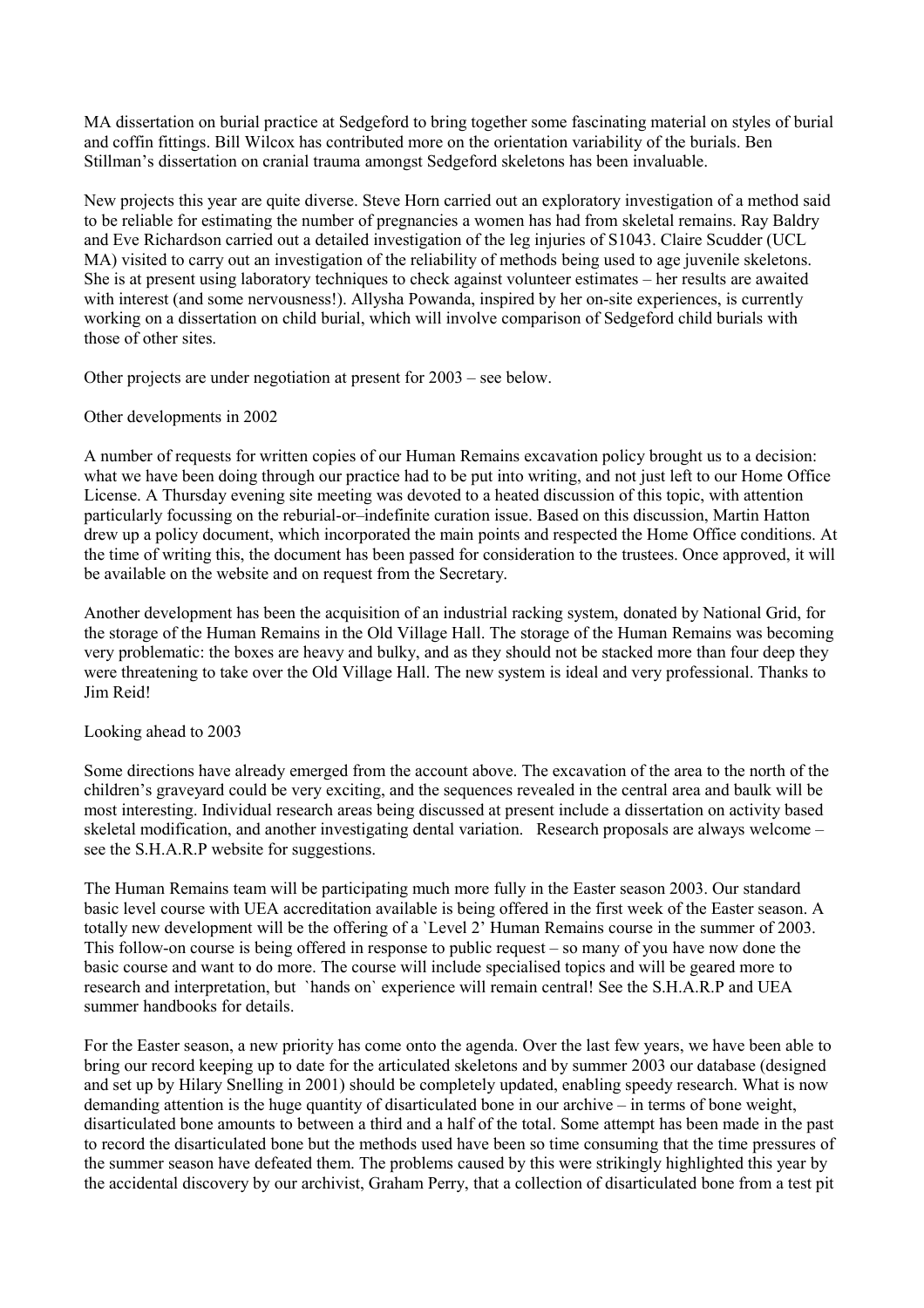dug in the Easter season 1998 contained the remains of at least 5 juveniles, ranging in age from neonate to around 12-14 years old. These have never been recorded, yet they turn upside-down any notion that we have found the only children's graveyard. This test pit was located high on the Boneyard field, well to the east of the Old Trench but not as far east as the exploratory trench in 1999. How many more children are lurking in the disarticulated bone? And what other surprises does it hold?

The plan is to use the Easter season to draw up a workable plan for recording and interpreting the disarticulated bone, then work through it season by season, starting with the bone from the topsoil in 1996. We will need to interpret using the Harris Matrix for the whole project so far. We would be enormously grateful for any volunteers with basic anatomical knowledge who can spare one or more days for this exercise: contact Pat Reid on [patmreid@hotmail.com,](mailto:patmreid@hotmail,com) telephone 01795 532252 or write to her at 8, Provender Walk, Faversham, Kent ME13 7NF. References

1. Coale, A & P. Demeny 1983 Regional Models, Life Tables and Stable Populations Princeton University, Princeton, USA 2. Lucy, S 1994 'Children in Early Medieval Cemeteries' Archaeological Review from Cambridge, Vol 13:2 pp 21-34 3. Mays, S 1998 The Archaeology of Human Bones Routledge, London Molleson, T & M. Cox 1993 The Spitalfields Project Vol 2: the Anthropology: The Middling Sort CBA Research Report No 86, York 4. Waldron, T 1994 Counting the Dead: the Epidemiology of Skeletal Populations John Wiley & Sons, Chichester

Names in bold are those of S.H.A.R.P team members and volunteers.

# **Archaeo-Environmental Sampling**

By Susan Westlake and Claire Malleson

This year the environmental research at Sedgeford has expanded once again, with two supervisors overseeing the sampling strategy; one for the Old Trench and one for the New. As both supervisors were also site supervisors, unlike previous years, volunteers carried out the majority of the processing with refresher briefings. The Basic Training course now contains a teaching session covering the theory and practical techniques of Archeo-Environmental Sampling. Over the eight-week season we took over 30 samples from different areas of the site.

The Sampling Process

Archaeo-environmental samples are taken from what are termed 'sealed contexts', that is contexts that we know have not been disturbed by later intrusions and are easily defined, for example pits and ditches. The sample is excavated into clean, white, sampling buckets, and details are recorded about the pH of the soil, the type of soil, and about what the nature of the feature may have been. The samples are then processed by flotation. Forty litres of each sample are floated, using a technique called manual wash-over. This involves mixing the soil with water and allowing the organic material, such as charred seeds, grains, small fragments of bone and molluscs, to float to the surface. These are separated from the material that sinks, termed the residue, and put through a very fine, 500-micron, Endecott sieve. This flot is then dried and sent off to our environmental specialist, to be studied under a binocular microscope, to identify the different species present.

The residue from the flotation process is washed through a 1mm mesh and left to dry. The pieces of shell, small fragments of animal bone, fish bone, and small fragments of pottery are sorted from the residue using magnifying glasses and tweezers, by very patient volunteers! Each type of find is weighed and recorded and then sent of to the relevant specialists for identification and analysis. The rest of the sample is wet sieved through 3mm or 6mm sieves, to get a 100% collection of all the larger artefacts and ecofacts in the feature.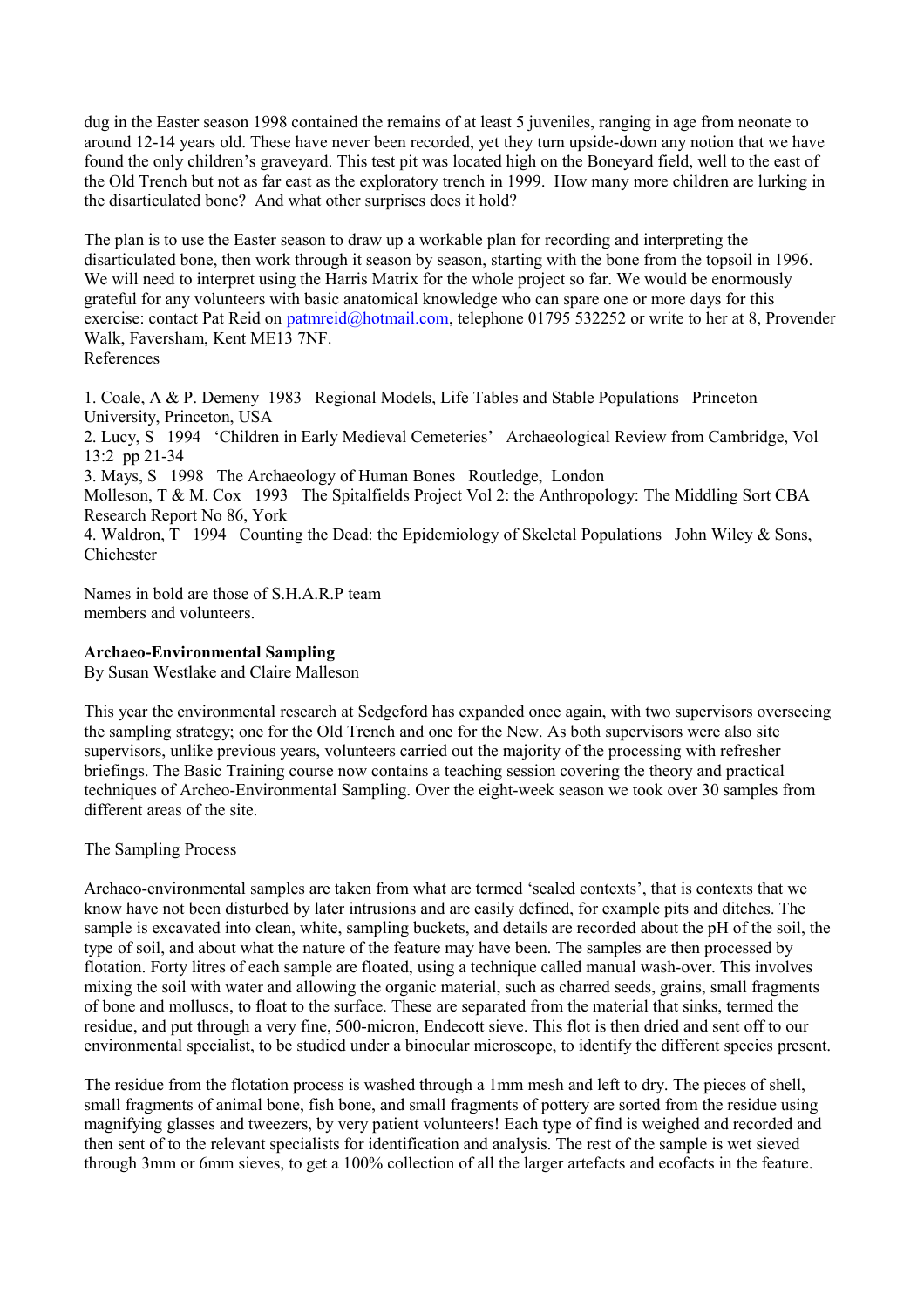Boneyard is a particularly good site on which to carry out environmental archaeology. The natural geography, and land-use history, provide conditions that can preserve organic material very well. Although working a site with a high water table presents innumerable practical problems, it does offer some benefits as in dry arid sites flotation and gathering of useful quantities of organic remains and pollen samples is virtually impossible, charred seeds and plant remains dissolve on contact with water. The Medieval Reeddam, while destroying some of the Saxon archaeology, has left numerous alluvial silt layers preserving medieval ecofacts and protecting what lies beneath.

# Pollen analysis.

This year we also carried out a trial of pollen sampling. The results will tell us if it is worth continuing to take samples for pollen analysis in future. If it is, we could learn a great deal more about the ancient environment of Sedgeford.

Pollen samples have to be taken under controlled conditions as the risk of contamination can be very high. A local specialist, Anne Blackham, kindly offered her services to the project. She spent a day noting all the species in flower around the Boneyard (knowing what the contaminants might be is very important) then worked with the excavators to remove several block core samples from sections around the Old Trench and Reeddam II. We took these samples from places where we know the dating of the various contexts/layers, from previous year's work. This will allow us to build up a more general picture of the site.

We took Pollen samples under controlled conditions from around ten features on Old Trench. Once the feature had been recognized and excavation planned, the top 5 mm was cleaned off with a freshly washed trowel into the white buckets for flotation. Tools were then re-washed and one trowel-sized scoop was transferred into a sealed plastic bag. After the feature had been quarter- or half-sectioned we were able to decide how many other samples to take. If the feature had several layers we took samples from each layer when it was fully excavated using the same method. In a feature containing only one context, we aimed to take 2 more samples – from the middle and base of the feature. These samples were then sent off for further analysis.

What can this sampling tell us?

Although this sampling strategy is very time-consuming, and involves a lot of work, it is worthwhile. Environmental sampling serves three main areas of investigation:

Diet – Fish bones, cereal grains and animal bones can tell us a great deal about what people were eating and how they were processing their food. For example we can tell if they were catching freshwater or sea fish.

Function – Sampling can tell us about the feature from which the sample was taken. For example if we found an abundance of bread-wheat grains in a pit, we might hypothesize that it was a grain storage pit.

Date – If the feature has produced no dating material, for example pottery, then cereal grains can give us clues as to the date of the feature. For example, spelt wheat, which was in use in the Iron Age, went out of use in the Early Saxon period, to be replaced by bread-wheat. So if we find an abundance of spelt wheat in a pit, then we suggest a rough date in the Iron Age.

The results of the specialist analysis will be available before next season, and should allow us to direct our research more closely in the future.

# **What about the pigs?**

By Ray Thirkettle

The animal bone from 'Boneyard' is proving to be a very valuable resource due to the sheer quantity, excellent preservation and well-defined dating of the deposits. To do justice to the material, this is necessarily a long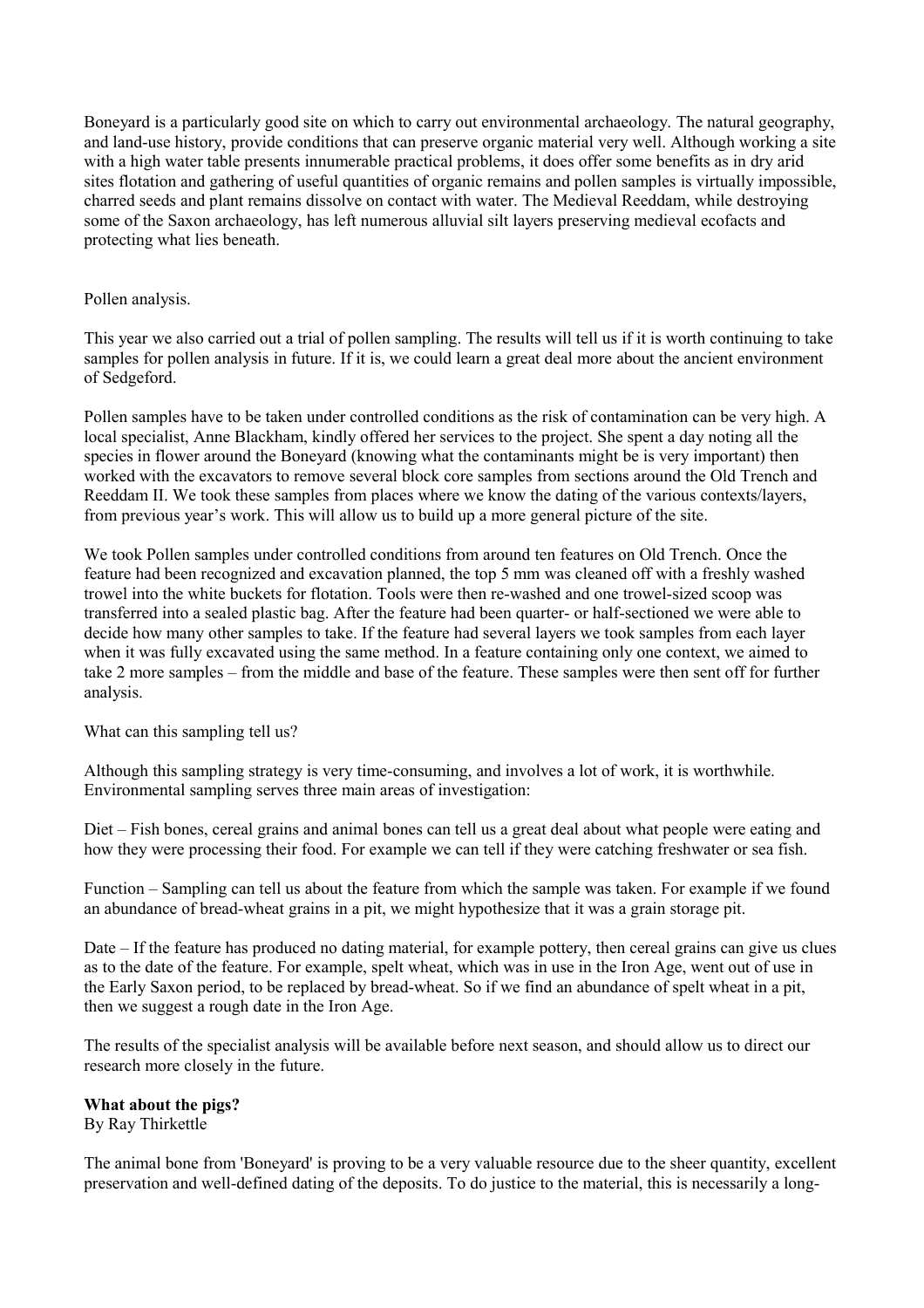term study. The results we can see at this stage do of course pose more questions than answers, hence the title for this piece. A young girl attending one of our site tours asked this question and an answer was demanded! So... what about the pigs?

The first question we have to ask is 'Where are they?' Figure 1. shows the relative quantities of bones from the three main animals found. Pigs seem to be very few.

#### Figure 1. Sedgeford

A comparison with contemporary sites shows that Sedgeford fits in fairly well with the rural examples illustrated, although pigs seem to be particularly scarce. The pattern of animals found in the Saxon towns is rather different, however, perhaps this represents the distinction between 'producer' sites and 'consumer' sites. I think it is fairly clear that ideal consumer choice would be represented by the urban assemblages and we should discount the possibility that the lack of pig bones mean that Sedgeford people had no taste for pork.

In order to get a better idea of the availability of different meats to the Anglo Saxon in Sedgeford it is useful to convert this data into an estimate of relative carcass yield. Figure 2. illustrates this.

Figure 2. Data as in Fig. 1 corrected for relative meat yields

To arrive at these figures we have assumed that carcasses of cattle would yield 7.5 times the amount of meat produced by a sheep and the carcass of a pig, 2.5 times that of a sheep (Boesneck et al). This reverses the probable quantities of beef and mutton consumed but it emphasises the apparent low consumption of pork

It is important to bear in mind that we are looking at only the residue of butchery and kitchen waste, which has happened to be deposited here and has just happened to have been preserved allowing us to dig it up and count it! We have to assume that the bones of pigs were disposed of in the same manner as cattle and sheep bones. I can think of no reason to say that this may not be the case at Sedgeford, unless of course, our community consumed only flank cuts and exported the recognisable limb joints and heads. This, I think is unlikely, if not absurd.

Pig bones are invariably under-represented in archaeological assemblages. Most pigs are slaughtered at a young age, before their bones are fully formed and fused. The adolescent bones are porous and fragile; this has an obvious impact on preservation. The epiphysis, or joint surfaces, are used in identification and quantification so unfused bones compromise the accuracy of our study. The effects of the above are somewhat compensated by the fact that pigs have more skeletal elements than cattle and sheep and if we consider counting just teeth, which survive particularly well, then pigs have more teeth to count. I feel that preservation is not the major factor for the low representation of pigs at Sedgeford.

Pigs are the only farm animal kept exclusively for meat and hide. Cattle and sheep are multipurpose; they would have been valued for milk, and sheep for the fleece, but both cattle and sheep had other vital roles in arable farming. Successful crop production, the main food source, was dependant on the mechanised tilling of a large acreage by ox drawn plough. Evidence suggests that sheep were folded on arable fields before the crops were sown. The value of manure must not be under-estimated. Crops would not flourish without the maintenance of soil fertility and animal manure was, as it probably is today, the safest and best way of replenishing the tilth. In short, arable crops could not have been successfully grown without cattle and sheep. The meat was certainly not a by-product but can be considered to complete, or rather balance, the economic equation. Pigs offer nothing that fulfils this function.

It is clear that pigs then were something of a luxury commodity. The degree of this luxury is a trade off between the high fecundity of the sow and the availability of fodder with which to fatten the piglets. Feeding systems based on cereals and pulses (as today's) were no doubt uneconomical and in any case would depend on a harvest surplus. The limitation in the availability of fodder is my main argument to explain the low number of pigs in Anglo-Saxon Sedgeford.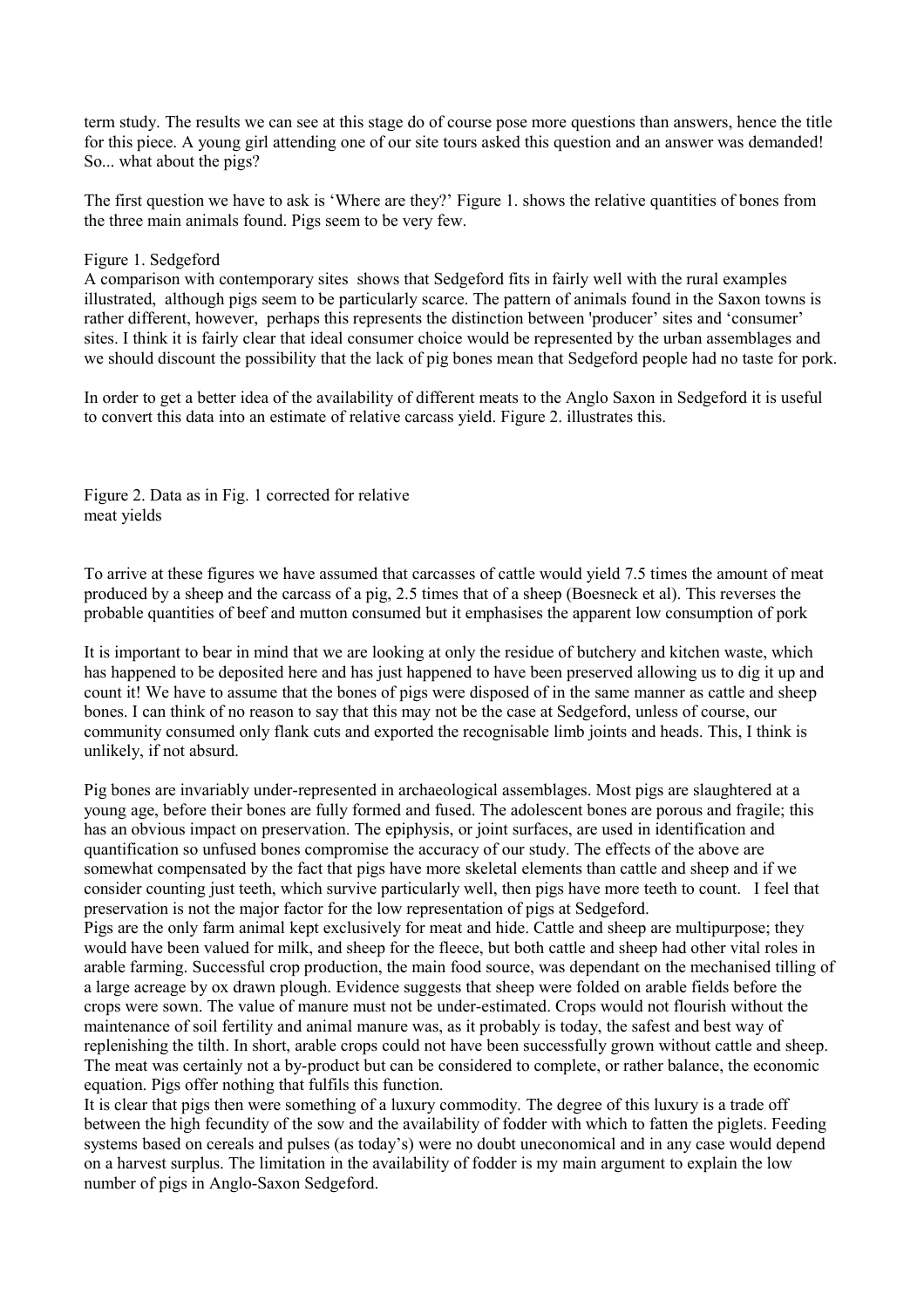We know from Medieval historical sources that pigs were kept; at least part of the time, in woodland and they were tended by the swineherd, who was often a prominent figure in documents. A large area of woodland would be required even for a small herd. Perhaps this is an indicator of the value of the forage available and certainly hints at the favoured way of raising pork.

Little Domesday Book entries suggest that appropriate woodland was not available in Sedgeford (Darby 1977). The entry states that there was woodland for 60 pigs (Phillimore). Scholars have spent hours agonising over what this may represent in modern acreage and I doubt that it is helpful to try. It may be more productive to look at comparisons between entries over various parts of the landscape, (difficult, as the recording is different for each circuit let alone each county!) and correlate it with animal bone from archaeological excavations. Sedgeford had a large area of waste to the east of the parish (Janet Hammond pers. com.); it is possible that pigs may have been allowed to forage on this. Lacking beach mast and acorns, which must have been important autumn and winter fodder, heath would be a poor substitute for woodland.

# Figure 9. (Stevens in Crabtree and Campana)

Data from Wicken Bonhunt in Essex, above, presumably well endowed with woodland, shows a very high proportion of pigs. This does look encouraging but until further research on comparative sites is carried out this must be treated with caution. It has been suggested that Wicken Bonhunt was a royal farm, which may have served as a food-rent collecting centre (Hodges 1982). This surely is a worthwhile topic for future research as there may be the suggestion of a link between perceived site status and the presence of pig remains. The implication that Sedgeford was a low status settlement would not, I suspect, accord with all other archaeological, evidence. It may be as well to conclude that if we take Sedgeford as a producer site, pork production was directly linked to the resources available.

Sty kept pigs appear to be a feature of urban sites during this period but the practice does not seem to have been widespread. There is no reason to discount the possibility that penned animals would feature on rural sites such as Sedgeford. This is probably impossible to detect archaeologically. However, an interesting indication of this practice in medieval times came to light when recording material from Ladywell field excavations this season. A pig's mandible was recorded as having extremely uneven wear along the tooth row. This anomaly has been observed on pig mandibles from urban sites and may result from pigs kept in pens getting thoroughly bored and neurotic and picking up stones and sticks to chew (Terry O'Connor pers. corn.) This phenomenon has not been observed in the Anglo-Saxon material from the Boneyard but it is worth bearing in mind as an indicator of sty husbandry.

We can return to the Historical documents to get some idea of the kind of animal kept by the Anglo-Saxon population Illustrations, although stylised, do give us an idea of the animals' form. It was a very different animal from the one we know today. The modern pig is derived from stock imported from China and the East in the 17<sup>th</sup> century (Benynon 1990). The Anglo-Saxon pig was a rangier, long legged, bristly animal. It was more like the wild boar in appearance, but how much like the wild boar? Measurements of the animal bones can go some way to answering this question. Comparing measurements of pig bones is always difficult simply because of the persistent shortage of measurable elements. A method that has been developed to overcome this problem is to compare the available measurements with a 'standard animal'. The amount that these measurements deviate from the standard animal can be used for direct comparison between different bone elements and for comparison with material from different sites (Payne & Bull 1988). A set of standard measurements from a modern wild boar has been published (ibid.) and we can use them to see how the Sedgeford pig compares with a wild boar. Fig.9 shows, as expected, that the Sedgeford pig is much smaller; size reduction invariably following domestication.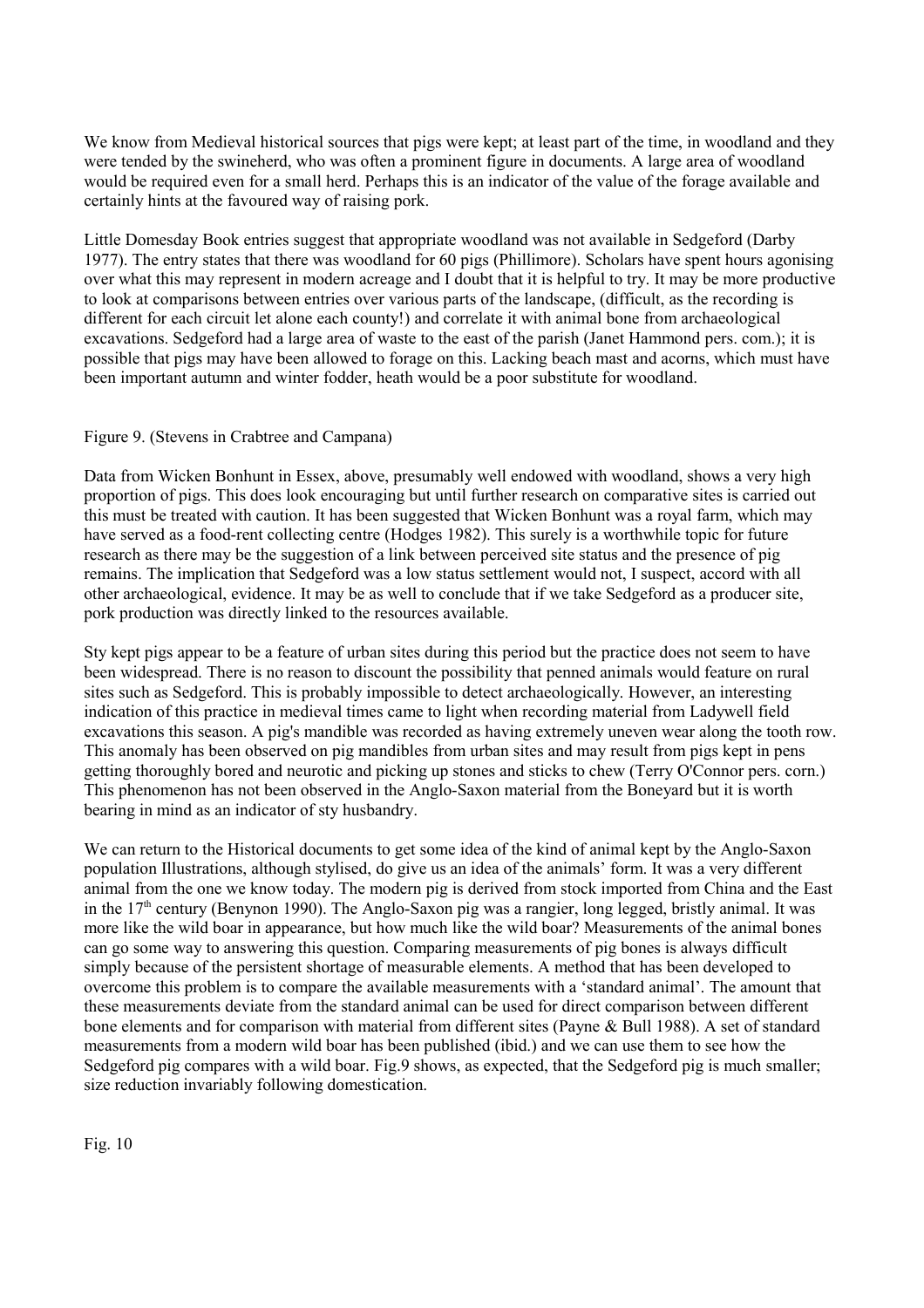This chart shows the comparison of the range of measurements of pig teeth from Sedgeford. These are compared with the standard measurement from a wild boar. The wild boar is represented as the '0' point of the histogram scale. The range of measurements shown is calculated using the log ratio technique (Payne & Bull 1988). Measurements calculated as less than zero are smaller than the wild boar.

It is interesting that no measurements from Sedgeford, to date, suggest that any of our pig bones originate from wild boar; all appear to be domestic stock.

Having suggested that the Anglo-Saxon pig is similar in appearance to the wild pig but clearly a domesticated species, it is probably more constructive to use an example of domestic stock as the standard animal. A large sample of well-preserved bone and teeth from the late Neolithic site of Durrington Walls in Wiltshire has provided suitable data from which a 'standard animal' has been taken (Albarella & Payne unpublished). The 'standard animal' derived from this data set provides a facility to compare the size and stature of the Sedgeford pig with those from other sites.

Fig. 11 RURAL SITES Fig.3 Fig.4 Fig.5 SAXON TOWNS Fig. 6 Fig. 7 Fig. 8 Data sources: Fig.3 Crabtree & Campana 1991. Fig.4 Noddle 1980.Fig. 5 Crabtree 1989.Fig. 6 Albarella, Beech & Mulville 1997.Fig. 7 Stevens in Crabtree & Campana 1991.

Only teeth measurements have been considered in this example. Pig teeth have low natural variation, they exhibit less sexual dimorphism than bone and they do not alter much through the lifetime of the animal. Tooth width is therefore an ideal indicator of changes due to domestication and stock improvement. Figure 11 shows that the range of measurements fits very well with that expected from domestic stock. The size of the Sedgeford pig is comparable with examples selected from contemporary sites.

There is a suggestion of a size reduction in the Sedgeford stock when compared to the Neolithic standard animal but many more measurements would be required to establish a mode point. Clearly, much more work remains to be done and the range of comparative sites could be extended. This is fraught with problems: comprehensive metrical data are not always recorded and measurements, where taken, are not always comparable.

This report should not be considered in any way definitive. Please see it as a news bulletin of work in progress. I hope it demonstrates the amount of information obtainable from animal bones and shows that their careful recovery is worthwhile. But most importantly, it does say something about pigs!

References and data sources:

Albarella U. 1999 The Late Saxon and Early Medieval Mammal and Bird Bones Excavated 1995 from Mill Lane. Thetford, Norfolk. English Heritage Ancient Monuments Laboratory Report 5/99. Albarella U., Beech M, Mulville J. 1997 The Saxon Medieval and Post-Medieval Mammal and Bird Bones Excavated 1989-91 from Castle Mall. Norwich, Norfolk. English Heritage Ancient Monuments Laboratory Report 72/97. Albarella U & Davis S. J. M. 1994 The Saxon and Medieval Animal Bones Excavated 1985 - 1989 from West Cotton. Northamptonshire. English Heritage Ancient Monuments Laboratory Report 17/94 London. Albarella U and Payne S. 1993. The pigs from DurringtonWalls: a Neolithic database. Unpublished. Beynon, N., 1990, Pigs, A Guide to Management The Crowood Press, Marlborough. Boessneck, J.A., von den Driest, A., Meyer- Lemennau, U. and Weschler-von Ohien, E. 1971 'Das Tierknochenfunde aus dem Oppidem von Manching', Die Ausgrabungum in Manching 6. Wiesbaden. Crabtree Pam J., 1989, West Slow. Suffolk: Early Anglo-Saxon Animal Husbandry, East Anglian Archaeology Report No. 47. Suffolk County Planning Dept. Crabtree Pam J., Campana Douglas V., 1991 The Faunal remains from Brandon, Anthropology department. New York University. Darby, H.C., 1977, Domesday England, Cambridge University Press, Cambridge. Noddle, Barbara, The Animal Bones North Elmham East Anglian Archaeology Report N°9. Norfolk Museums Service, Gressenhall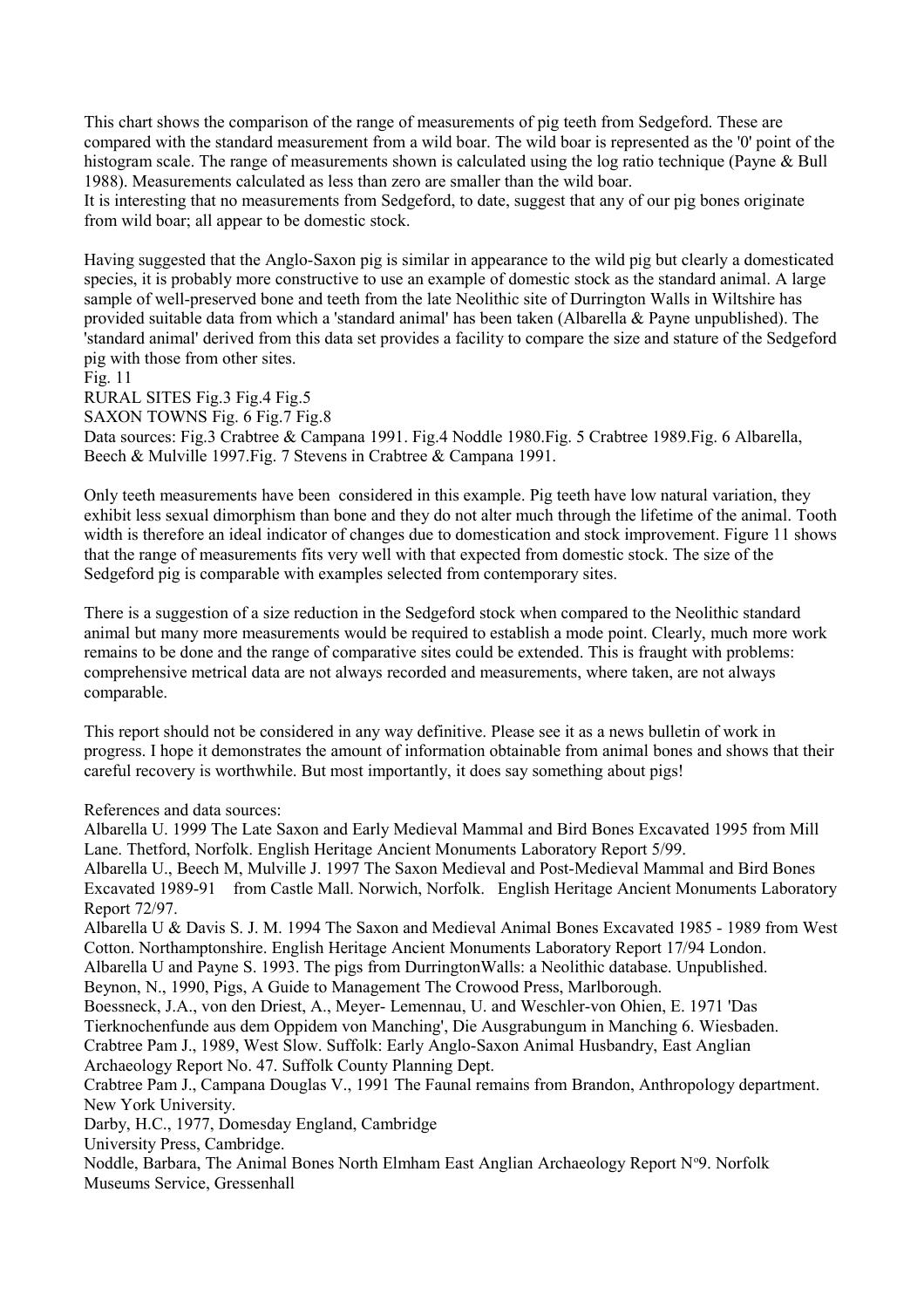Domesday Book, Volume for the County of Norfolk, Phillimore & Co.

**The Geophysical Survey 2002**  By Pauline Fogarty The Technique

This year was our first year with a new piece of geophysical surveying equipment donated to the project – the TIR Resistivity Meter\*. We have used this method before, but the new equipment has allowed results to be logged electronically rather than each result being called out and written on paper, then entered into a computer.

The equipment records areas of high and low electrical resistance in the soil. High resistance occurs where the electrical current is not conducted very well and indicates dry areas such as floor surfaces and walls, while low resistance shows damper areas that do conduct electricity well, such as ditches.

The Program for 2002

This improved equipment has allowed us to undertake geophysics on a much wider scale than we have ever done in the past. This year's geophysical survey has been used to finalise some projects undertaken in the past and to open our eyes to whole new areas in the parish which we can focus on in the future.

Geophysics can be used as a tool to survey the site prior to excavation, allowing evaluation of the extent of a site and the preservation of archaeology. It cannot be a complete substitute for excavation, however, as it cannot give you phasing of a site and some features may appear different in reality from the geophysical report. In order, therefore, to answer many questions it is better to analyse the results in the context of research on an individual area. For certain areas investigated this year the analysis of the results sits better with the results for that area as a whole and has been presented with those articles. However, for some areas where research is at an early stage I have outlined our results here. Further analysis may be made of these results in the future as the project grows.

Ladywell Field A full report on this site appears on page?

West Hall House

Geophysics was done on West Hall House gardens in order to complement the standing building survey made in 2000. This area encompassed the area West Hall Paddock, which has been the focus of excavation, 1997- 2000?. The terrain is basically garden, so includes many trees/bushes and fairly frequently dug ground which reduces the visibility of subsurface archaeological features.

Fig. 1 West Hall House Gardens (North top of page)

There are a few interesting areas which may show features. South of the house there is an area of high resistance surrounded on the south and west by low resistance. There are a couple of theories as to what this may show. It may show the edge of a courtyard that is shown in photographs kept in West Hall House or the low resistance may be a feature like a ditch surrounding this area, if this is so it is tempting to see it as a moat leading off an old watercourse in the grounds. In the north west corner of the site, a horseshoe shape of low resistance is shown. It is very difficult to tell if this is a natural phenomenon or some sort of archaeological feature.

Saggy Horse Field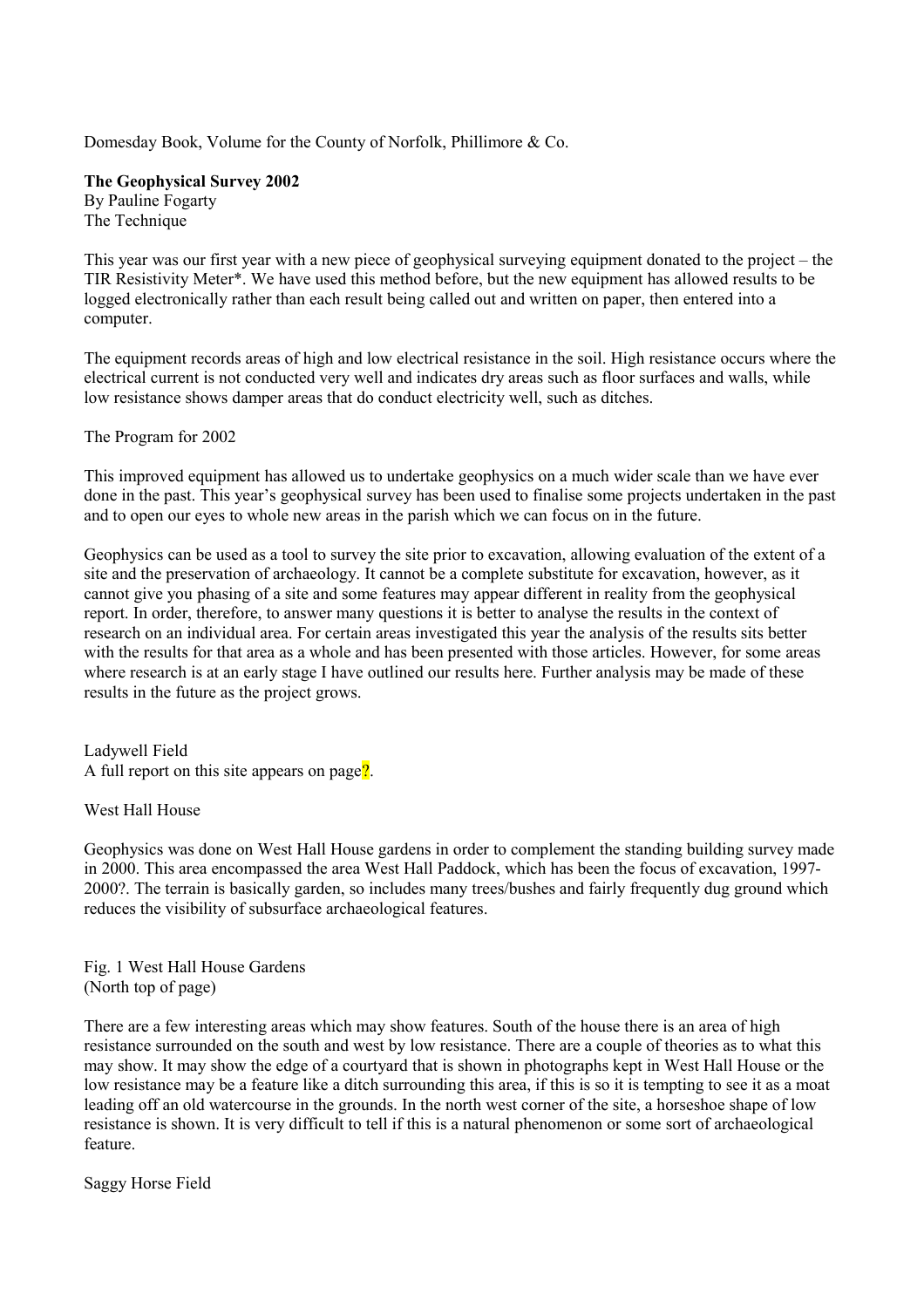Saggy Horse field shows a wide band of low resistance with a band of higher resistance to the south. With a small patch of lower resistance within this higher resistance. It is speculated that this band of low resistance may be related to the cutting of the Reeddam. However, without excavation it is difficult to interpret any of these geophysics results.

A composite picture of West Hall, Ladywell piece and Saggy horse field has been produced. Although the three sites are based on three separate sets of results so are not directly comparable.

# East Hall Paddock

This year we devoted some of our resources into looking at the Gnatingdon end of Sedgeford as part of the Village Survey. This site was the focus of two evaluation trenches in the area close to the East Hall House. A geophysical survey was also conducted in the paddock (the area in front of the house – between the house and the Docking Road).

Fig. 2 East Hall Paddock ( $\uparrow$  house)

The results for East Hall Paddock show very high resistance, compared to sites within the modern focus of Sedgeford. This may be due to work on the area making it suitable for training horses or it may simply be the chalk bedrock outcropping at the top of the hill. It is difficult to get a clear view of any areas of high or low resistance in this set of results, so an interpretative illustration has been made showing areas of high, low and medium resistance.

\* For further information about this equipment see [www.archaeology.co.uk/cia](http://www.archaeology.co.uk/cia)

Fig. 3 East Hall Paddock Interpretation ( $\triangle$ house) Allotment Field

This area was surveyed in order to see how comparable it was to Boneyard on the other side of the river, and to see if we could see similarities between the two. The field is predominantly high resistance with an area of low resistance at the bottom (South); we can assume this represents the start of the Reeddam and wetter ground. There is a circular anomaly in the north-west corner of the field. We have been unable to interpret what such a distinctive feature may be. It looks as though it might be fairly modern, however, as it seems to cut patches of high and low resistance that go through it. Yet again, until this site is excavated we cannot produce any conclusive results.

Fig. 4 Allotment Field (North at top of page)

#### **Evidence of childbearing: A study of Parity in female skeletons excavated from Boneyard and Reeddam**  By Steve Horn

# Introduction

The study of parity, also called parturition status, is the determination of whether a woman has given birth (is parous) or has not (is nulliparous). Researchers have used three anatomical methods in the past, with varying success, to determine parity. These are based on the belief that pregnancy and lactation cause changes to bone microstructure, or cortical resorbtion and remodelling, where ligaments and tendons attach around the pelvic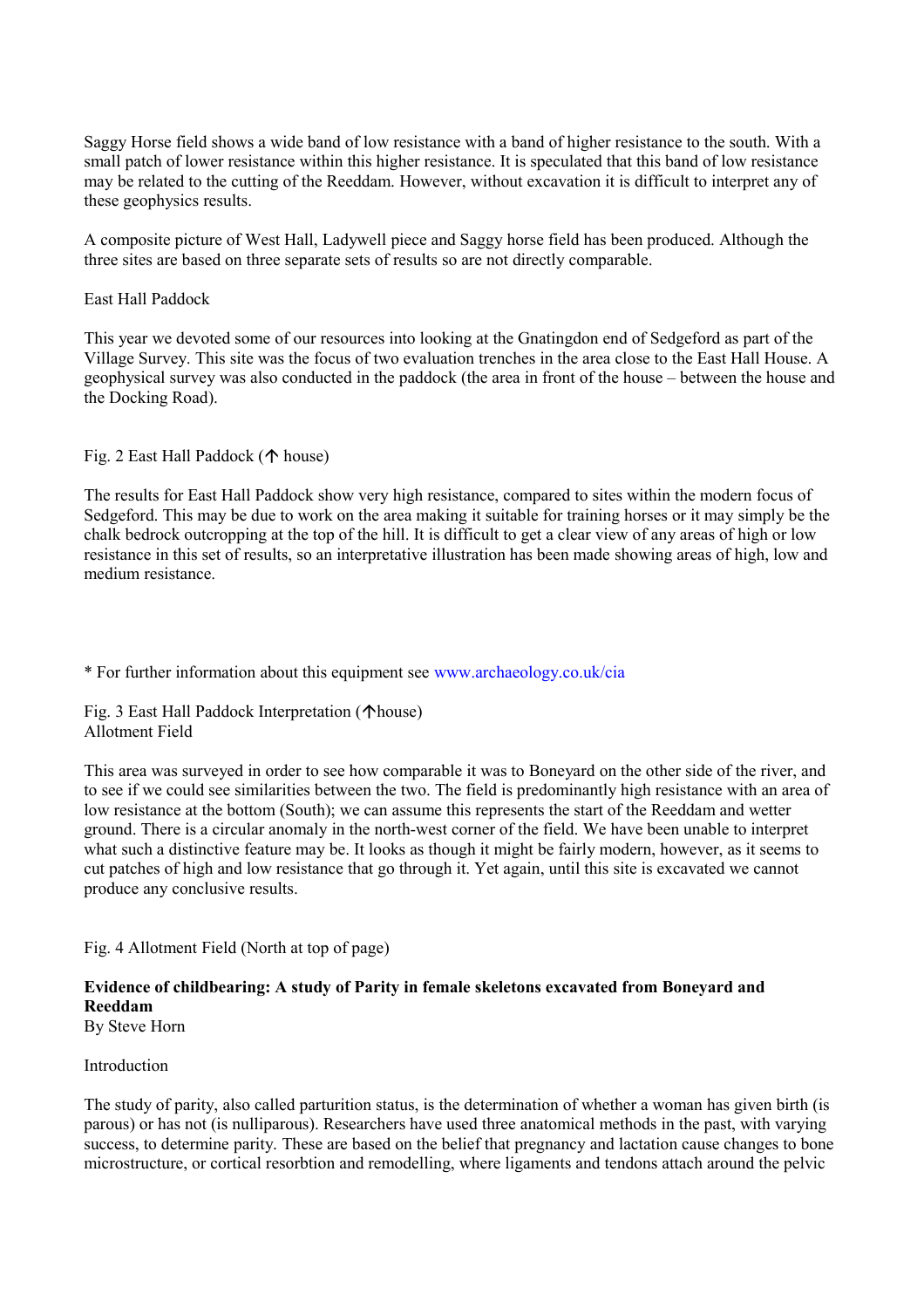girdle. The areas examined are the deep pre-auricular sulcus and the dorsal aspect of the pubic body, which are examined for pitting, evidence of extension to the pubic tubercle, and changes to bone micro-morphology.

The summary of previous research results provided by Cox (2000) suggests that, while an extension to the pubic tubercle may be significant, the other methods suffer from a lack of equivocal data and meaningful research has not been carried out to enable them to be used to identify parturition. On the basis of this opinion it was decided to attempt an assessment of the Sedgeford assemblage using the pubic tubercle method.

# Methodology

The pubic tubercle is the attachment point for a number of tendons and ligaments which contain and compress the abdominal viscera and are put under particular stress during pregnancy and the expulsion of the foetus from the uterus. Bergfelder and Hermann (1980) have suggested that an extended tubercle is usually associated with females with three or more obstetric events (births/stillbirths and miscarriages). Based on this a number of female skeletons were examined for signs of extension to the pubic tubercle.

The criteria for the selection of the sample were as follows: Those skeletons recorded as female or probably female and whose left, right or both pubis were in a better than 25% state of preservation. This provided a sample of 14 skeletons in the current database, that is 11% of the total. Results

Of the sample, 5 were found to be in too poor a state of preservation for examination. Of the remaining 9 individuals, 7 showed no extension to the pubic tubercle. An extension was present in 2 skeletons, the greatest length of extension being 4.4mm.

Conclusion

The following points were drawn from this study.

It is possible that those individuals examined that did not show extension were parous, but had experienced fewer than the three obstetric events required by Bergfield and Hermann. It is also possible that the lack of extension visible may be the result of taphonomic or post-excavation damage. An extended pubic tubercle is recognised by Cox (2000) as a fragile projection prone to damage in a burial environment.

The study was considered worthwhile despite the small sample which made it difficult to draw meaningful conclusions at this time. It is suggested that better results may be available as the Sedgeford assemblage, and the database grow.

References Cox, M 22222 Bergfelder and Hermann ????

**Grave alignment at Sedgeford**  By Bill Wilcox

1. The approximate horizon as viewed from Boneyard without local obstructions such as trees, etc.

"There is a crowd of calculators who are able to continue the Easter cycles and keep the same sequences of the Sun, Moon, month and week in the same order as before" Ceolfrith, Abbot of Wearmouth-Jarrow, in AD 706, in Bede, HE v.21 (Trans. Stevens 1999, 50).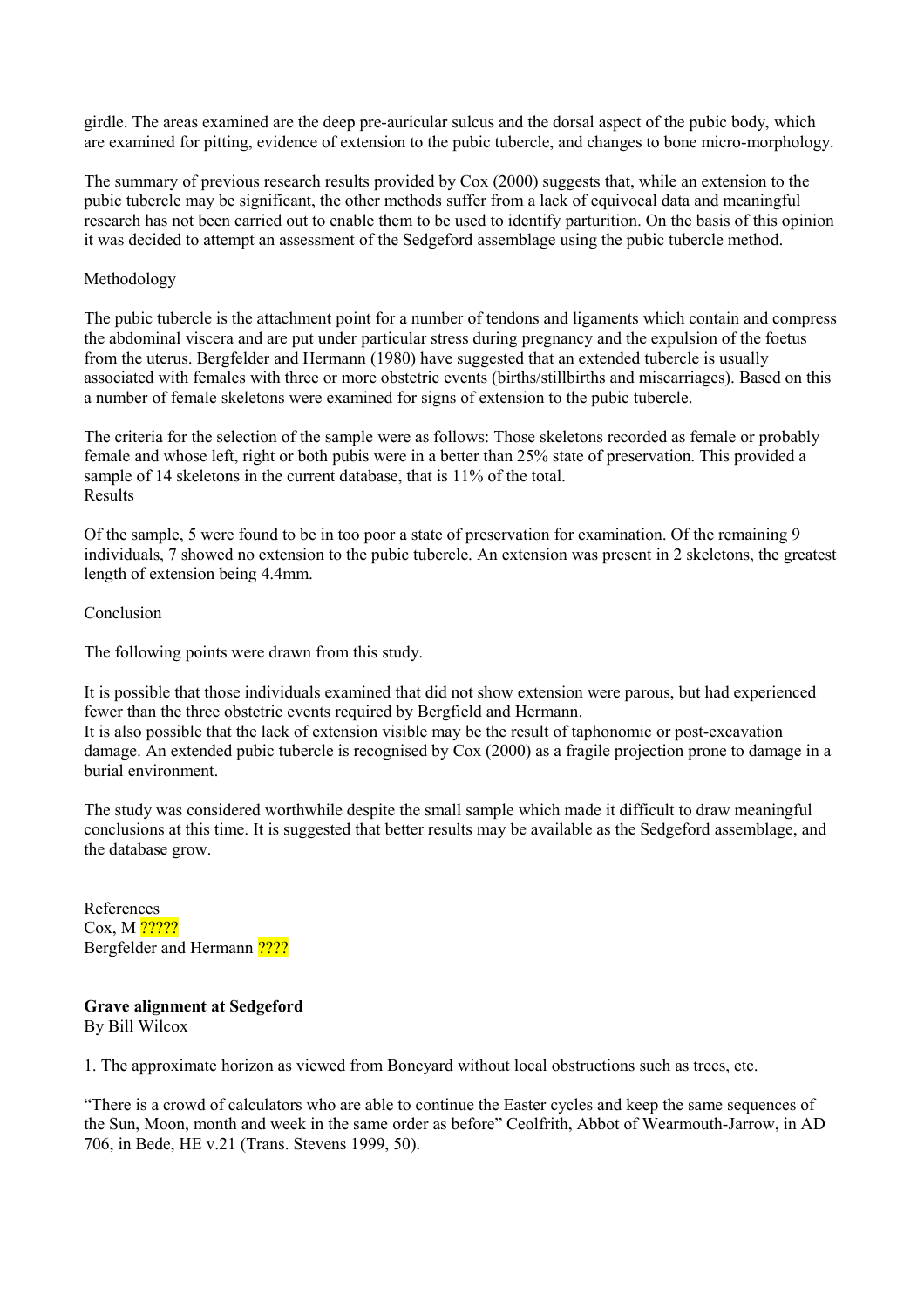The above statement strongly suggests that the Anglo-Saxons must have known how the Sun and Moon move relative to the stars, the celestial poles (true north and south) and the terrestrial horizons. The practice of eastwest orientation for burials was already widely used in Pagan Anglo-Saxon times (Welch 1992, 74) and to the early Anglo-Saxon Christians at Sedgeford burying their dead facing east, looking towards dawn on the day of resurrection, was obviously important.

The orientation of burials at Sedgeford has been measured (Davies & Hoggett 2001, 18) and found to range between 16 degrees north to 16 degrees south of true east. This deviation is much smaller than the 38.5 / 43.5 degrees deviation at the time of the solstices. Irrespective of beliefs therefore, the question at Sedgeford is "how did they determine the exact direction of east?"

Determining the Cardinal points (north, south, east & west) can be simply achieved in several ways, and if one is found the others are simply at 90 or 180 degrees to it

2. (Moore 1990, 26 - fig 22) showing the circular path of true north over time.

Placing a vertical stick in the ground and marking when the shadow is at its shortest will provide an approximate north-south line. Observing the rising and setting of the Sun from the same position on any given day then simply dissecting the angle will also determine a rough north-south line (although this method does not work well if the horizon is uneven).

It is not uncommon to find people nowadays who know which star is the pole star (Polaris) that lies to the north (in reality about 0.66 degrees off-centre from true north). However, the Anglo-Saxons were not so lucky, during their era there was no convenient star to mark north. This is due to a process called procession in which the position of true north moves around the night sky over time (similar to the axis of a spinning top that starts to gyrate as it slows). It therefore seems unlikely that they used the night sky to determine the Cardinal points.

Just as important to the Anglo-Saxon community as the exact direction of east was the time of year (to know when to plant crops etc). From any given position on the Earth's surface, the position of the rising (and setting) Sun changes with the time of year. Simply dissecting the angle (from a set location) of the rising Sun on the horizon at the winter solstice (mid-winter's day) and summer solstice (mid-summer's day) provides a rough direction for east, added to this the position of the sun on the horizon between the two gives the approximate time of year.

At Sedgeford (or more precisely in the middle of Boneyard) the latitude = 52 degrees, 53 minutes, 47.6 seconds and the longitude = 0 degrees, 32 minutes, 35.0 seconds plus the eye height of an average height person (i.e., the writer) =  $22.060$  m above sea level (ordinance survey data). Using a simple astronomical planetarium computer program (Skymap 1.2, 1993 by C A Marriot) the approximate azimuths (the theoretical direction of an object in degrees starting from north and going clockwise, i.e. east  $= 90$  degrees, south  $= 180$ , etc) for the rising Sun from Boneyard for the following times of the year are –

The summer solstice (21 June at  $03:32$  am) = 48.5 degrees The winter solstice (21 December at  $08:17$  am) = 131.5 degrees Spring equinox (21 March at  $05:52 \text{ am}$ ) = 90.0 degrees Autumn equinox (23 September at 05:53 am) = 90.0 degrees

(A solstice is either the longest or shortest day of the year and an equinox is when day and night are of equal length)

As these readings only change about 1/10th of a degree every 1,000 years (Burl, 1997: 20) the change over time has been ignored (this is why Sunrise over the Heel stone at Stonehenge has only moved slightly since it was built). That is to say that these readings roughly apply to the entire time span of the Anglo-Saxon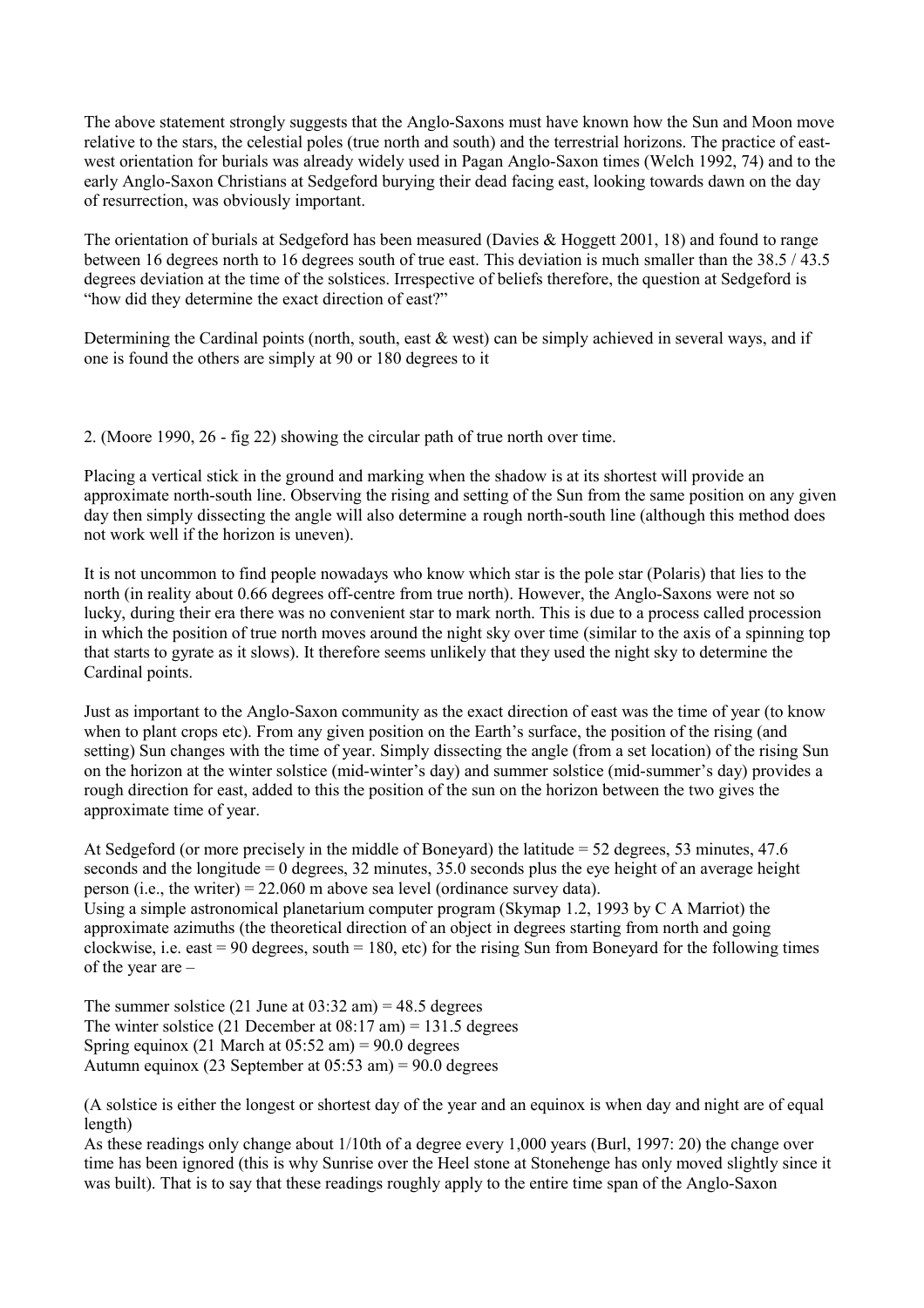occupation at Sedgeford. However, this is not the entire story as the height of the horizon (or any feature on it) comes into effect and it is necessary to calculate or draw the true position of the rising Sun.

Drawing the local horizon with the path of the rising Sun at different times of the year the following approximate angles are determined - The summer solstice  $= 51.5$  degrees The winter solstice  $= 133.5$  degrees Spring equinox  $= 92.5$  degrees Autumn equinox  $= 92.5$  degrees (See Figure 1.)

This suggests that the Anglo-Saxons must have sighted east on a distant object (like a hill or valley) or from an object (like the side of a Church) and not buried their dead facing the rising Sun at the time of the burial.

# 3. Map of Sedgeford showing Dove Hill

# 4. Plan of Boneyard (Davis & Hoggett 2001).

This is at variance with the Anglo-Saxon cemetery at Finglesham in Kent (Figure 5.) where there is a much greater variation in the grave alignments (ranging from the winter solstice to beyond the summer solstice). It was concluded that the earlier 6th century (and presumably Pagan) burials had been orientated more towards the north than the later 7th centaury (and presumably Christian) burials, suggesting that the Christian burials were orientated towards Sunrise (Welch 1992, 74). However, if this were true then the writer would expect more burials towards the south east (during the winter) than are shown on the graph. 5. Grave orientation at Finglesham (Welch 1992, 74 – Fig 50).

The earlier and higher burials at Sedgeford appear to follow the sweep of the contour around the valley side (running north-east) and they show a greater variability in orientation to the later and lower burials which appear to be more regular and are predominately orientated south-east (Davies & Hoggett 2001, 18).

This suggests two things to the writer. Either some form of 'landmark' had been built during the use of the cemetery and was used to align the graves or that an object (valley or hill) used to 'sight' east was (and possibly still is) only visible from the lower level

Using a modern ordinance survey map it is possible to identify the 'summit' of Dove Hill (Figure 3.) on the horizon as being true east as viewed from Boneyard. Currently woodland around Sedgeford Hall obscures the view of Dove Hill from Boneyard and it is known that approximately 60 acres of woodland existed in Sedgeford prior to the Norman Conquest (Morris 1984, 10:20) although its exact location is unknown. The noted predominance in orientation towards the south east for the lower burials may possibly be explained by the approximate 2.5 degree shift southwards of the azimuth of the rising Sun at the equinoxes. Some form of 'pointer' (such as a cross) may have been placed on the summit to mark true east or sunrise at the equinoxes or the approximate sunrise at Easter (a very important Christian festival to the Anglo-Saxons) from either the Church or the settlement. Such a 'pointer' would serve as a calendar 'marker' for the local community (say for farmers to start sowing crops) and the Christian symbolism of the rising Sun behind a cross would be both obvious and spectacular.

It may be possible to obtain environmental data (pollen) from individual grave cuts and to correlate this with the orientation of that grave. E.g., can summer pollen grains be found within northeast grave cuts proving that they were buried during the summer?

The orientation of the graves at Sedgeford needs to be investigated further and a radial graph of the results produced for comparison with other sites plus the summit of Dove Hill needs to be examined (possibly by geophysical survey) to search for signs of any 'pointer' (possibly a structure).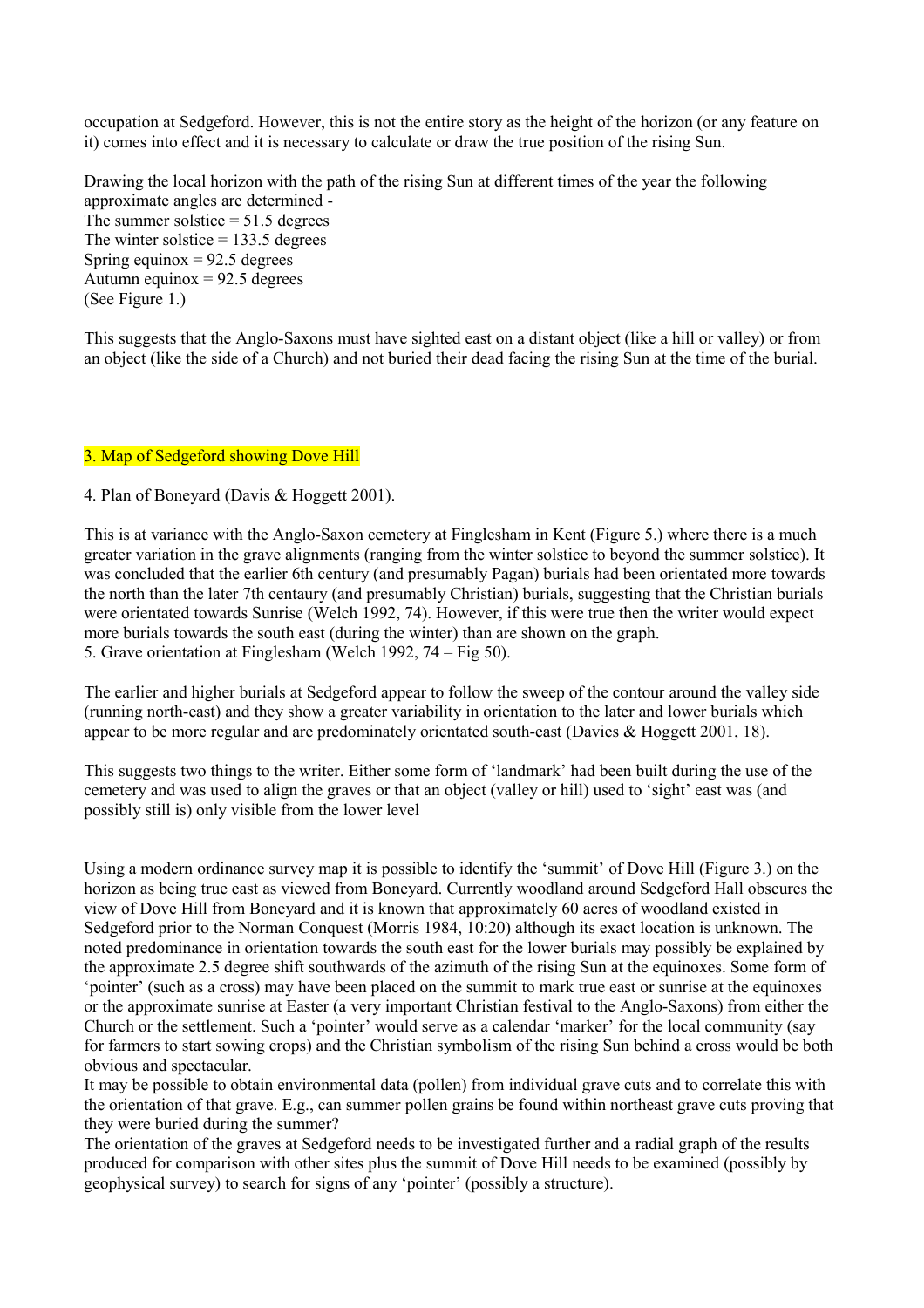Bibliography Burl A Prehistoric Astronomy and Ritual 1997, Shire Publications

Davies G & Hoggett R Sedgeford Historical and Archaeological Research Project Interim Report 2001

Moore P Astronomy for GCSE, 1990. Duckworth

Morris J 33: Domesday Book translation 1984, Phillimore

Stevens W The Blackwell Encyclopaedia of Anglo-Saxon England 1999

Welch M Anglo-Saxon England 1992 Batsford English Heritage

# **The Name 'Sedgeford'**

By Rik Hoggett and Sophie Cabot

The earliest documentary reference to the name Sedgeford is made in Domesday Book, where it is recorded twice with two different spellings, Secesforda and Sexforda (Brown 1984, 10, 20 & 66, 88). This article discusses the possible origins of the name and its use in dating the foundation of the settlement at Sedgeford. It also seeks to lay to rest one major misconception about the name which has been widely published by some in the academic community.

As early as the seventeenth century local antiquarian Sir Henry Spelman is reported to have expressed the belief that the name Sedgeford was simply derived from the settlement's position on a ford where sedge was grown. This theory was recounted and supported by Blomefield and Parkin (1809, 385) who also commented that the Domesday form of the name was suggestive of a ford on a river called the Set or Snet. However, not only is this a contradictory argument, but no such river name is recorded, it would appear that this particular theory came from a mistaken transcription of Secesforda as Setesforda. This analysis of the name is still being put forward, for instance in the recent Lark Press publication by James Rye. There is some evidence of reed production in the area during the Medieval period, not least in the Reeddam area, and it is easy to see how both the theory and the modern name have evolved as a result (Hammond and Barnett 1997).

It is human nature to try and assign meaning to the meaningless; we do not like to see that which we do not understand. Long before the seventeenth century many of the old English words from which Domesday names are formed had become obsolete. There is an acknowledged phenomenon in place name studies, known as 'folk etymology', by which a place-name having lost its meaning gains another, based on the sound of the words involved. Thus a word which sounded like sedge, referring to a place where sedges grew, was taken to mean sedge – and in a way came to do so. It would appear that the origin of the name actually has nothing to do with the growing of sedge and can be firmly dated to the Saxon period.

In his Dictionary of English Place Names Ekwall asserts that the name is 'hardly Sedge Ford', but is rather derived from the personal name \*Secci, making Sedgeford 'the ford that belongs to Secci' or is at least significantly associated with him for some reason (Ekwall 1960, 410. Cox 1999a, 369).

Ekwall's hypothesis of an Old English personal name + ford, is echoed by Mills in The Dictionary of English Place Names (1991) and Willcox also considers it to be plausible, although she prefers 'the obvious 'ford where the sedge grows' (OE secg + ford)' hypothesis (Willcox 1997, 21. My italics.)

Ekwall also suggests that the name may be the Old English \*saece 'stream' derived from the verb sican 'to trickle' and cognate with the Old High German seich 'urine'. As such, making Sedgeford 'the ford on the trickling stream' (Ekwall 1960, 410). This second explanation is dismissed by Willcox (1997, 21) as being unacceptable due to the evidence for the river being much more than a trickle during the Medieval period.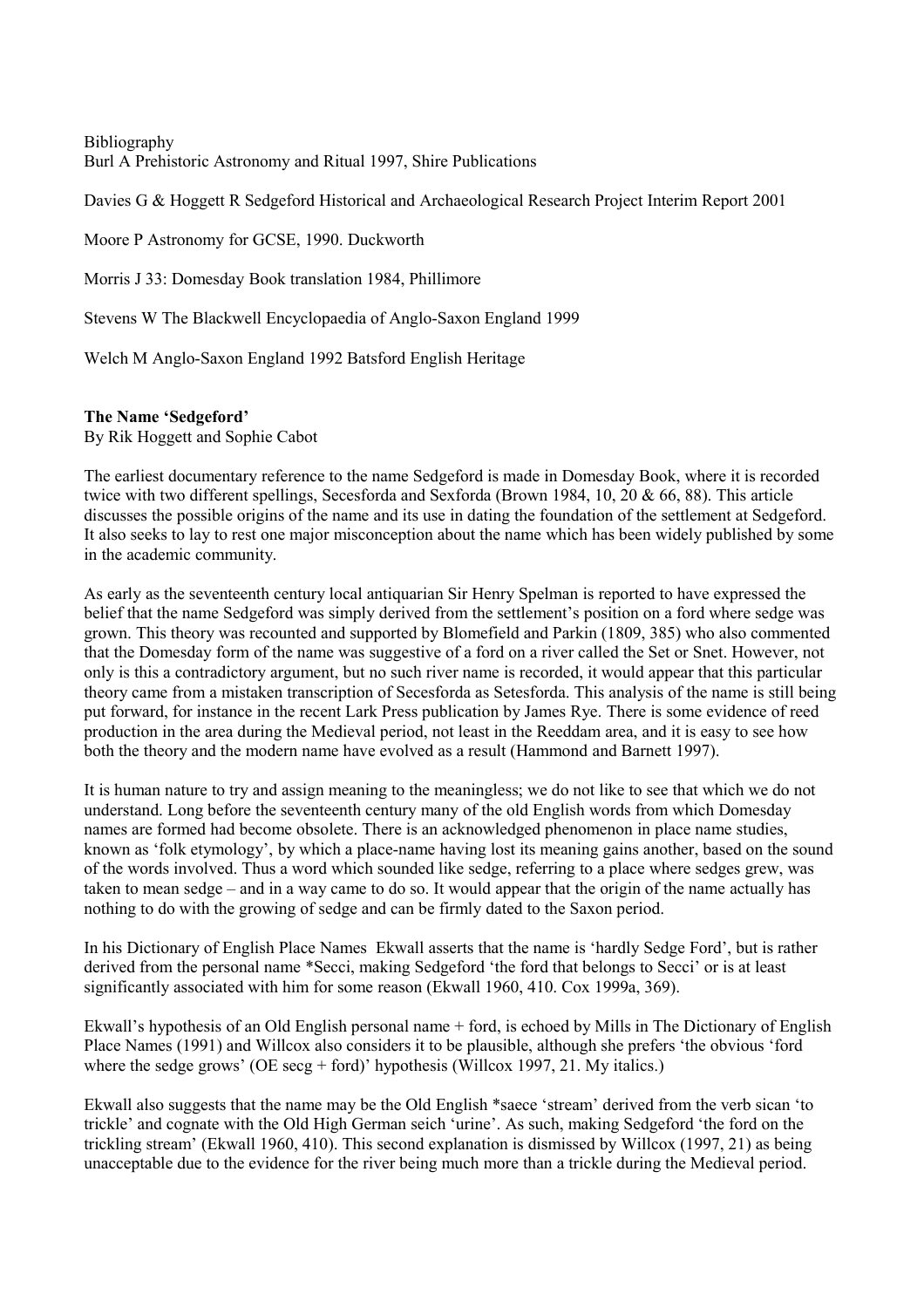There is no substantial evidence regarding the size of the river before the thirteenth century, but given the necessity of a ford it is perhaps reasonable to assume the river was more than a 'trickle'. It is likely that this debate will never be fully settled, although the balance of opinion is currently weighted in favour of the name being derived from 'Secci's Ford', and this is the analysis preferred by the current authors. Ironically, given the disputed first element of the name, more important archaeological things can be learnt from the undisputed 'ford' element.

In the field of place-name studies there has been much debate regarding the construction of chronologies and the consensus is that the earliest English place-names are toponyms, those names which define a settlement 'by describing its situation without making reference to the habitation' (Gelling 1992, 58). In any interpretation the name Sedgeford falls into this category, describing the ford itself rather than the type or status of the settlement.

Toponyms generally contain two elements, known as the specific and the generic, and in this case it is the specific Sedge that has been debated so much, whereas the generic -ford is undisputed. Ford is actually one of the earliest and most prevalent of the Anglo-Saxon place name elements (Cox 1999a, 369).

Place-names recorded before c.730 AD contain a range of topographical elements of which -ford is one of the four most prevalent, along with -ēg (dry ground surrounded by water), -burna (stream) and -hamm (land in a river bend). It has been commented that the prevalence of these terms creates an impression of a farming people concerned about the location of dry ground, water supply and water crossings (Cox 1999b, 450-1).

This agricultural preoccupation is also noted in a recent study of Suffolk where Gelling identifies two distinct classes of -ford place-names. The first class comprises the vast majority of sites, all located on small streams, considered to only be of interest to people in the immediate neighbourhood and therefore assumed to be earlier settlements. The second class of site are located on larger rivers, and therefore on long distance routes, and are thought to have been of much wider concern. These are presumed to date to after the formation of the kingdoms, when this wider framework became applicable (Gelling 1992, 59).

Whilst Gelling's model is generalised it would seem that Sedgeford falls into the former class, given its location on a relatively small river in the north west corner of Norfolk. As a textbook toponym, Sedgeford is far more likely to have been founded and named during the period before c.730 AD. On balance it is probable that the name is derived from Secci's Ford, gradually becoming Sedgeford as the original meaning was forgotten and reed growing became more prominent. This conclusion appears to be supported by the archaeological evidence from the Boneyard, where the earliest Anglo-Saxon phases date to the late seventh or early eighth centuries. It is within our grasp to state that the people buried on the Boneyard site knew their village, if not as Sedgeford, at least as a form of the name which would be instantly recognisable to us today.

Note

Old English words preceded by an asterisk, i.e. \*Secci, are xxxx, that is words that have been hypothesised but for which no recorded examples exist.

# **REFERENCES**

Blomefield and Parkin. 1809. An Essay Towards a Topographical History of the County of Norfolk. Volume 10. London:

Brown, J. (Ed.). 1984. Domesday Book: Norfolk (2 Volumes). Chichester: Phillimore.

Cox, B. 1999a. 'Place-Names, OE'. In Lapidge, M., Blair, J., Keynes, S. and Scragg, D. (Eds.). Blackwell Encyclopaedia of Anglo Saxon England. London: Blackwell.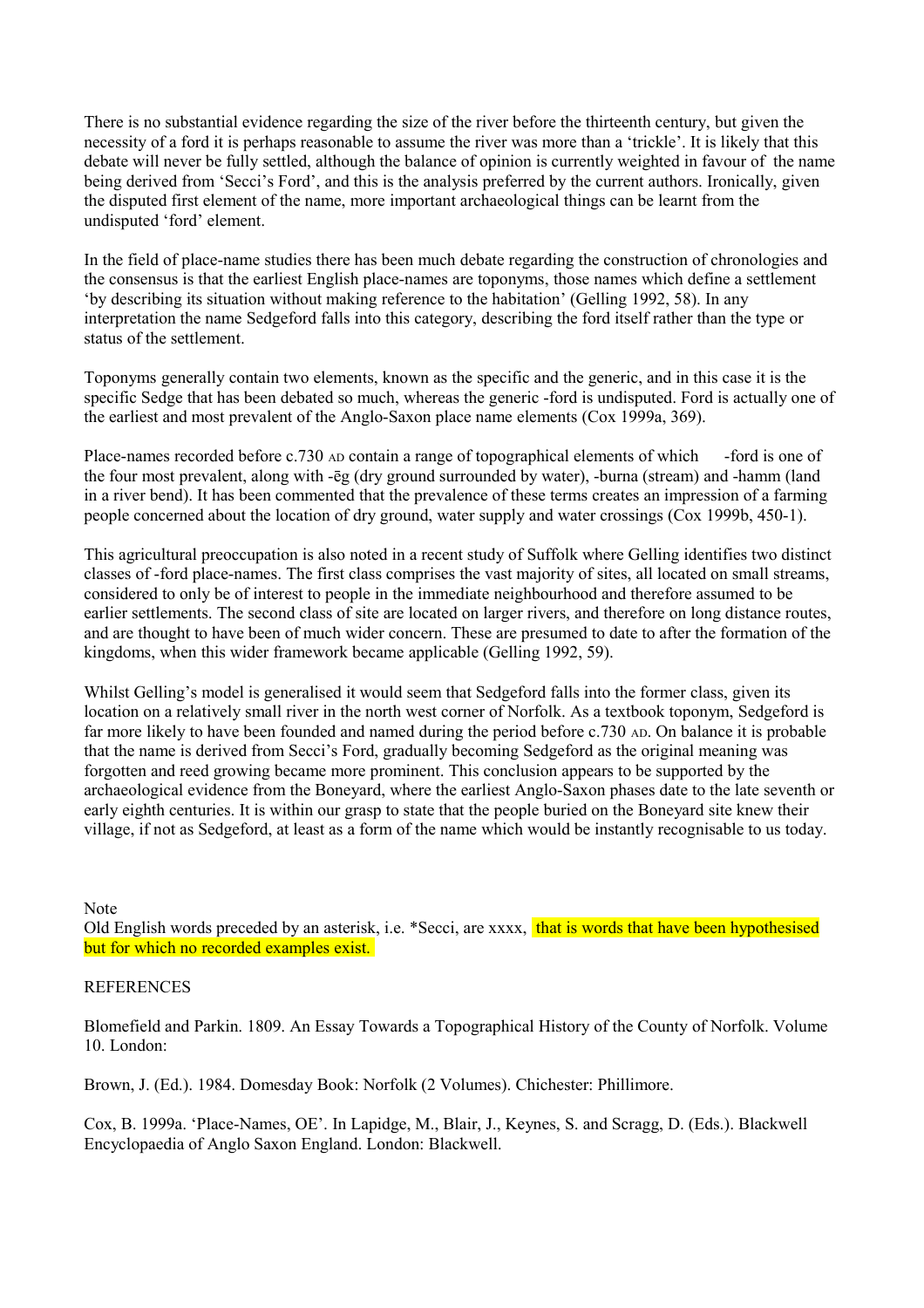Cox, B. 1999b. 'Topographical Names'. In Lapidge, M., Blair, J., Keynes, S. and Scragg, D. (Eds.). Blackwell Encyclopaedia of Anglo Saxon England. London: Blackwell.

Ekwall, E. 1960. The Concise Dictionary of English Place Names (4<sup>th</sup> Edition). Oxford: Clarendon Press.

Gelling, M. 1992. 'A Chronology for Suffolk Place-Names'. In Carver, M. (Ed.). The Age of Sutton Hoo. Woodbridge: Boydell Press.

Hammond, J. and Barnett, S. 1997. 'From Fring to Heacham - The Exploitation of a Small Medieval Waterway'. In Hammond, J. (Ed.). Sedgeford Historical and Archaeological Research Project: The Report 1. Sedgeford: S.H.A.R.P. pp.9-16.

Mills, A.D. 1991. A Dictionary of English Place Names. Oxford: Oxford University Press.

Willcox, H.C.P. 1997. A Dictionary and Analysis of the Field-Names of the Parish of Sedgeford. Unpublished M.A. dissertation, University of Nottingham..

# **WWWhat's all the fuss about?**

by Rik Hoggett

As the visitor counter ticks past 12,000 hits, as S.H.A.R.P's outgoing webmaster I feel the need to discuss the philosophy and design behind the development of the S.H.A.R.P website - www.sharp.org.uk.

It is the professional responsibility of archaeologists to bring their 'unrepeatable experiment' into the public domain through publication. Traditionally this has been in the form of conference papers, journal articles, interim reports, monographs and popular books. Today digital publication can be added to the list, particularly on the World Wide Web (WWW). Unlike traditional media, which can carry inhibitive costs, web publishing is cheap, easy and instant. All that is required is a basic knowledge of computing, the hardware to connect to the internet and a web domain to put your site on. This makes it possible for even the smallest organisations to have a significant web presence.

One of the most exciting things about working with webpages is their dynamic and interactive structure, allowing each user to explore the information in a different way, following different links to assemble their own personal narrative. This fluidity of structure allows for wide audiences to be catered for with a single site. It is now possible to publish the general public account of the site alongside the specialist site reports and archive, and leave it up to the individual to decide which level of information they read. Another major attraction of the webpage format is its ability to present many forms of data in a single document. It mimics the familiar format of the book, but at the same time there are also aspects of television or radio with animations, movie clips, graphics and sound and much more combined with the formatted text.

S.H.A.R.P has had a web presence since 1999, when Bert Weaver very kindly provided the sharp.org.uk name. During the 2000 season it became obvious that the full potential of the website was not being realised and a major redesign was undertaken. The site was seen as needing to perform three essential functions: to provide information about the organisation; to provide all the material necessary to get involved; and to publish our results in as much detail as possible.

Addressing the first aim, the website contains pages which detail the latest Project news. This is followed by the history and philosophy of S.H.A.R.P, the text of the Project's constitution, details of how to find us, and light-hearted pieces about the experience of living on site. There are several pages dedicated to the Project's personnel past and present - trustees, directors, supervisors and sponsors. We like to think that this gives the whole site a more personal touch, although it has tended to provide a showcase for the funniest pictures taken during the season!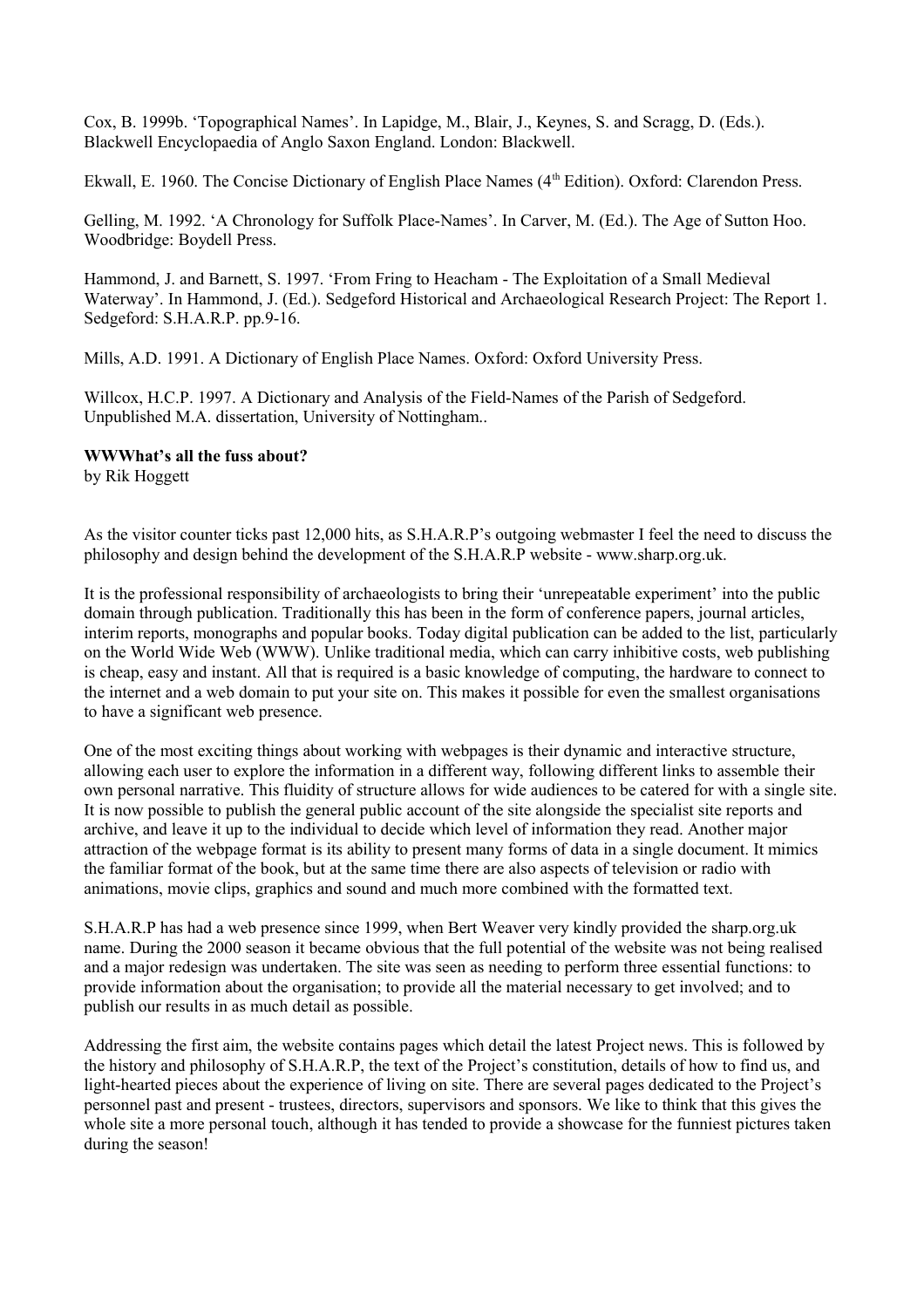In the last two seasons the website has come into its own as a recruitment tool. A significant number of our volunteers are now finding us through the website and using the downloadable application forms. During the 2002 season we had volunteers from across the world, most of whom found us online. Web recruitment is particularly applicable to two key volunteer groups; the overseas market as mentioned above, but also school and university students, who are increasingly provided with free web access in their institutions. We are able to provide extensive details of the taught courses we offer, and importantly we can now update this information when courses are full to avoid disappointment. It is hoped that in future we may also provide course support material on the site.

It could be argued that the most important parts of the site are those which present our results. All of the Project's major research areas have designated pages and it is the eventual aim that multiple levels of data will be published, so that each area can be navigated at will. At present, this is a work in progress but the results of the excavation of Sedgeford Hall's Bowling Green in 2000 have been digitised as a pilot study. On the main

Bowling Green page <http://www.sharp.org.uk/bowling/index.htm>

you find a general account of the work and its results but you are also presented with the options of reading an online version of the site's archive

report beginning on  $\text{th}$ ://www.sharp.org.uk/bowling/SH00BGE\_TOC.htm> or even downloading the report as a PDF document from

<http://www.sharp.org.uk/bowling/SH00BGE\_Archive\_Report.PDF>. Other research areas are gradually being added, but in the meantime copies of previous seasons' interim reports are available as well as a great deal of material specifically written for the website.

In addition to these main functions of the site, there is a variety of other little features. There is a guestbook for visitors, a web forum for socialising and discussions, panoramic movies of S.H.A.R.P sites and even an online shop for purchasing Project merchandise.

Although the internet shows little sign of eclipsing the printed word as some had thought it would a decade ago, digital publication is now a major force in society and not least in archaeology. Because it effectively allows for the creation of a website that can be all things to all people, the medium is ideal for the promotion and publication of a mass participation project like S.H.A.R.P.

The task of producing and managing such a site is not easy as it serves two ends. One one hand it aims to recruit new volunteers and involve as many people as possible and on the other attempting to publish multiple levels of archaeological and general reports in the many and various research areas covered by the project. The results can and will only ever be work in progress as the site continues to grow and develop along with the Project. I have enjoyed being the Webmaster for the past two years and have been greatly encouraged by the 12000 visitors that the site has had since its opening, I do hope that you will continue to support the site under its new management.

# Acknowledgements

I am grateful to Bert Weaver for all his help and support with the S.H.A.R.P website and also to all of those who have contributed material to it.

# **Village Survey Project**

By Sophie Cabot

The Village Survey Project is a new initiative of S.H.A.R.P for 2002. Looking at the Village, rather than the parish, it seeks to find out when it took its present form, and what stages it has passed through. It is also an attempt to revisit some of the earliest priorities of the charity by plugging in to the community of Sedgeford and asking for their help. Over the last few seasons we had come to the worrying conclusion that there was still a lack of knowledge of the project in some parts of the community and a lack of knowledge of how to get involved.

To kill these two birds we sent out 350 double page spread questionnaires at the end of the Easter season. These were delivered by hand to every occupied house in the village, in a Herculean effort by the Village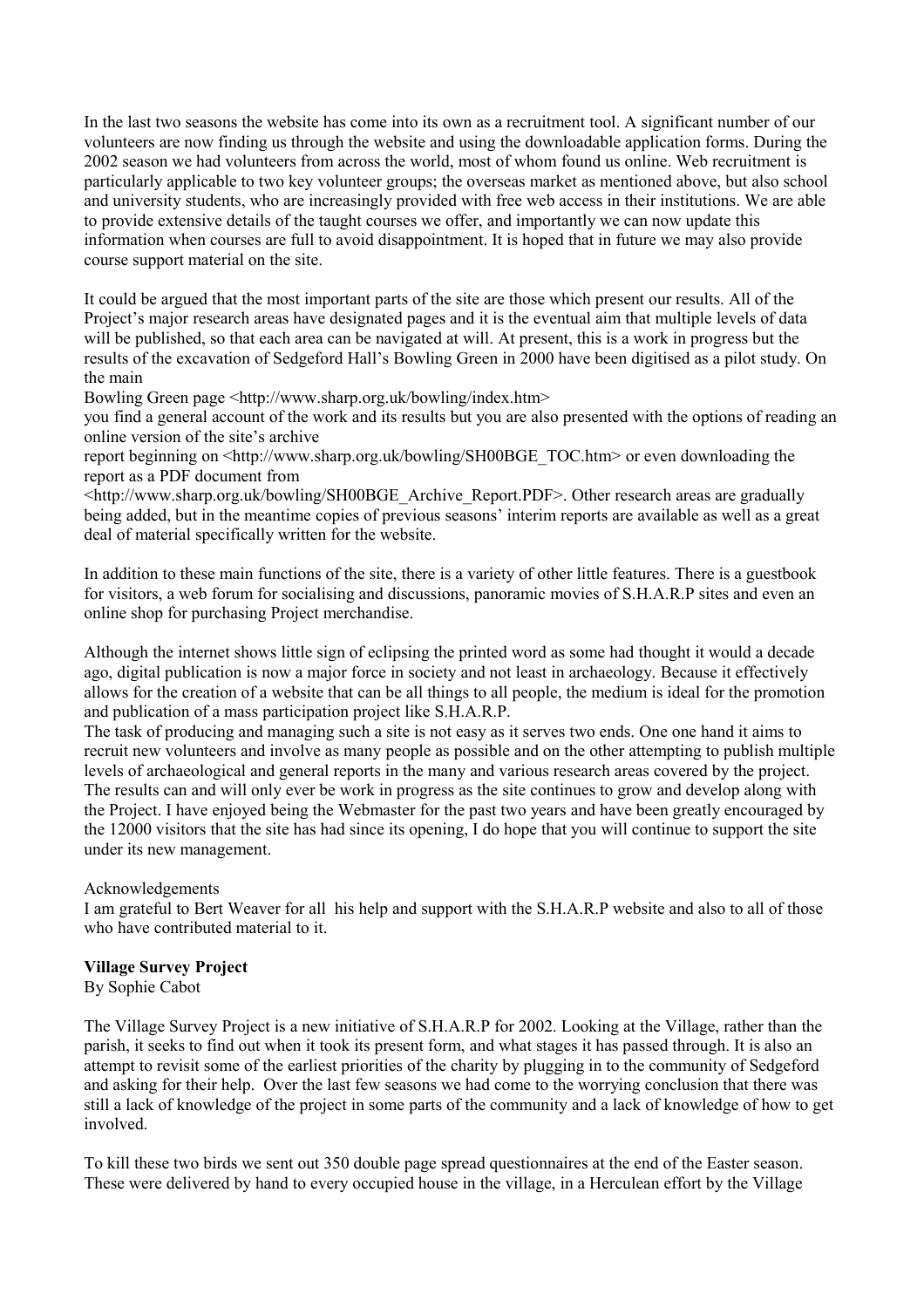News letter delivery team. We chose not to exclude holiday homes, since they form such a high proportion of the housing stock in Sedgeford. The questionnaire covered two main areas; the recipient's house and garden, and the recipient's level of interest/involvement with S.H.A.R.P. We asked people if they would consider letting us investigate their house or garden, either by digging test pits or by simply sieving garden soil. The questionnaires were collected, by S.H.A.R.P team members, in the first week of the summer season and the response rate topped 40%, excellent for a social sciences study.

From the questionnaire responses we received over 15 permissions to either dig or record in a property. These had to be prioritised to make the best use of manpower, and 8 field projects were undertaken over the season. Two site supervisors, James Insley and Virgina Vargo, meant that two sites could be worked at the same time with up to half a dozen volunteers.

On some sites we recorded pottery just by sieving a measured amount of garden soil through a 1cm mesh. The strategy on dug sites was to dig small test pits, primarily to access datable pottery, less than 1.5m deep. To this end, the test pits were either 1m square, or 4m square  $-1x1$ , 1x4 or 2x2 as best fitted the site. Again, each context was sieved at 1 cm, but in many cases the only context was topsoil. Where structural remains were discovered they were evaluated rather than excavated, without cutting into them. This might seem to fly in the face of the way we work other sites, but it allows us to give general date parameters to each area without causing damage. Instead of providing a date after which events must have occurred 'terminus post quem', these pot samples provide an earliest likely date for activity on site 'terminus anti quem'.

Where digging or sieving wasn't possible, if appropriate, we still took an interest in houses around the village. We recorded Standing Buildings, noted old trees and hedges, and interviewed respondents about their memories of the village. We also collected a number of interesting finds that residents had in their possession from the local area.

# The Buck

The Old Buck, formerly The Buck Public House, close to Sedgeford Church was one site investigated from the Standing Building point of view. The current owners have extensively and sensitively restored the building, believed to have a seventeenth century origin. They had stripped internal plaster during the work, and very kindly provided photographs of blocked windows, doors, and fireplaces revealed in the walls. Following this we made a measured drawing of one of the external walls, taking advantage of scaffolding put up for painting. By recording what is known to be one of the oldest extant buildings in Sedgeford we are adding to the completeness of our archive and giving ourselves the opportunity for deepening our investigations at any time.

# The 'Washpit' Area

Our single most interesting test pit for existing S.H.A.R.P personnel was a single metre square in the back garden of 'Serendipity', a house above the Washpit, close to the river crossing in the centre of the village. This produced the only Saxon pottery uncovered by the Village Survey, 2 sherds of Thetford ware. At present this provides a tantalising glimpse of the western edge of the Boneyard scatter.

# Littleport

Our major area of interest, and one which will be ongoing, is the area sometimes known as Littleport, to the east of the village down the Docking Rd. This is the area where the Peddars Way, a Roman and probably prehistoric route, crosses The Broadgate/ Eastgate (medieval names for the Docking Rd) and there is a cluster of settlement activity around the crossroads. It is generally believed that this area is the location of a settlement known as Gnatingdon and outlier of Sedgeford at Doomsday. This hamlet, first Gnatingdon, then Northgate, and latterly Littleport still survives as a clearly distinct part of Sedgeford and we were anxious to date its origins.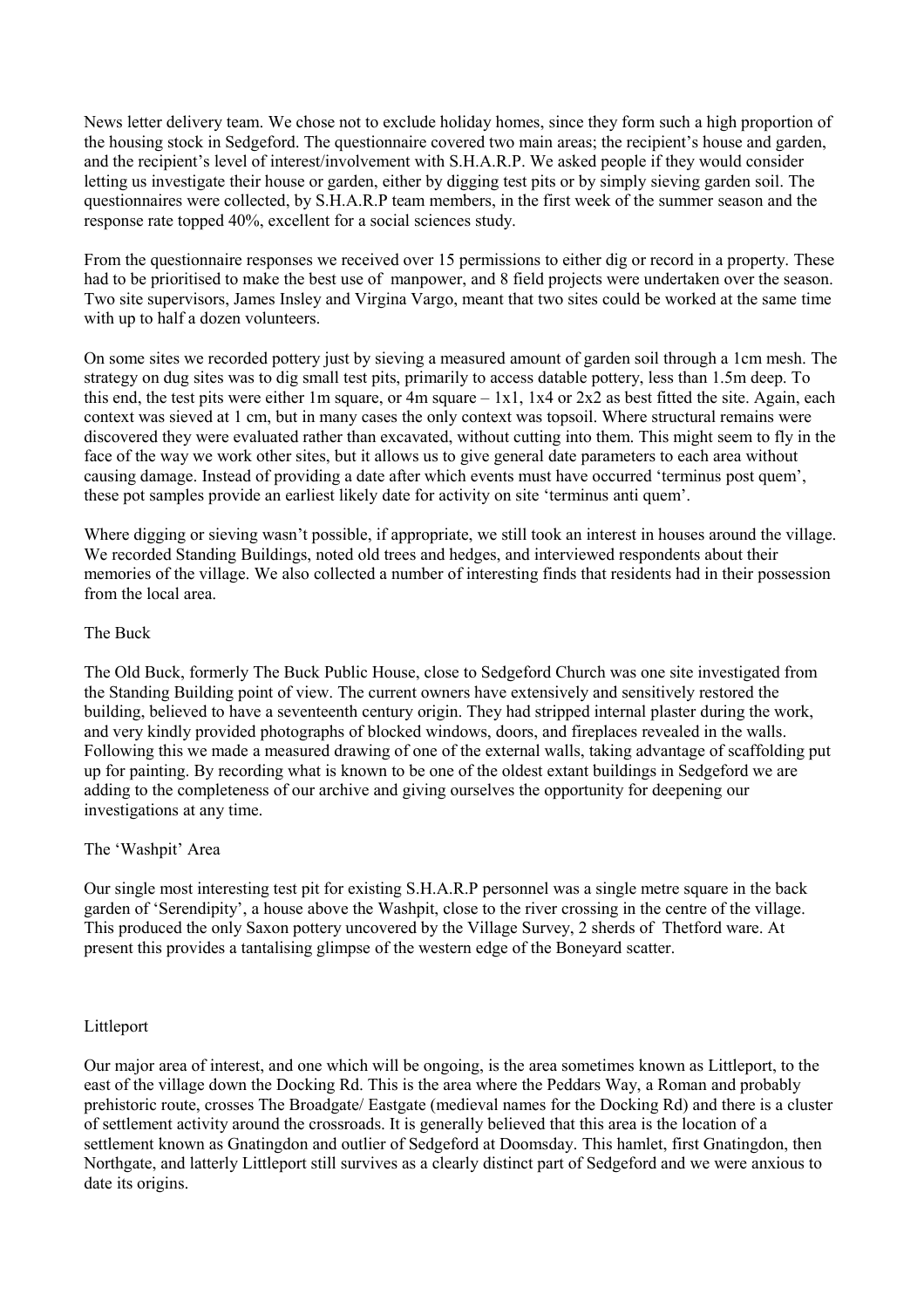To further our understanding of this area, we examined the gardens of Magazine Cottage, N°4 Littleport Cottages and High House. We also did more extensive test pitting at East Hall Farmhouse, one of the recorded manors of Sedgeford from about 1600 onwards. This house is going to be the focus of next seasons standing building recording work, to complement the work on West Hall House done in the past.

The cluster of test pits at Littleport did not, on the whole, produce a great deal of material, but enough was found in every case to conclude that a) occupation from late medieval times was probable and b) that further investigation was worthwhile. Interesting individual finds include a medieval strap end from close to the Peddars way, and a Belgian Coin found in the Littleport Cottage gardens which is thought to be a souvenir of the First World War.

# The Beeches

Near Weathered Manor, in the centre of the modern village, we were invited to dig a test pit as part of the construction of a garden pond. We were interested in doing this, as the area is a new development on the  $18<sup>th</sup>$ century (or earlier) farmyard, but it proved disappointing. Under the levelling rubble – probably the last remains of old farm buildings – we came very quickly onto natural chalk. The rubble was packed with modern rubbish, including decorators' brushes, and could not much predate the construction of the new homes. Sadly this confirmed that any clues to the date of the original dwelling on this site had probably been lost.

# Fring Rd

A single test pit at a property on the Fring Rd found limited material, but we intend to pursue this area in the future. We also want to carry on further work on Glovers Farm to accompany that in 2000, and possibly investigate the area known as Fring Cross.

# Other Areas

The Village Survey project also recorded a number of local traditions and anecdotes, the previous names of buildings, plots and routes where they could be found, and anything else of potential future interest. This is a highly organic element of the Project and will follow where the material leads – in this at least it is little different from any other branch of archaeology!

# Can You Help Us?

The Village Survey is always looking for more information, and more permissions to undertake work. We have recently come into contact with a family who emigrated from Eaton in the 19<sup>th</sup> century, and received information from them. If you, or your family has any connection to the village, even if you don't live in Sedgeford now, we would love to hear from you. Please get in touch with S.H.A.R.P via the website or secretary, or come and see us in the summer.

# **Approaches to Anglo-Saxon settlement: Sedgeford and Northwest Norfolk**

# By Gareth J. Davies

Recent research in Northwest Norfolk has been attempting to move Anglo-Saxon settlement studies forward in a more systematic way than in the past. Within the study area, important questions have been asked about what the best methods for identifying and then categorising buried settlements, with the ultimate aim of understanding changing social organisation in Anglo-Saxon Norfolk.

Contrasting approaches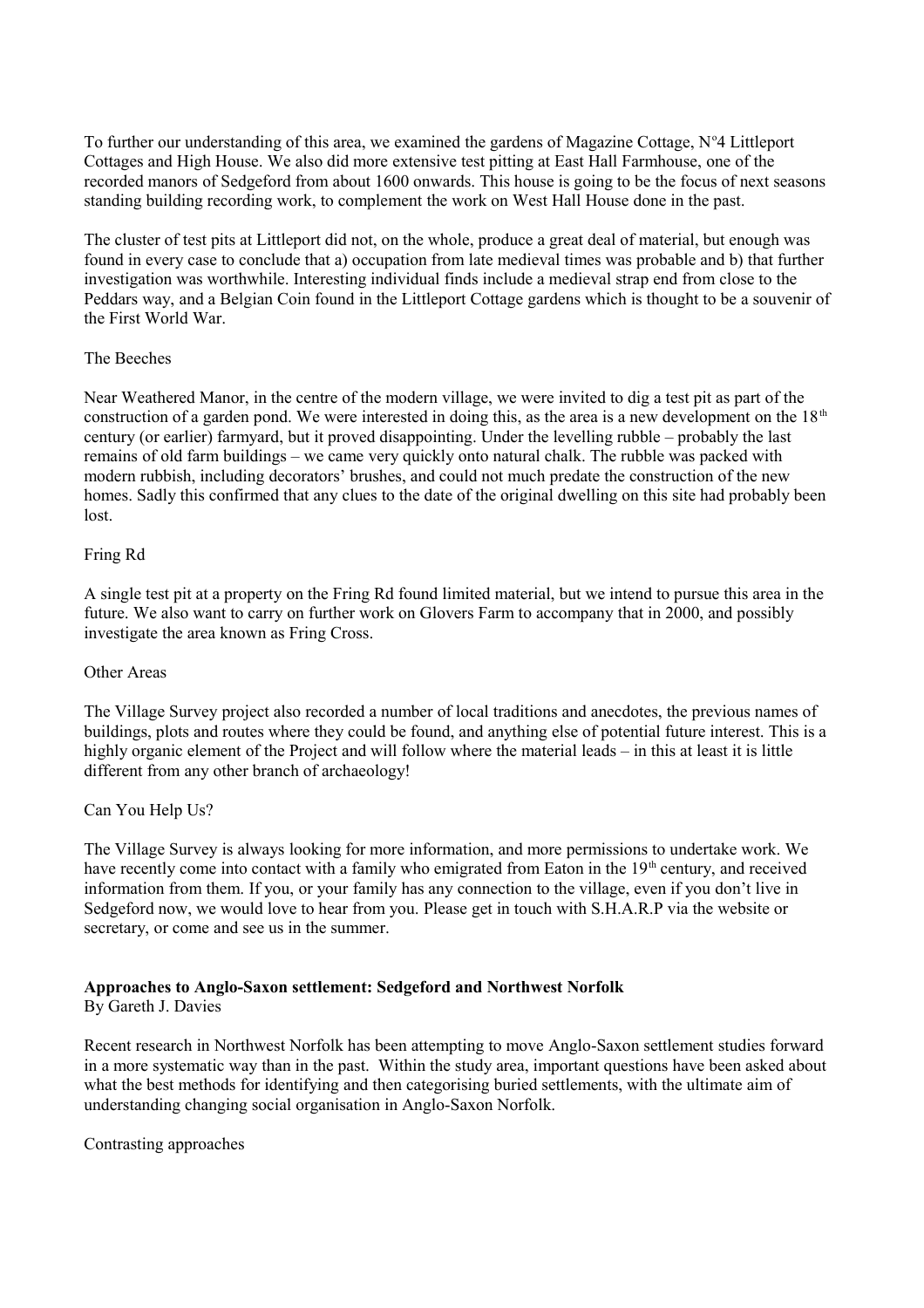One of my own research interests is in 'designed research'. This designed research at a regional level includes field survey, spatial analysis and quantitative comparison between settlement sites. It contrasts with the sitecentred research undertaken at Sedgeford, which is quite organic in design and includes excavation, qualitative characterisation of vertical sequences, and inter-site spatial analysis. In acknowledging these contrasting approaches I do not intend to advocate one method over another, but rather to highlight where contrasting approaches have been useful for interpreting Anglo-Saxon settlements.

# Site-centred approach: Sedgeford

Since 1996, our research project at Sedgeford has been trying to characterise the history of human settlement and land use within the parish. Work on the Saxon phase of settlement is now well under way.

An article by Rik Hoggett in this report shows that in Sedgeford parish the Middle and Late Saxon settlement evidence is concentrated on the south side of the Heacham river valley near the present village  $(Page?)$ . Fieldwalking has produced large quantities of pottery dating from the eighth to the eleventh centuries here that is indicative of a buried settlement and associated cultivated land. The boundaries of the Middle–Late Saxon settlement spread (ibid) are still approximate, but they certainly bear very little relation to the distribution of Early Saxon evidence in the Heacham river valley. Within the environs of the Middle-Late Saxon settlement at Sedgeford, the Early Saxon evidence consists only of disturbed burial material such as cremation urns (Cabot 2000). Little can therefore be said about the Early Saxon settlement in Sedgeford, although a dispersed settlement rooted in subsistence agriculture might be implied from the distribution of burial material (Hoggett 2001).

The Middle and Late Saxon settlement that we have identified in Sedgeford parish is the first nucleated settlement to be established after the Roman occupation. But it is unclear why, by the onset of the Middle Saxon period (c. 650-850), we can observe in the archaeological remains a nucleated settlement that is essentially the precursor of the medieval and modern village? There are a number of suggestions that have been put forward at other sites. One suggestion is that settlement nucleation is a reflection of the rise of feudal administrations in which lords of the manor needed to keep tabs on surplus agricultural production (Saunders 1991). Alternatively, contemporary increase in the number of nucleated settlements has been seen as the reaction of an organised hinterland of consumers and producers to the growth of proto-urban centres like Ipswich (Hodges 1982). The historically documented conversion to Christianity or environmental pressures on farmable land are frequently cited reasons for these observed changes in settlement pattern.

In reality, the location and land-use of every nucleated settlement was probably dictated by a unique combination of of the above causal effects. Excavations by Dr. Peter Jewell in the 1950's, and by S.H.A.R.P since 1996, have revealed a portion of the Middle-Late Saxon settlement in Sedgeford. Now that we are some way through excavation, we can perhaps suggest some reasons for the foundation of the nucleated settlement in this location. A word of warning though: although the southern slope of the Heacham valley has now been extensively sampled, these excavations have probably covered less than 20% of the overall settlement spread. Because a satisfactory sample of the settlement has not yet been fully excavated and analysed, the questions currently debated are likely to alter significantly when more data is available.

Perhaps the most obvious starting point in this discussion is the extensive evidence for Christian inhumation burial and directly associated settlement that S.H.A.R.P's excavations have revealed. We have now excavated over 200 burials from a Christian inhumation cemetery consisting of a number of phases of burial which carbon dating has placed within the eighth to the ninth centuries. The crucial question now is that given the extensive burial evidence at Sedgeford, 'just how important was the cemetery for the location of the adjoining settlement'? Let us consider this question for a moment. Initial analysis of the phases of the cemetery is suggesting elements of Churchyard-style burial. For example, in some areas there are noticeable rows, intercutting burials and burials respecting fence lines. Certainly at the base of the river valley the burials were very tightly packed and intercut one another, giving the impression that this area was of premium land value for some time. This suggests that there was an element of prestige to the style of burial and hints at some kind of legitimisation of the burial through its location.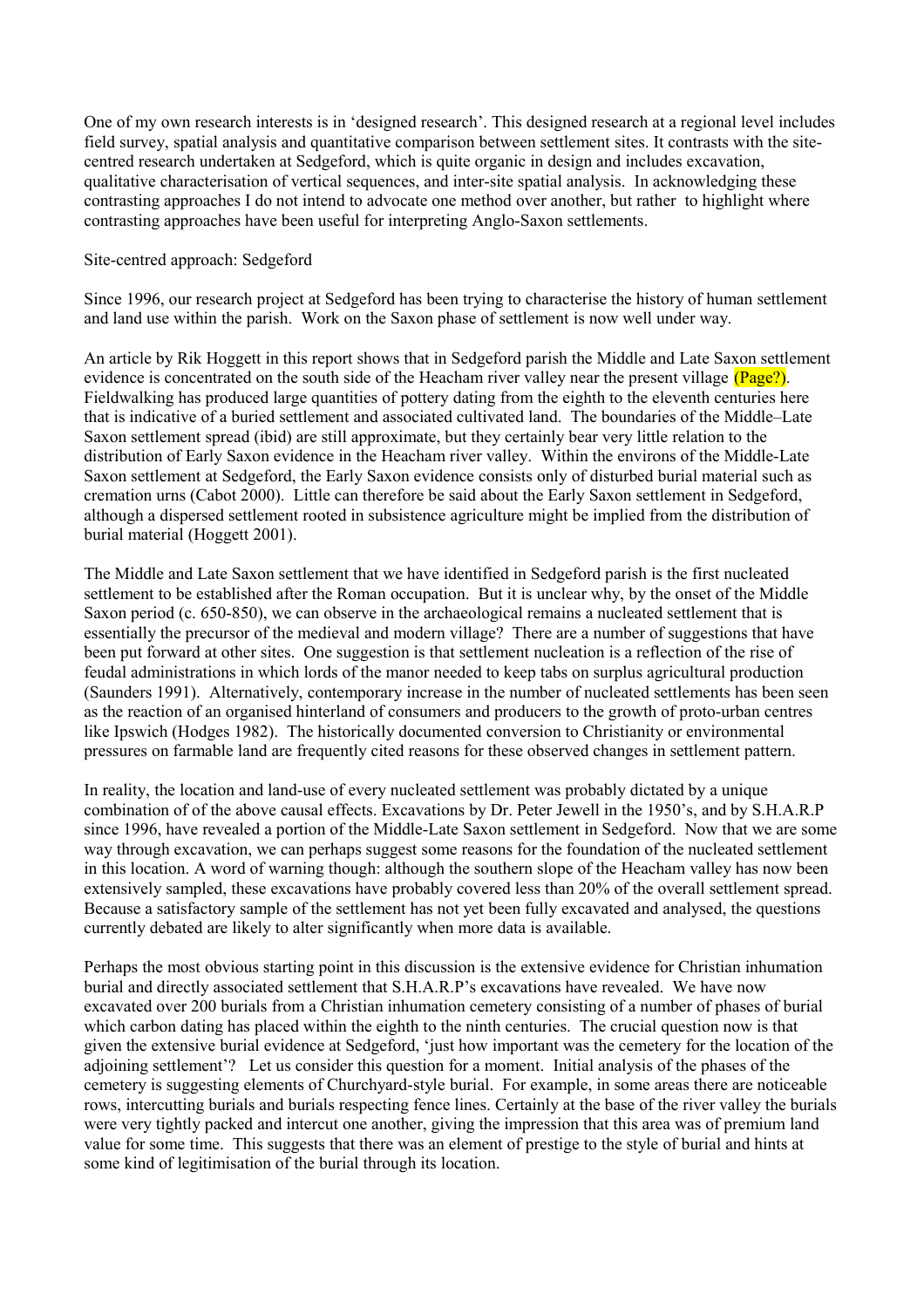This notion immediately conjures up pictures of a settlement founded as the result of the conversion and built around an early church. Yet despite the proximity of structures to the cemetery focus, the site cannot be categorised by looking at the morphologies or layout of buildings associated with or immediately post-dating the cemetery – there is no obvious church. This is because timber buildings of differing functions during this period do not fit into prescribed archaeological types; a timber church might leave an anonymous archaeological imprint once decayed in the earth. To further complicate matters, the archaeological remains of structures so far excavated at Sedgeford consist of scattered postholes, beam slots and structural hollows. These features are not substantial, well preserved or even well dated. Whereas the excavations suggest that we have observed some of the most prestigious areas for burial, the associated structures may represent the fringe of the nucleated settlement; perhaps working areas that gradually encroach on the cemetery.

The dynamic relationship between settlement and cemetery that we can see in the excavated areas at Sedgeford raise further important questions. From the initial foundation of the nucleated settlement -the phases of Middle Saxon burials- through to a structural sequence and later-Saxon boundaries (see Davies 2001), land-use was constantly shifting over a period which feasibly was as short as c. 750-950 (Faulkner 2001). Far from the static image that we obtain from surface distributions of pottery, excavation gives us a fascinating picture of a settlement that was constantly moving and changing, yet one that was tightly bounded. This dynamic sequence perhaps hints at the true complexity of an Anglo-Saxon settlement. To take an example certain areas of occupation, that are not spatially discreet from the overall Middle-Late Saxon settlement spread change in function over time, from burial ground to working area for example.

The impression of movement and phasing that we have obtained from the excavated areas blurs some of the distinctions that are often set-up between mobile 'dispersed' settlements and static 'nucleated' settlements. It is possible that the centre of this, nucleated, settlement wanders slightly to the west by the late Saxon period (see Hoggett this report). To see this at present we have to move away from the excavated portion of the site and look at the more imprecise horizontal distribution of surface pottery scatters to observe the end product of the settlement's movements.

# How should we interpret what we see?

A nagging question, in the light of the obvious complex nature of the changing cemetery and settlement sequence is this: 'was the settlement at Sedgeford ever a 'planned' concept, and if so how did the trajectory of this initial image of the settlement change over time?' The fact that there is no evidence for an Early Saxon site in the immediate vicinity does support the notion that the settlement was a 'clean break'. When presented with the inhumation burials and associated structures of the Boneyard excavations it is tempting to match the settlement foundation to the plans of an incoming Christian administration. However, we ignore at our peril other crucial factors such as changing patterns of land cultivation. For example, the location of the settlement at Sedgeford at the interface of gravel, sand, chalk and river silts would have been an important factor in agriculture and subsistence. This may have been a more important determinant for location than any administrative planning. Perhaps the river valley was simply uninhabitable in the Early Saxon period.

The problem detailed above leads us to one of the key difficulties in the interpretation of undocumented Middle Saxon rural sites in general. Because there are a number of different factors that dictate settlement location, whichever 'factor' is brought to the fore from the excavated remains often biases the subsequent interpretation. For example, if we excavate the cemetery and find styli, the site can be a monastery, if we chance upon charred grain and working hollows, the site is a farm, and if we also have one large building we have a manor. These interpretations are clearly self-fulfilling. They only consider what is present at a site, and not what is absent.

Another issue is that the label of 'manor', 'monastery' or even 'village' really only describes the concept of what a settlement was, perhaps these concepts might even be as frail as an idea shared amongst the elite of the settlement. This is clearly a problem, as archaeology has to base its interpretations on material remains and not abstract concepts. As a possible solution, recent research has attempted to get beyond notions of the elite and look at the material assemblage from sites to see what activities the population of a settlement as a whole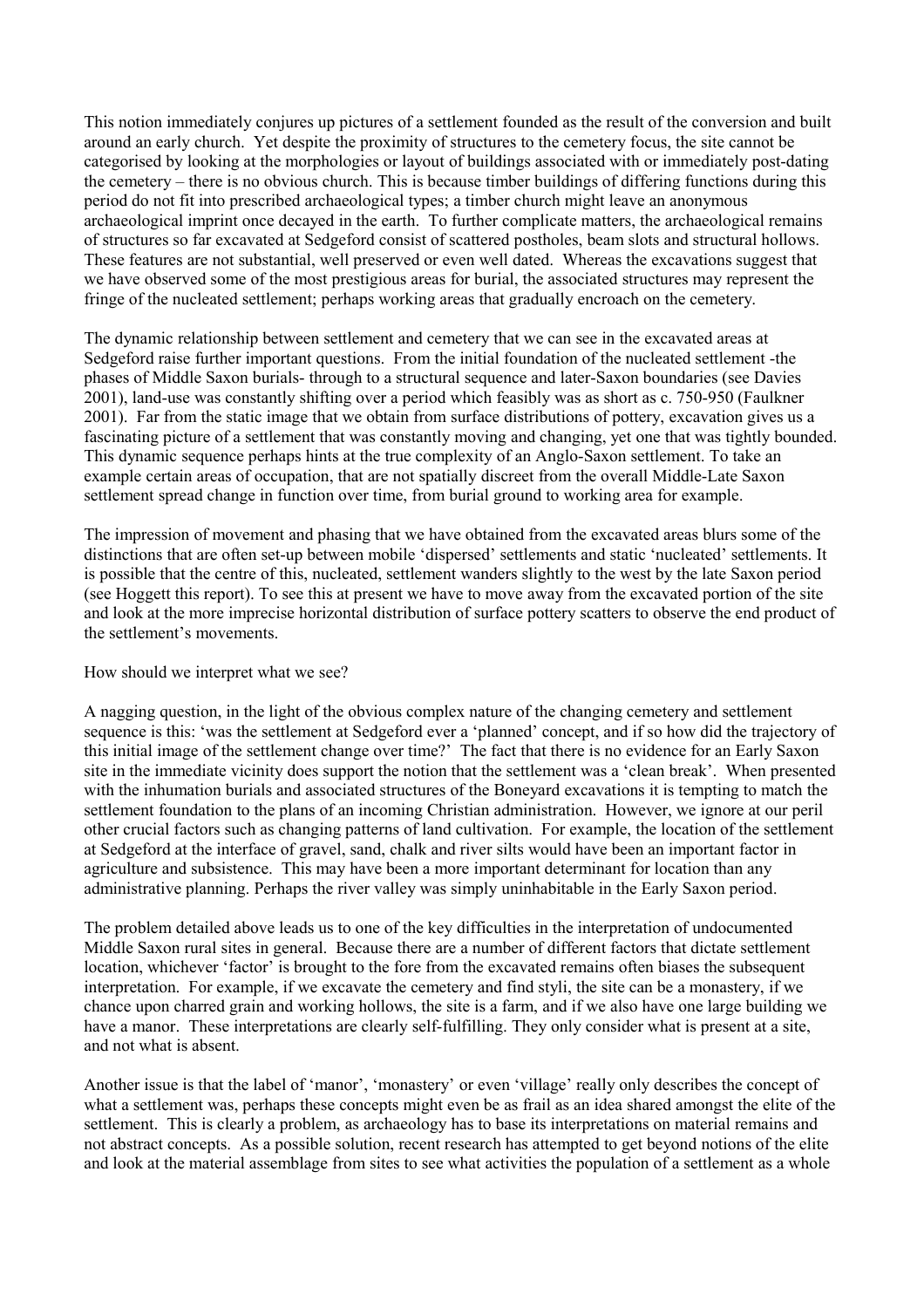were engaged in. By looking at what was consumed and produced at a settlement site it is hoped that a hierarchy of sites can more readily be established, and terminologies can be based in material evidence.

So, how does Sedgeford fit into the patterns of production and consumption? Where does Sedgeford fit into the hierarchy of sites if we look at the artefactual assemblage? From initial qualitative comparison with highstatus Middle Saxon settlements such as Brandon, Suffolk and Flixborough, Humberside, Sedgeford is materially less wealthy. Indeed, our abundance of animal bone, particularly sheep, may suggest a site rooted in production of wool, or some kind of animal husbandry (Thirkettle 2000). Yet Sedgeford is within the networks of consumption, as the presence of coinage, literacy (writing styli), Ipswich ware, pins, brooches and bone combs in our settlement assemblage suggests, albeit in small quantities compared to the aforementioned 'high-status' rural sites. At this point we are left wondering exactly where Sedgeford does fit into the hierarchy of settlement sites. Indeed, it is increasingly apparent that the interpretation of observed patterns of production and consumption cannot progress satisfactorily until other settlement sites in the region are identified and recorded in a comparable way.

A Regional Approach: Northwest Norfolk pilot study.

As soon as we leave the confines of a single settlement focus and start to look at the regional picture, we are confronted with a whole new set of opportunities and problems. A regional approach is very good for viewing sites from various perspectives, such as how a settlement's location might relate to topography, geology and soil quality. In addition, Anglo-Saxon settlements in Northwest Norfolk (Fig. 2), associated with large quantities of chronologically diagnostic pottery and metalwork, give us a brilliant opportunity to identify a range of Early, Middle and Late Saxon settlements to compare and contrast patterns of production and consumption.

Fig. 1 The study area. Fig. 2 Sites in Northwest Norfolk.

As a pilot study, I looked at all of the Saxon settlement evidence in a portion of Northwest Norfolk. This took the form of a transect running from the western fenland coast and silts near Terrington St. Clement and Kings Lynn, through the sand and chalk geologies of villages such as Congham and Grimston, and onto the upland clay plateau of Central Norfolk, south-east of Sedgeford. As Fig. 2 shows, there is an abundance of evidence which fuller analysis of the whole of Northwest Norfolk would no doubt confirm.

This settlement evidence if handled carefully, provides a useful context for the Sedgeford excavations. However, we must always appreciate the limitations of the information gathered at this regional level. As most of the identified settlement material -such as pottery and metalwork- was discovered on the surface of agricultural land, we cannot always be sure that a find will directly represent a buried settlement. In many cases, finds may have been moved by modern ploughs, or even incorporated into cultivated land in antiquity, and some finds seem to be just that: 'stray finds'.

# Continuity and change.

Perhaps the most interesting observations made by this pilot study are to do with continuity and change in land use during a period dating roughly from 400 – 1000 AD.

Where there are concentrations of Early Saxon metalwork and pottery, we also find our most abundant and varied find spots of Middle and Late

Saxon material. The find spots from Congham and Grimston for instance, clearly represent important Middle Saxon settlements that acted as axes in the networks of consumption. Furthermore, the potential of these settlement locations had already been spotted in the Early Saxon period. The location of these two sites, just off the high upland, clearly takes full advantage of as many environmental niches as possible. In addition,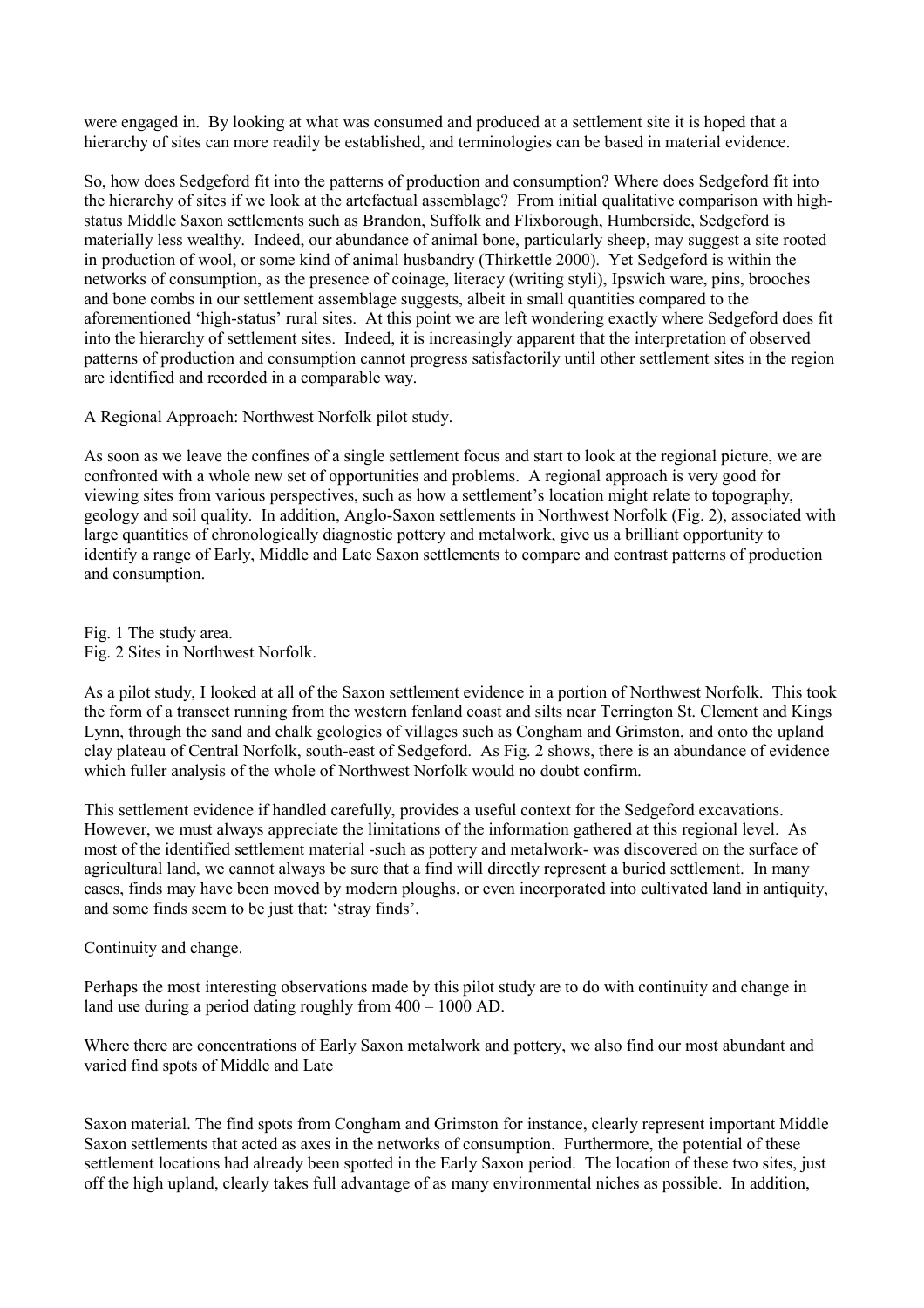these sites are also situated on known prehistoric trading routes. It is possible that these settlements represent the 'first choice' locations for Anglo-Saxon period settlements: easy to cultivate, with some more fertile land and quick access to other communities.

Although areas settled in Early Saxon Northwest Norfolk are apparently more likely to be settled in the Middle and Late Saxon periods, the patterns of artefact discard does not suggest continuity at settlements: settlements simply share locations. What the surface record actually suggests is a change in the activities carried out at these sites. For example, at Congham, the Middle Saxon settlement seems to have distinct areas for habitation, cultivation and trade/exchange: no such patterns are discernable in the Early Saxon surface finds. In addition, at the Early Saxon settlement near Hillington, the distribution of Early Saxon material bears no relation to the modern village centre, where there is a concentration of Middle and Late Saxon material.

If the established rural centres of Early Saxon Northwest Norfolk are eventually replaced by Middle Saxon nucleated sites in roughly the same location, the real change in the Eighth and Ninth centuries is the newly founded sites. During the middle Saxon period the harder to cultivate silts of the western coast and the infertile clay plateau to the east is settled for the first time, as evidenced by the material found at South Wootton in the coastal silts and Great Massingham on the clay plateau. These sites although extensive (in the case of South Wootton) were clearly not as wealthy as the well-established sites at Congham or Grimston. The sites were not large consumers, with only Ipswich ware and no metalwork being found at South Wootton. It is tempting to see these newly founded sites as the producers of the salt, grain and meat consumed at sites further up the settlement hierarchy. Braudel supports this notion in a discussion of ancient settlement patterns in the Mediterranean, he states that 'on the whole, human settlement took more readily to the hillsides as being more immediately habitable than…lowland sites which called for land improvement [, these sites] could only be occupied by hierarchical societies, those able to create a habitable environment by collective effort' (Braudel 1998: 14).

Is the fen edge settlement of Middle Saxon Northwest Norfolk a direct result of the changes in organisation that we see at the established Saxon rural settlements on the edge of the upland? Braudel's argument above clearly gives primacy to the upland settlement of the Mediterranean. However, with the onset of the Middle Saxon period can we genuinely give primacy to changing administrations at established rural centres for founding satellite 'producer' settlements. Is it not the case that these producer sites would already have had to be in place to provide the catalyst of consumer sites to change function and become part of a more organised hierarchy of sites? The symbiotic relationship between a productive lowland zone and the more economically advanced upland fringes clearly warrants further investigation.

# Conclusion

It is within this question, supporting the observations of regional survey, that I feel a site like Sedgeford has a very important part to play. By way of conclusion, let me set out some ideas that might begin to investigate over the coming years.

In the light of the Northwest Norfolk pilot study, although we cannot yet attach meaningful descriptive labels to Anglo-Saxon settlements, we can clearly observe a hierarchy of settlements, perhaps with complimentary consumer and producer sites. A crude analysis has suggested that Middle-Late Saxon sites associated with Early Saxon material are likely to be consumer sites. Newly founded coastal and upland sites are more likely to be rooted in the networks of production.

This is where Sedgeford is different. The settlement here seems to be a Middle Saxon foundation yet the site it is not entirely rooted in the networks of production. The artefacts from the excavation, if not from the surface assemblage, suggest that some conspicuous consumption was taking place at Sedgeford. This is indicative of a hierarchy within the settlement, possibly associated with an administration that comes in when the cemetery is established (above discussion). Yet although Sedgeford is within the networks of consumption, it pales into insignificance when compared to the (unexcavated) sites at, for example, Congham or Grimston.